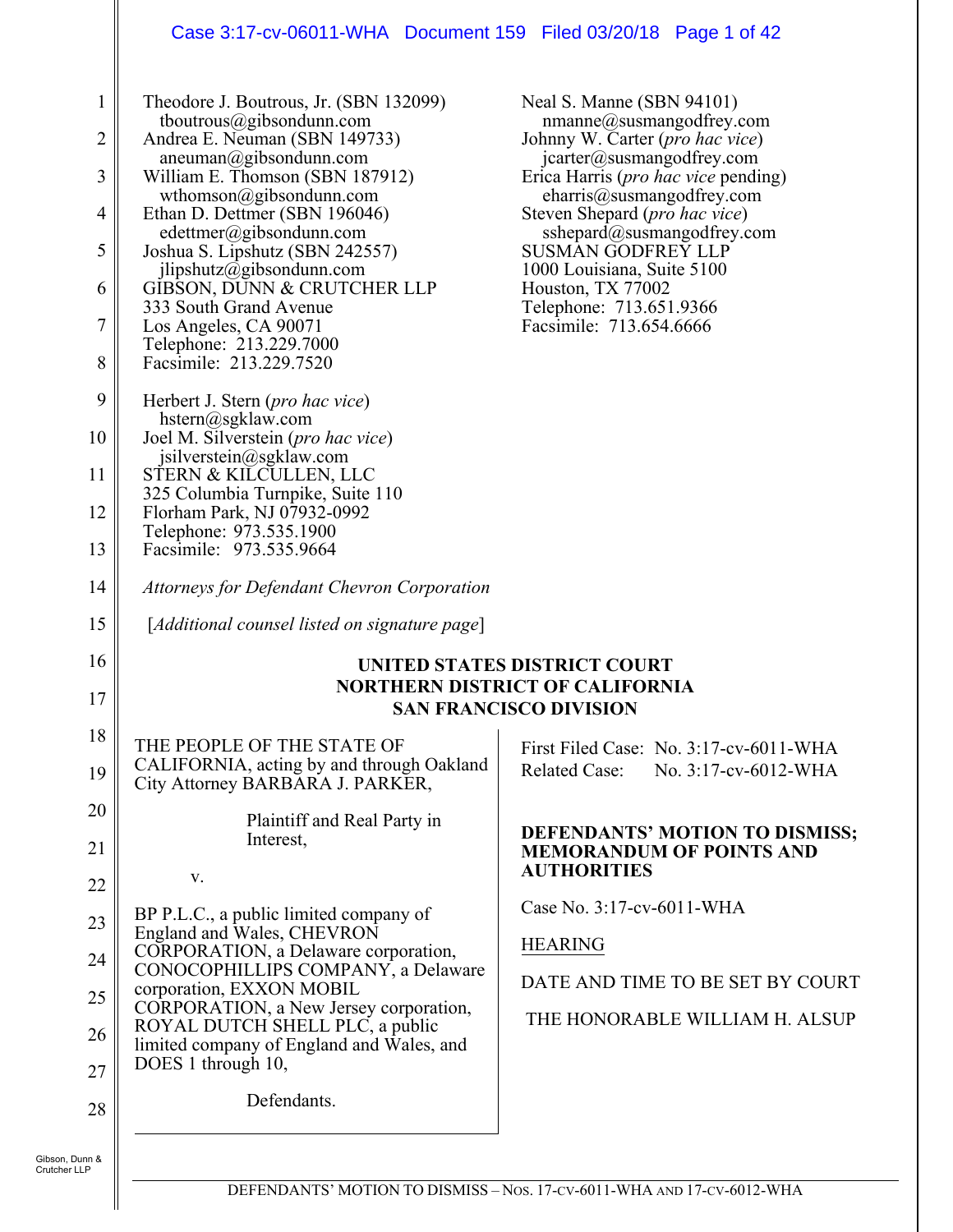|                                | Case 3:17-cv-06011-WHA  Document 159  Filed 03/20/18  Page 2 of 42                                                       |                                                                        |
|--------------------------------|--------------------------------------------------------------------------------------------------------------------------|------------------------------------------------------------------------|
| $\mathbf{1}$<br>$\overline{2}$ | THE PEOPLE OF THE STATE OF<br>CALIFORNIA, acting by and through the San<br>Francisco City Attorney DENNIS J.<br>HERRERA, | Case No. 3:17-cv-6012-WHA                                              |
| $\mathfrak{Z}$                 | Plaintiff and Real Party in                                                                                              |                                                                        |
| $\overline{4}$                 | Interest,                                                                                                                |                                                                        |
| 5                              | $\mathbf{V}$ .                                                                                                           |                                                                        |
| 6                              | BP P.L.C., a public limited company of<br>England and Wales, CHEVRON                                                     |                                                                        |
| $\tau$                         | CORPORATION, a Delaware corporation,<br>CONOCOPHILLIPS COMPANY, a Delaware                                               |                                                                        |
| $\,8\,$                        | corporation, EXXON MOBIL                                                                                                 |                                                                        |
| 9                              | CORPORATION, a New Jersey corporation,<br>ROYAL DUTCH SHELL PLC, a public                                                |                                                                        |
| 10                             | limited company of England and Wales, and<br>DOES 1 through 10,                                                          |                                                                        |
| 11                             | Defendants.                                                                                                              |                                                                        |
| 12                             |                                                                                                                          |                                                                        |
| 13                             |                                                                                                                          |                                                                        |
| 14                             |                                                                                                                          |                                                                        |
| 15                             |                                                                                                                          |                                                                        |
| 16                             |                                                                                                                          |                                                                        |
| 17                             |                                                                                                                          |                                                                        |
| 18                             |                                                                                                                          |                                                                        |
| 19                             |                                                                                                                          |                                                                        |
| 20                             |                                                                                                                          |                                                                        |
| 21                             |                                                                                                                          |                                                                        |
| 22                             |                                                                                                                          |                                                                        |
| 23                             |                                                                                                                          |                                                                        |
| 24                             |                                                                                                                          |                                                                        |
| 25                             |                                                                                                                          |                                                                        |
| 26                             |                                                                                                                          |                                                                        |
| 27                             |                                                                                                                          |                                                                        |
| 28                             |                                                                                                                          |                                                                        |
| Gibson, Dunn &<br>Crutcher LLP |                                                                                                                          |                                                                        |
|                                |                                                                                                                          | DEFENDANTS' MOTION TO DISMISS - Nos. 17-CV-6011-WHA AND 17-CV-6012-WHA |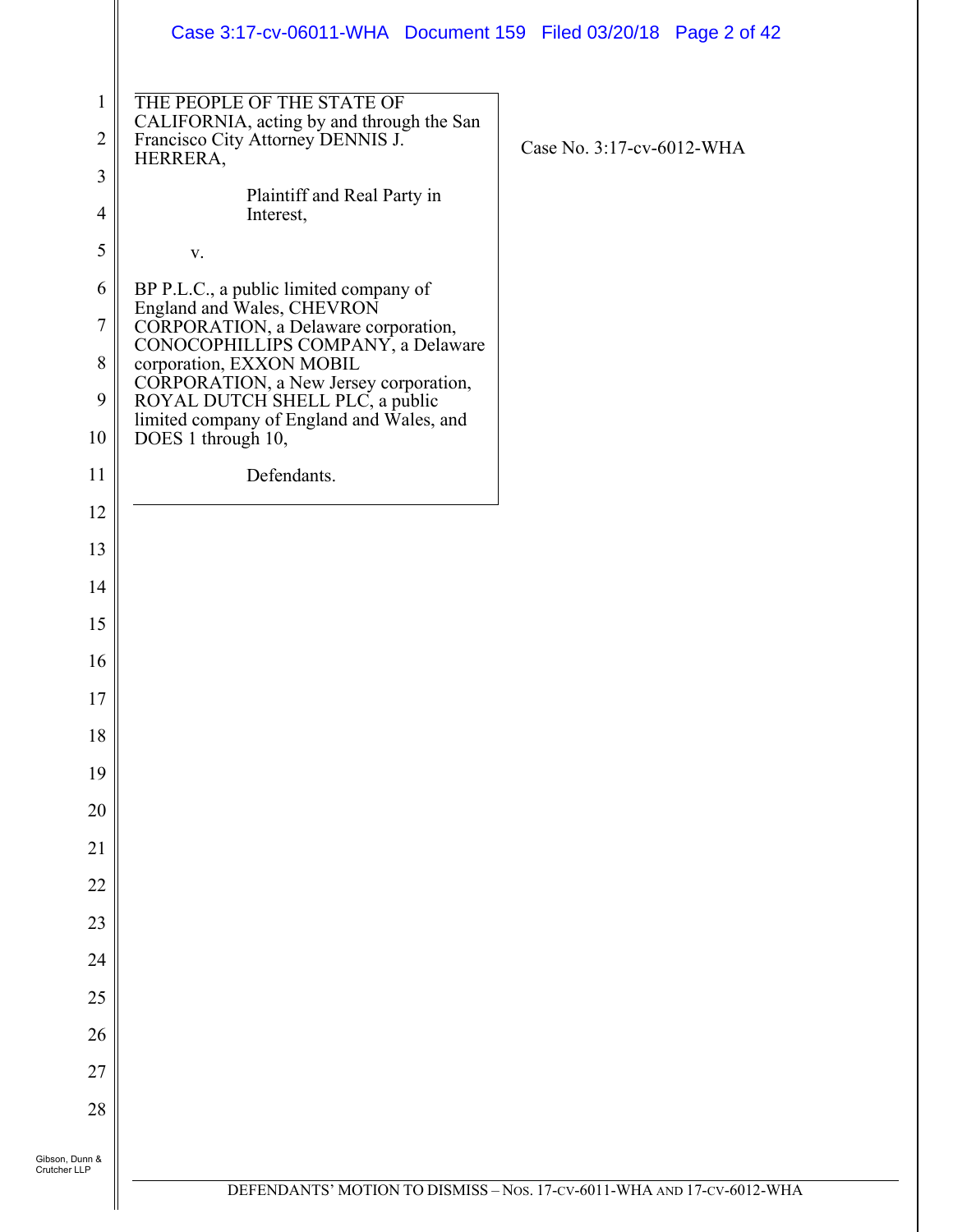### **NOTICE OF MOTION AND MOTION TO DISMISS**

# TO THE COURT, THE CLERK, AND ALL PARTIES AND THEIR COUNSEL OF RECORD:

PLEASE TAKE NOTICE THAT, on a date to be set by the Court, in the United States District Court, Northern District of California, San Francisco Courthouse, Courtroom 12 - 19th Floor, 450 Golden Gate Avenue, San Francisco, CA 94102, before the Honorable William Alsup, Defendants BP p.l.c., Chevron Corporation, ConocoPhillips Company, Exxon Mobil Corporation, and Royal Dutch Shell plc (collectively, "Defendants") will and hereby do move this Court to dismiss these related actions for failure to state a claim.<sup>1</sup>

9 10 11 12 13 14 15 These actions should be dismissed because Plaintiffs have failed to state a claim for relief under federal common law. In addition, Plaintiffs' claims are barred by the foreign affairs doctrine, the Commerce Clause, the Due Process Clause, and the First Amendment; because Plaintiffs have failed to sufficiently allege causation; and for other reasons set forth below. This Motion is based upon this Notice of Motion and Motion, the Memorandum of Points and Authorities in support of the Motion, the papers on file in this case, any oral argument that may be heard by the Court, and any other matters that the Court deems appropriate.

This motion is submitted subject to and without waiver of any defense, affirmative defense, or objection, including personal jurisdiction, insufficient process, or insufficient service of process.

1

2

3

4

5

6

7

8

16

17

18

19

20

21

22

23

24

25

<sup>27</sup> 28  $\overline{a}$ <sup>1</sup> Defendants BP p.l.c., ConocoPhillips Company, Exxon Mobil Corporation, and Royal Dutch Shell plc have simultaneously moved to dismiss the Complaints for lack of personal jurisdiction under Fed. R. Civ. P. 12(b)(2) and/or insufficiency of service of process under Fed. R. Civ. P. 12(b)(5). Their joinder in this motion is subject to, and without waiver of, those additional defenses.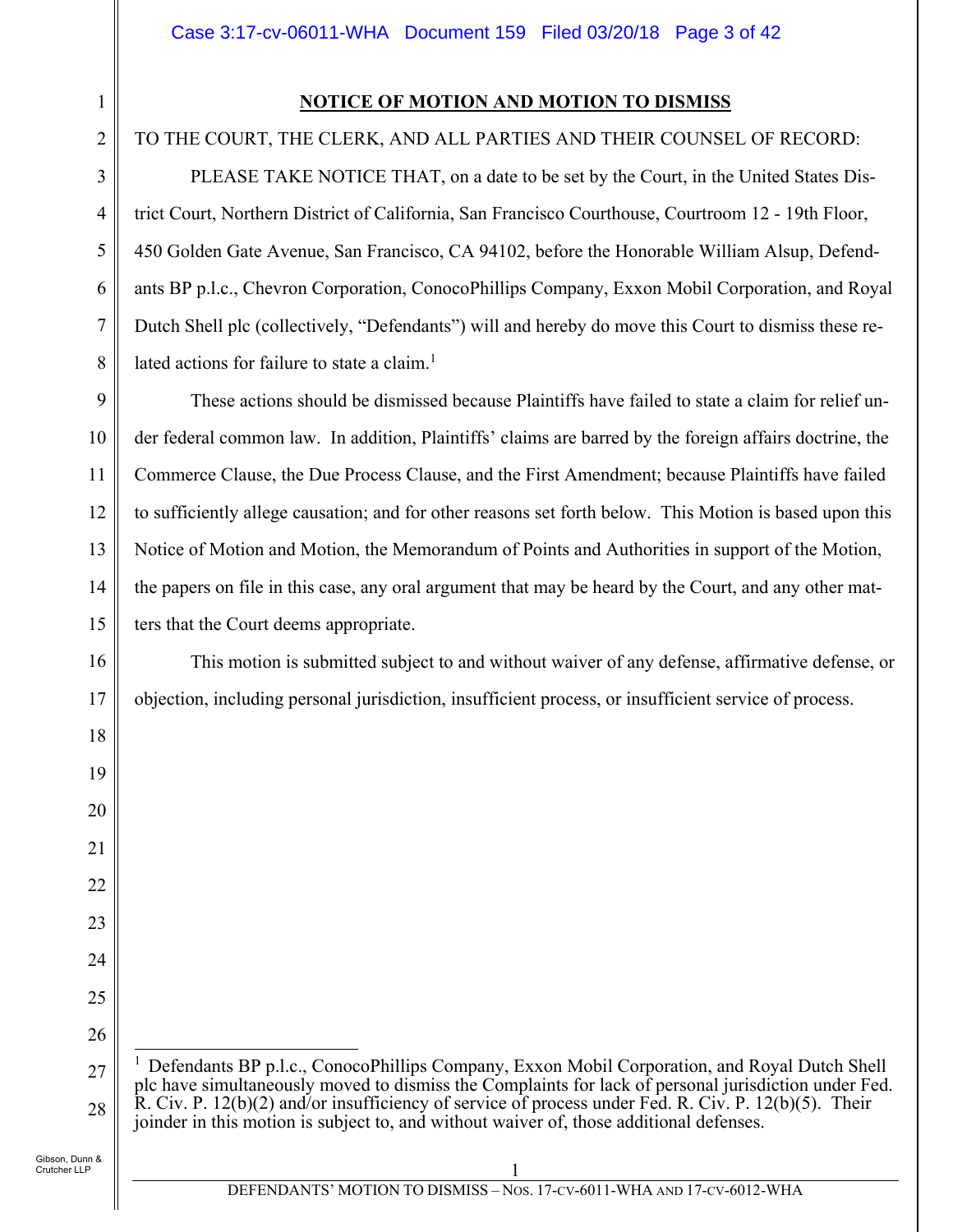|                                                                                                                                                                             | Case 3:17-cv-06011-WHA Document 159 Filed 03/20/18 Page 4 of 42                                                                                                                                                                                                                                                                                                                                                                                                                                                                                                                                                                                                                                                                                                                                                                                                                                                                                     |                                                                                                                                                                                                                                                                                                                                                                                                                                                                                                                                                                                                                                                                                                                                                                                                                                                                                                                                                                                                                                                                                                                                                                                                                                                                                                                        |
|-----------------------------------------------------------------------------------------------------------------------------------------------------------------------------|-----------------------------------------------------------------------------------------------------------------------------------------------------------------------------------------------------------------------------------------------------------------------------------------------------------------------------------------------------------------------------------------------------------------------------------------------------------------------------------------------------------------------------------------------------------------------------------------------------------------------------------------------------------------------------------------------------------------------------------------------------------------------------------------------------------------------------------------------------------------------------------------------------------------------------------------------------|------------------------------------------------------------------------------------------------------------------------------------------------------------------------------------------------------------------------------------------------------------------------------------------------------------------------------------------------------------------------------------------------------------------------------------------------------------------------------------------------------------------------------------------------------------------------------------------------------------------------------------------------------------------------------------------------------------------------------------------------------------------------------------------------------------------------------------------------------------------------------------------------------------------------------------------------------------------------------------------------------------------------------------------------------------------------------------------------------------------------------------------------------------------------------------------------------------------------------------------------------------------------------------------------------------------------|
| $\mathbf{1}$                                                                                                                                                                | March 20, 2018                                                                                                                                                                                                                                                                                                                                                                                                                                                                                                                                                                                                                                                                                                                                                                                                                                                                                                                                      | Respectfully submitted,                                                                                                                                                                                                                                                                                                                                                                                                                                                                                                                                                                                                                                                                                                                                                                                                                                                                                                                                                                                                                                                                                                                                                                                                                                                                                                |
| $\overline{2}$                                                                                                                                                              | By: **/s/ Jonathan W. Hughes                                                                                                                                                                                                                                                                                                                                                                                                                                                                                                                                                                                                                                                                                                                                                                                                                                                                                                                        | By: /s/ Theodore J. Boutrous                                                                                                                                                                                                                                                                                                                                                                                                                                                                                                                                                                                                                                                                                                                                                                                                                                                                                                                                                                                                                                                                                                                                                                                                                                                                                           |
| $\mathfrak{Z}$<br>$\overline{4}$<br>5<br>6<br>7<br>8<br>9<br>10<br>11<br>12<br>13<br>14<br>15<br>16<br>17<br>18<br>19<br>20<br>21<br>22<br>23<br>24<br>25<br>26<br>27<br>28 | Jonathan W. Hughes (SBN 186829)<br>ARNOLD & PORTER KAYE SCHOLER<br><b>LLP</b><br>Three Embarcadero Center, 10th Floor<br>San Francisco, California 94111-4024<br>Telephone: (415) 471-3100<br>Facsimile: (415) 471-3400<br>E-mail: jonathan.hughes@apks.com<br>Matthew T. Heartney (SBN 123516)<br>John D. Lombardo (SBN 187142)<br>ARNOLD & PORTER KAYE SCHOLER<br><b>LLP</b><br>777 South Figueroa Street, 44th Floor<br>Los Angeles, California 90017-5844<br>Telephone: (213) 243-4000<br>Facsimile: (213) 243-4199<br>E-mail: matthew.heartney@apks.com<br>E-mail: john.lombardo@apks.com<br>Philip H. Curtis (pro hac vice)<br>Nancy Milburn (pro hac vice)<br>ARNOLD & PORTER KAYE SCHOLER<br><b>LLP</b><br>250 West 55th Street<br>New York, NY 10019-9710<br>Telephone: (212) 836-8383<br>Facsimile: (212) 715-1399<br>E-mail: philip.curtis@apks.com<br>E-mail: nancy.milburn@apks.com<br><b>Attorneys for Defendant</b><br>$BP$ $P.L.C.$ | Theodore J. Boutrous, Jr. (SBN 132099)<br>Andrea E. Neuman (SBN 149733)<br>William E. Thomson (SBN 187912)<br>Ethan D. Dettmer (SBN 196046)<br>Joshua S. Lipshutz (SBN 242557)<br>GIBSON, DUNN & CRUTCHER LLP<br>333 South Grand Avenue<br>Los Angeles, CA 90071<br>Telephone: (213) 229-7000<br>Facsimile: (213) 229-7520<br>E-mail: tboutrous@gibsondunn.com<br>E-mail: aneuman@gibsondunn.com<br>E-mail: wthomson@gibsondunn.com<br>E-mail: edettmer@gibsondunn.com<br>E-mail: $j$ lipshutz@gibsondunn.com<br>Herbert J. Stern ( <i>pro hac vice</i> )<br>Joel M. Silverstein (pro hac vice)<br>STERN & KILCULLEN, LLC<br>325 Columbia Turnpike, Suite 110<br>Florham Park, NJ 07932-0992<br>Telephone: (973) 535-1900<br>Facsimile: (973) 535-9664<br>E-mail: hstern@sgklaw.com<br>E-mail: jsilverstein@sgklaw.com<br>Neal S. Manne (SBN 94101)<br>Johnny W. Carter (pro hac vice)<br>Erica Harris (pro hac vice)<br>Steven Shepard (pro hac vice)<br><b>SUSMAN GODFREY LLP</b><br>1000 Louisiana, Suite 5100<br>Houston, TX 77002<br>Telephone: (713) 651-9366<br>Facsimile: (713) 654-6666<br>E-mail: nmanne@susmangodfrey.com<br>E-mail: $jcarter@susmangedfrey.com$<br>E-mail: eharris@susmangodfrey.com<br>E-mail: sshepard@susmangodfrey.com<br><b>Attorneys for Defendant</b><br><b>CHEVRON CORPORATION</b> |
| Gibson, Dunn &<br>Crutcher LLP                                                                                                                                              |                                                                                                                                                                                                                                                                                                                                                                                                                                                                                                                                                                                                                                                                                                                                                                                                                                                                                                                                                     | $\overline{2}$                                                                                                                                                                                                                                                                                                                                                                                                                                                                                                                                                                                                                                                                                                                                                                                                                                                                                                                                                                                                                                                                                                                                                                                                                                                                                                         |

 $\parallel$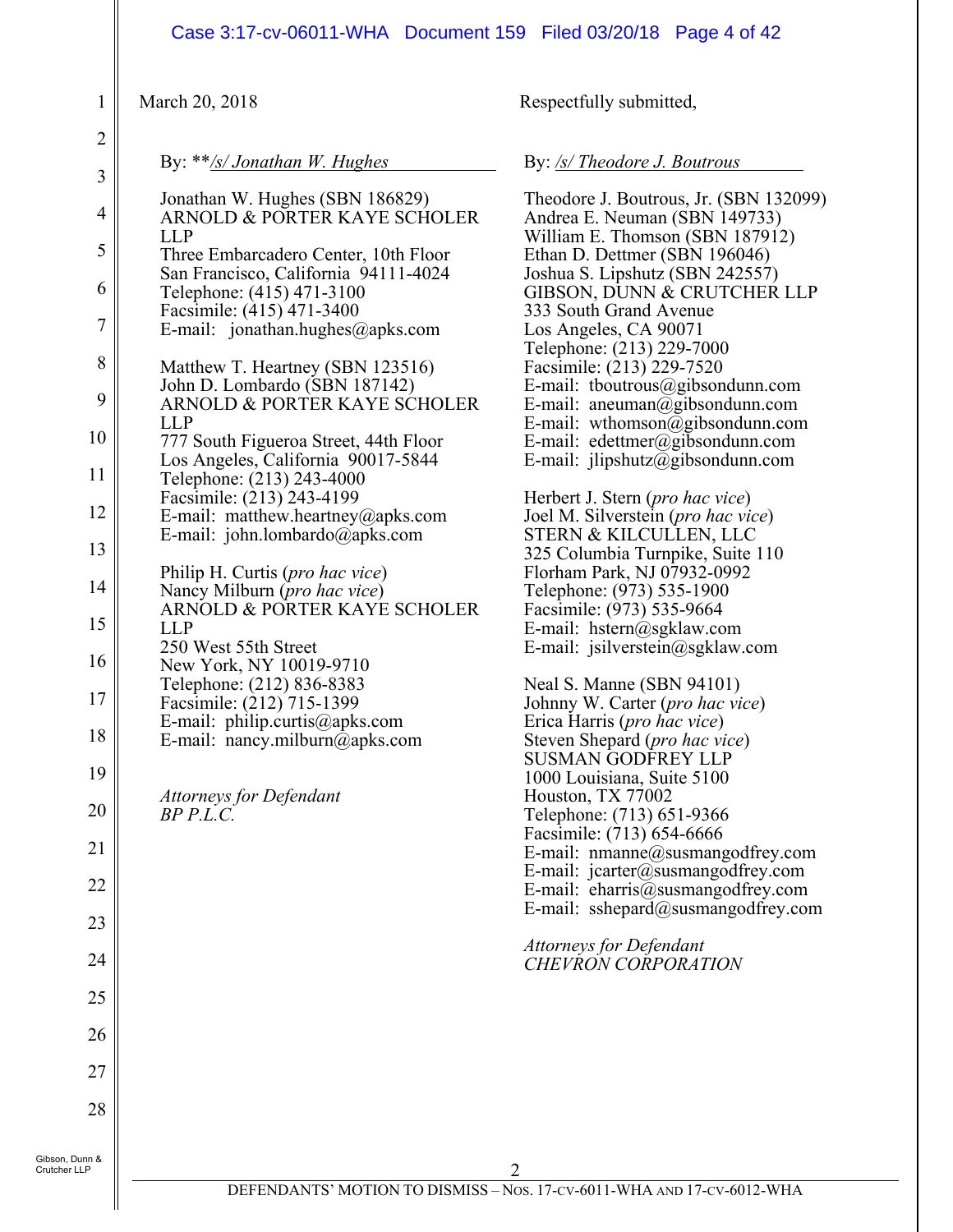# Case 3:17-cv-06011-WHA Document 159 Filed 03/20/18 Page 5 of 42

By: \*\**/s/ Megan R. Nishikawa*

1

Crutcher LLP

| $\overline{c}$ | Megan R. Nishikawa (SBN 271670)<br>KING & SPALDING LLP                                   |
|----------------|------------------------------------------------------------------------------------------|
| 3              | 101 Second Street, Suite 2300                                                            |
| 4              | San Francisco, California 94105<br>Telephone: (415) 318-1200                             |
| 5              | Facsimile: (415) 318-1300<br>Email: mnishikawa@kslaw.com                                 |
| 6              | George R. Morris (SBN 249930)                                                            |
| 7              | KING & SPALDING LLP<br>601 S. California Ave, Suite 100                                  |
| 8              | Palo Alto, CA 94304<br>Telephone: (650) 422-6718                                         |
| 9              | Facsimile: (650) 422-6800<br>Email: gmorris@kslaw.com                                    |
| 10             | Tracie J. Renfroe (pro hac vice)                                                         |
| 11             | Carol M. Wood (pro hac vice)<br>KING & SPALDING LLP<br>1100 Louisiana Street, Suite 4000 |
| 12             | Houston, Texas 77002                                                                     |
| 13             | Telephone: (713) 751-3200<br>Facsimile: (713) 751-3290<br>Email: trenfroe@kslaw.com      |
| 14             | Email: cwood@kslaw.com                                                                   |
| 15             | Justin A. Torres (pro hac vice)<br>KING & SPALDING LLP                                   |
| 16             | 1700 Pennsylvania Avenue, NW<br>Suite 200                                                |
| 17             | Washington, DC 20006-4707<br>Telephone: (202) 737 0500                                   |
| 18             | Facsimile: (202) 626 3737<br>Email: jtorres@kslaw.com                                    |
| 19             | Attorneys for Defendant                                                                  |
| 20             | CONOCOPHILLIPS COMPANY                                                                   |
| 21             |                                                                                          |
| 22             |                                                                                          |
| 23             |                                                                                          |
| 24             |                                                                                          |
| 25             |                                                                                          |
| 26             |                                                                                          |
| 27             |                                                                                          |
| 28             |                                                                                          |
| Gibson, Dunn & |                                                                                          |

By: \*\**/s/ Dawn Sestito*

M. Randall Oppenheimer (SBN 77649) Dawn Sestito (SBN 214011) O'MELVENY & MYERS LLP 400 South Hope Street Los Angeles, California 90071-2899 Telephone: (213) 430-6000 Facsimile: (213) 430-6407 E-Mail: roppenheimer@omm.com E-Mail: dsestito@omm.com Theodore V. Wells, Jr. (*pro hac vice*) Daniel J. Toal (*pro hac vice*) Jaren E. Janghorbani (*pro hac vice*) PAUL, WEISS, RIFKIND, WHARTON & GARRISON LLP 1285 Avenue of the Americas New York, New York 10019-6064 Telephone: (212) 373-3000 Facsimile: (212) 757-3990 E-Mail: twells@paulweiss.com E-Mail: dtoal@paulweiss.com E-Mail: jjanghorbani@paulweiss.com *Attorneys for Defendant EXXON MOBIL CORPORATION*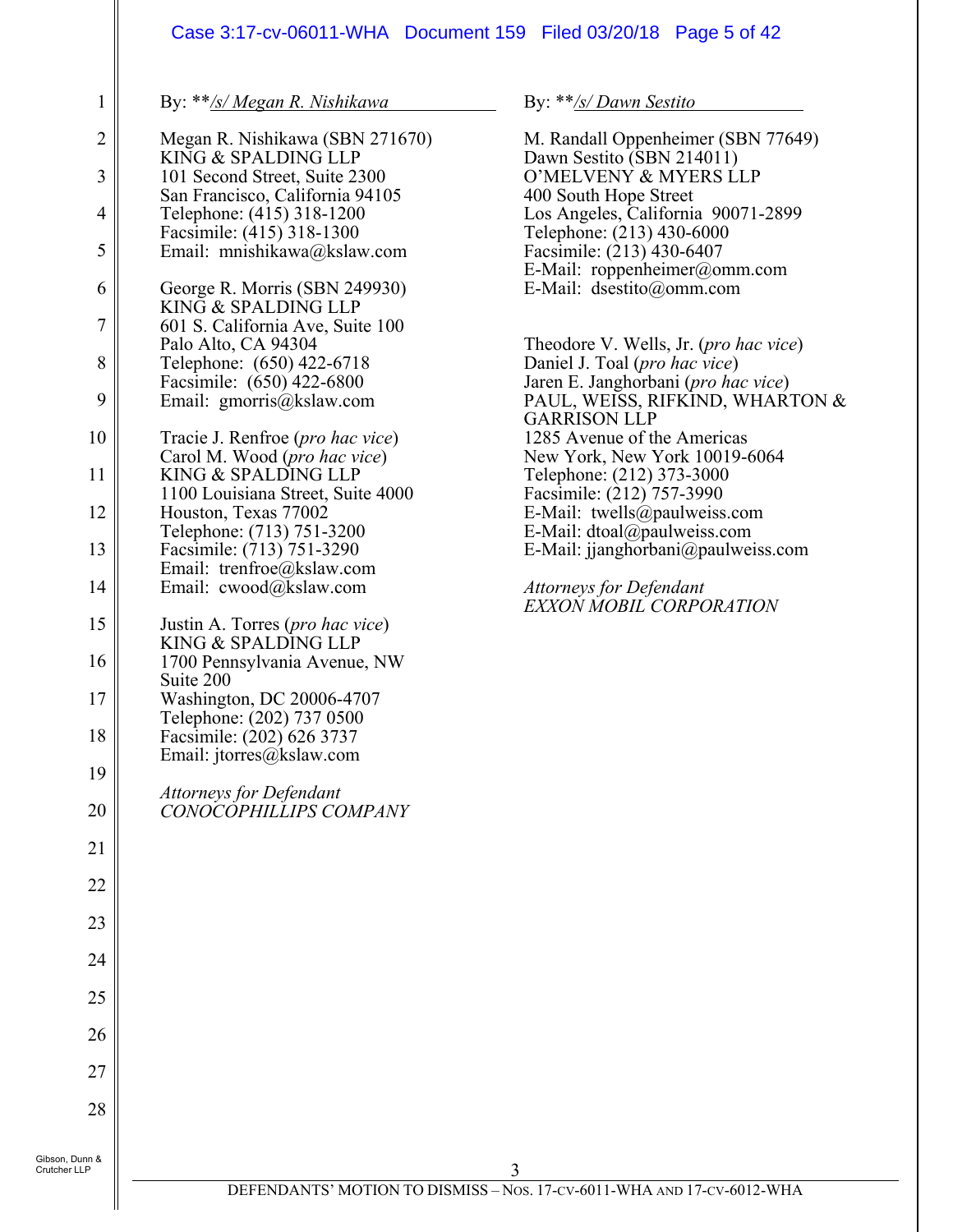#### 1 2 3 4 5 6 7 8 9 10 11 12 13 14 15 16 17 18 19 20 21 22 23 24 25 26 27 28 Gibson, Dunn & Crutcher LLP By: \*\**/s/ Daniel P. Collins*  Daniel P. Collins (SBN 139164) MUNGER, TOLLES & OLSON LLP 350 South Grand Avenue Fiftieth Floor Los Angeles, California 90071-3426 Telephone: (213) 683-9100 Facsimile: (213) 687-3702 E-mail: daniel.collins@mto.com Jerome C. Roth (SBN 159483) Elizabeth A. Kim (SBN 295277) MUNGER, TOLLES & OLSON LLP 560 Mission Street Twenty-Seventh Floor San Francisco, California 94105-2907 Telephone: (415) 512-4000 Facsimile: (415) 512-4077 E-mail: jerome.roth@mto.com E-mail: elizabeth.kim@mto.com David C. Frederick (pro hac vice) Brendan J. Crimmins (pro hac vice) Kellogg, Hansen, Todd, Figel & Frederick, PLLC 1615 M Street, N.W., Suite 400 Washington, D.C. 20036 Telephone: (202) 326-7900 Facsimile: (202) 326-7999 E-mail: dfrederick@kellogghansen.com E-mail: bcrimmins@kellogghansen.com *Attorneys for Defendant ROYAL DUTCH SHELL PLC*  \*\* Pursuant to Civ. L.R.  $5-1(i)(3)$ , the electronic signatory has obtained approval from this signatory Case 3:17-cv-06011-WHA Document 159 Filed 03/20/18 Page 6 of 42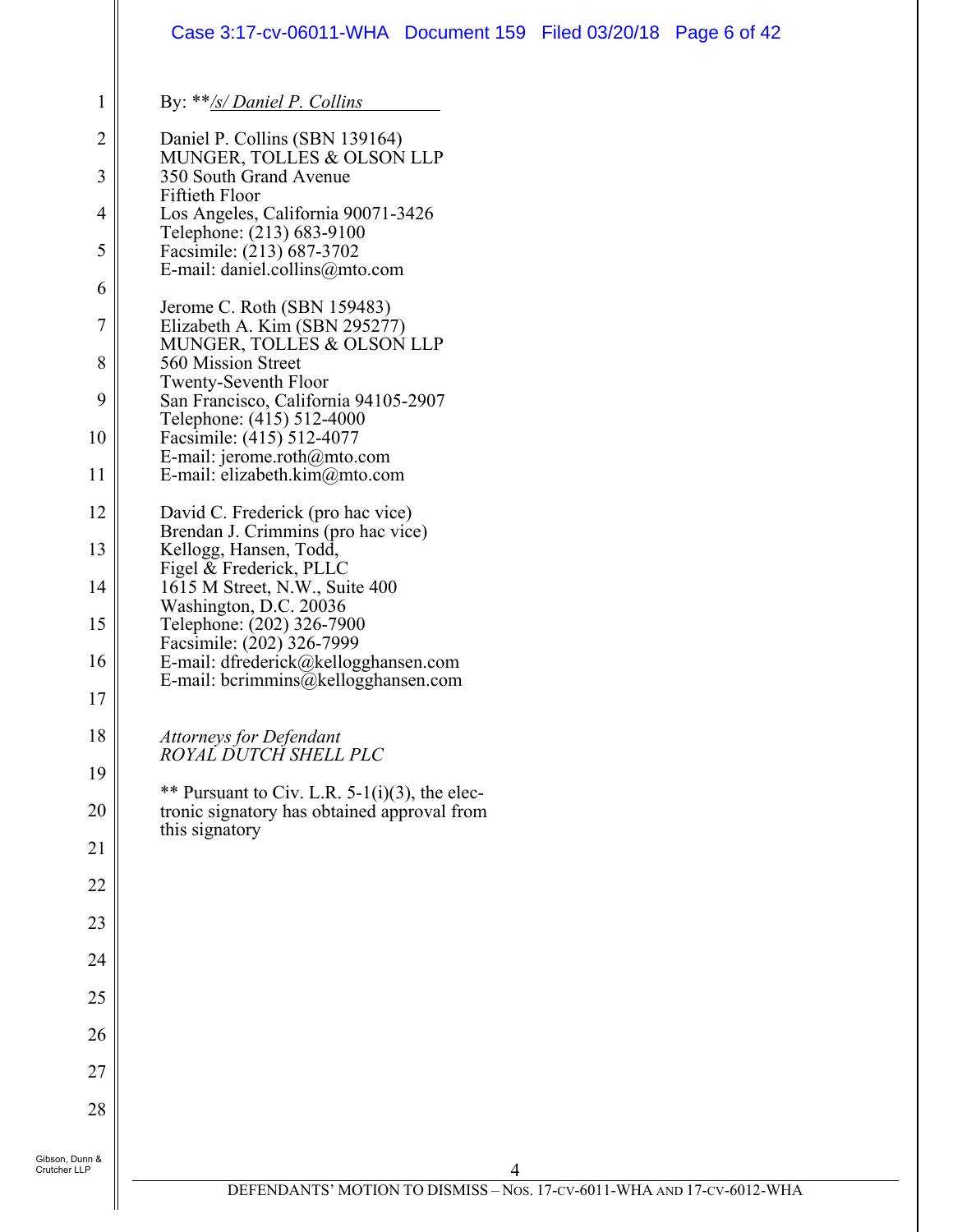|                                        | <b>TABLE OF CONTENTS</b>                                                                                                                           |
|----------------------------------------|----------------------------------------------------------------------------------------------------------------------------------------------------|
| $\overline{2}$<br>$\mathfrak{Z}$<br>I. |                                                                                                                                                    |
| 4<br>П.                                |                                                                                                                                                    |
| 5                                      | A.                                                                                                                                                 |
| 6<br>$\overline{7}$                    | Plaintiffs Seek to Hold Five Energy Producers Solely Liable for Global<br><b>B.</b>                                                                |
| Ш.<br>8                                |                                                                                                                                                    |
| 9<br>10                                | Plaintiffs' Federal Common Law Claims Have Either Been Displaced By<br>A.<br>Congress or Are Plainly Improper Under Federal Common Law Standards 6 |
| 11                                     | Plaintiffs' claims asserting injury based on domestic greenhouse-gas<br>1.                                                                         |
| 12<br>13                               | Congress has displaced any conceivable federal common law nuisance<br>2.                                                                           |
| 14                                     | 3.<br>Plaintiffs have no conceivable federal common law nuisance claim based                                                                       |
| 15<br>16                               | <b>B.</b>                                                                                                                                          |
| 17                                     | Defendants' conduct is authorized and encouraged by law and therefore<br>1.                                                                        |
| 18<br>19                               | 2.<br>Plaintiffs have not alleged that Defendants had sufficient control over the                                                                  |
| 20<br>21                               | 3.<br>Plaintiffs cannot prove that Defendants' conduct caused their alleged                                                                        |
| 22                                     | The relief Plaintiffs seek is unavailable and would be unconstitutional 22<br>4.                                                                   |
| 23                                     | $\mathcal{C}$ .                                                                                                                                    |
| IV.<br>24                              |                                                                                                                                                    |
| 25                                     |                                                                                                                                                    |
| 26                                     |                                                                                                                                                    |
| 27                                     |                                                                                                                                                    |
| 28                                     |                                                                                                                                                    |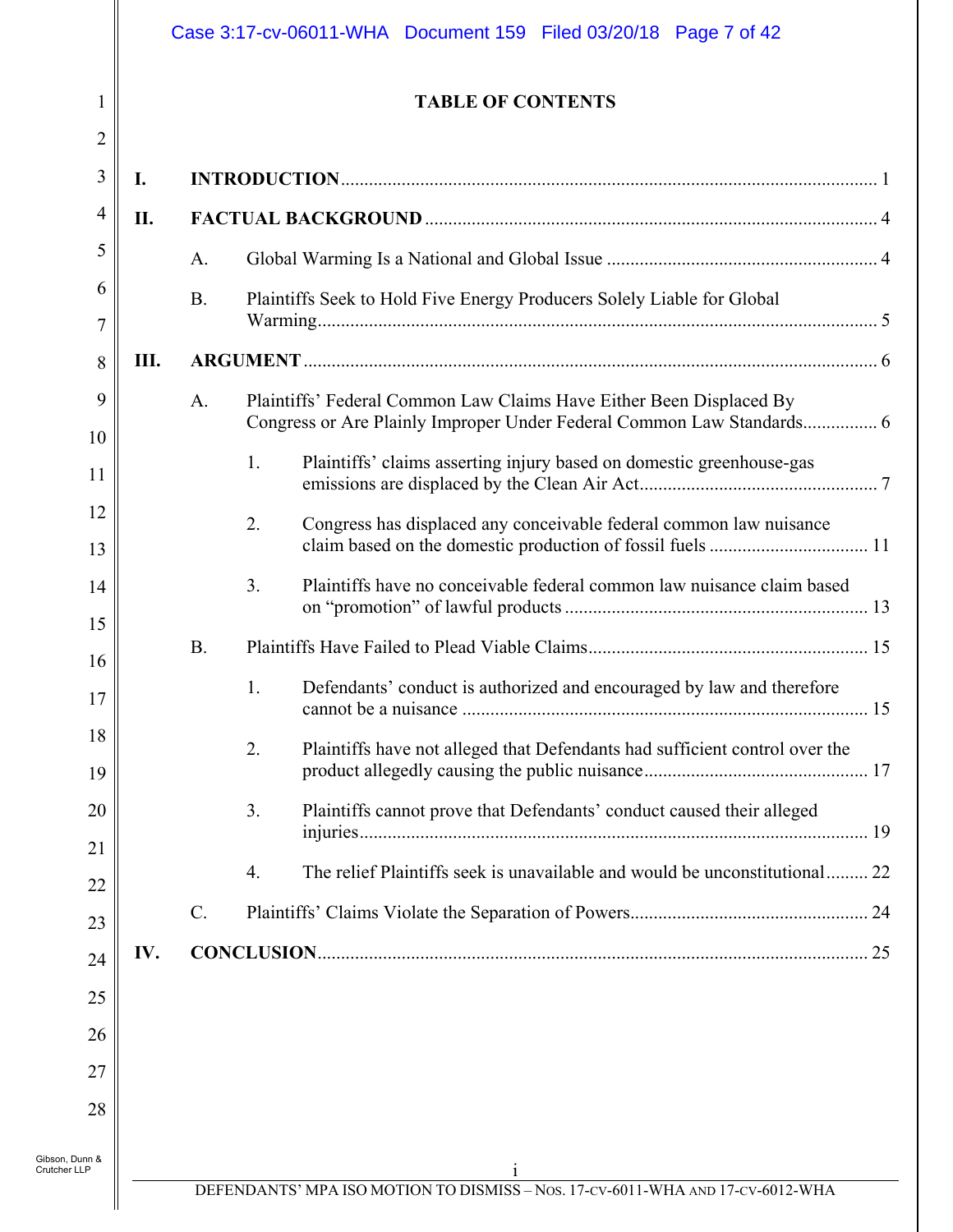# Case 3:17-cv-06011-WHA Document 159 Filed 03/20/18 Page 8 of 42

1

 $\mathbb{I}$ 

#### **TABLE OF AUTHORITIES**

| $\overline{2}$ | <b>Cases</b>                                                    |
|----------------|-----------------------------------------------------------------|
| 3              | Am. Elec. Power Co. v. Connecticut,                             |
| 4              |                                                                 |
| 5              | Am. Ins. Ass'n v. Garamendi,                                    |
| 6              |                                                                 |
| $\overline{7}$ | Amigos Bravos v. U.S. Bureau of Land Mgmt.,                     |
| 8              | Benefiel v. Exxon Corp.,                                        |
| 9              |                                                                 |
| 10             | BMW of N. Am., Inc. v. Gore,                                    |
| 11             | Buckley v. Valeo,                                               |
| 12             |                                                                 |
| 13             | California v. Gen. Motors Corp.,                                |
| 14             |                                                                 |
| 15             | Camden Cty. Bd. of Chosen Freeholders v. Beretta, U.S.A. Corp., |
| 16             | Chan v. Soc'y Expeditions, Inc.,                                |
| 17             |                                                                 |
| 18             | Citizens United v. FEC,                                         |
| 19             |                                                                 |
| 20             | City of Bloomington, Ind. v. Westinghouse Elec. Corp.,<br>.18   |
| 21             | City of Chi. v. Beretta U.S.A. Corp.,                           |
| 22             |                                                                 |
| 23             | City of Manchester v. Nat'l Gypsum Co.,                         |
| 24             |                                                                 |
| 25             | City of Milwaukee v. Illinois,                                  |
| 26             | City of San Jose v. Monsanto Co.,                               |
| 27             |                                                                 |
| 28             |                                                                 |
| Gibson, Dunn & |                                                                 |
| Crutcher LLP   | $\overline{\mathbf{u}}$                                         |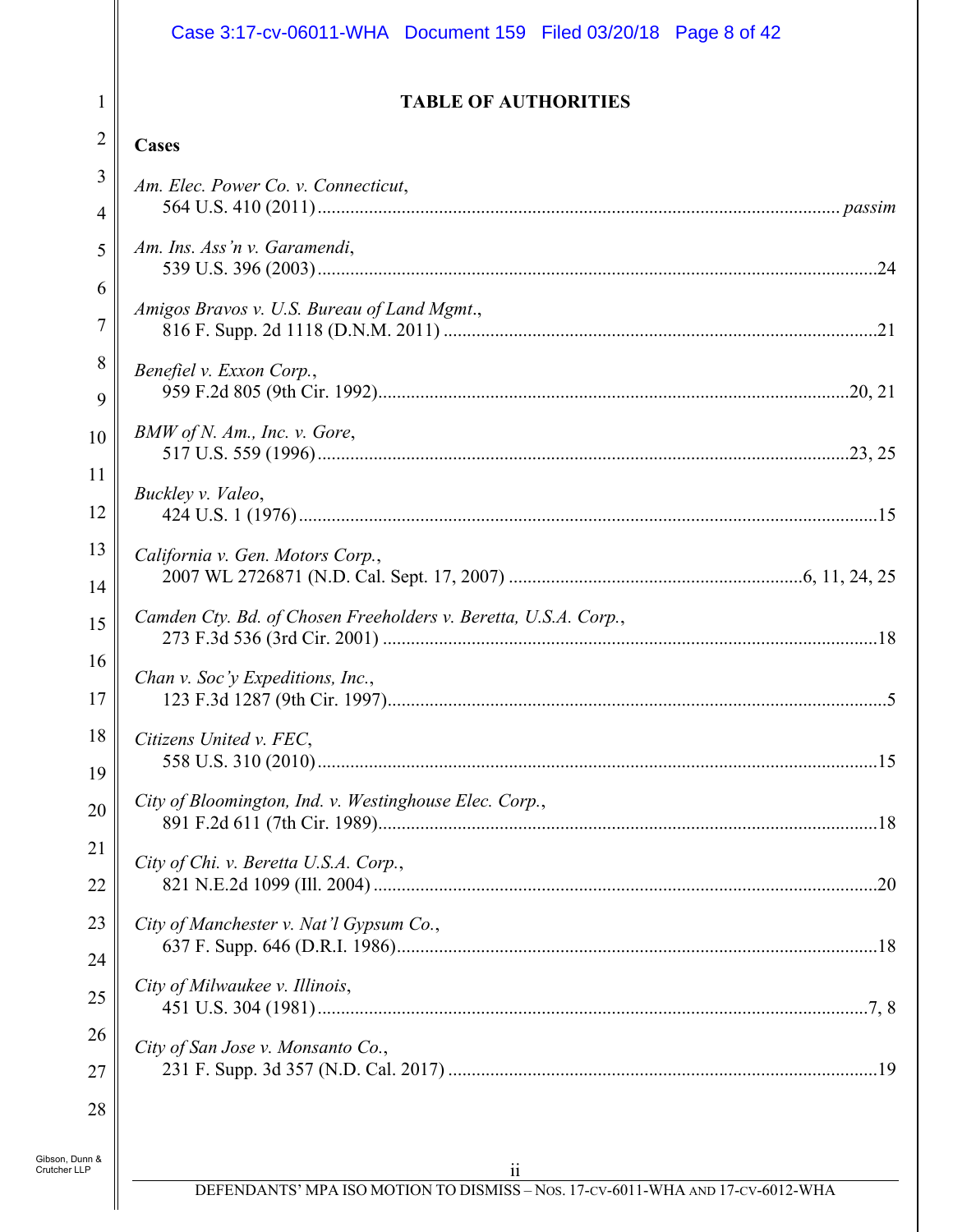# Case 3:17-cv-06011-WHA Document 159 Filed 03/20/18 Page 9 of 42

| $\mathbf{1}$   | Comer v. Murphy Oil USA, Inc.,                                         |
|----------------|------------------------------------------------------------------------|
| $\overline{2}$ |                                                                        |
| 3              | Commonwealth Edison Co. v. United States,                              |
| $\overline{4}$ | Connecticut v. Am. Elec. Power Co.,                                    |
| 5              |                                                                        |
| 6              | N. Carolina, ex rel. Cooper v. Tn. Valley Auth.,                       |
| 7              |                                                                        |
| $\,8\,$        | County of San Mateo v. Chevron Corp.,                                  |
| 9              | DaimlerChrysler Corp. v. Cuno,                                         |
| 10             |                                                                        |
| 11             | Diamond v. Chakrabarty,                                                |
| 12             | Dina v. People ex rel. Dep't of Transp.,                               |
| 13             |                                                                        |
| 14             | Eastern Enterprises v. Apfel,                                          |
| 15             |                                                                        |
| 16             | In re Exxon Valdez,                                                    |
| 17             | Farmers Ins. Exch. v. State of California,                             |
| 18             |                                                                        |
| 19             | Franklin Cty. Convention Facilities Auth. v. Am. Premier Underwriters, |
| 20             |                                                                        |
| 21             | Int'l Paper Co. v. Ouellette,                                          |
| 22             | Japan Whaling Ass'n v. Am. Cetacean Soc'y,                             |
| 23             |                                                                        |
| 24             | Kurns v. R.R. Friction Prods. Corp.,                                   |
| 25             |                                                                        |
| 26             | La. Pub. Serv. Comm'n v. Tex. & N.O.R. Co.,                            |
| 27             | In re Lead Paint Litig.,                                               |
| 28             |                                                                        |
| n &            |                                                                        |

 $\parallel$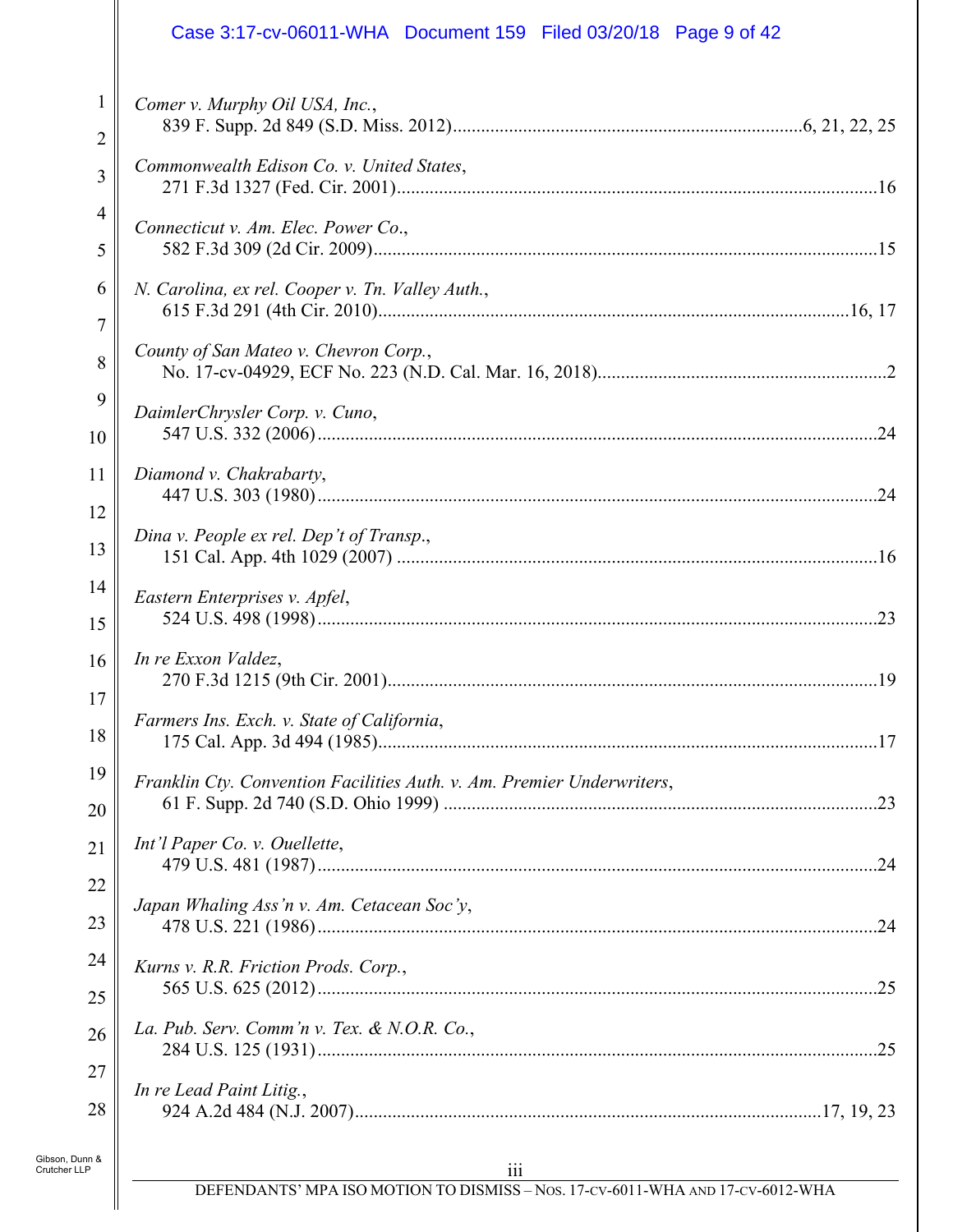# Case 3:17-cv-06011-WHA Document 159 Filed 03/20/18 Page 10 of 42

| $\mathbf{1}$        | Me. Yankee Atomic Power Co. v. United States,                             |
|---------------------|---------------------------------------------------------------------------|
| 2                   |                                                                           |
| 3                   | Michigan v. U.S. Army Corps of Engineers,                                 |
| $\overline{4}$<br>5 | Middlesex Cty. Sewerage Auth. v. Nat'l Ass'n Sea Clammers,                |
| 6                   | Missouri v. Illinois,                                                     |
| 7                   |                                                                           |
| 8                   | Mitchell v. Gonzales,                                                     |
| 9                   | Mobil Oil Corp. v. Higginbotham,                                          |
| 10                  |                                                                           |
| 11                  | Morrison v. Nat'l Australia Bank,                                         |
| 12                  |                                                                           |
| 13                  | Nat'l Sea Clammers Ass'n v. City of New York,                             |
| 14                  | Native Vill. of Kivalina v. ExxonMobil Corp.,                             |
| 15                  |                                                                           |
| 16                  | Native Vill. of Kivalina v. ExxonMobil Corp.,                             |
| 17                  |                                                                           |
| 18                  | New York Times v. Sullivan,                                               |
| 19                  | Or. Laborers-Employers Health & Welfare Trust Fund v. Philip Morris Inc., |
| 20                  |                                                                           |
| 21                  | Osborn v. Irwin Mem'l Blood Bank,                                         |
| 22                  | People v. Conagra Groc. Prods. Co.,                                       |
| 23                  |                                                                           |
| 24                  | Peterson v. Islamic Rep. of Iran,                                         |
| 25                  |                                                                           |
| 26                  | Philadelphia Newspapers, Inc. v. Hepps,                                   |
| 27                  |                                                                           |
| 28                  | Rubin v. Coors Brewing Co.,                                               |
|                     |                                                                           |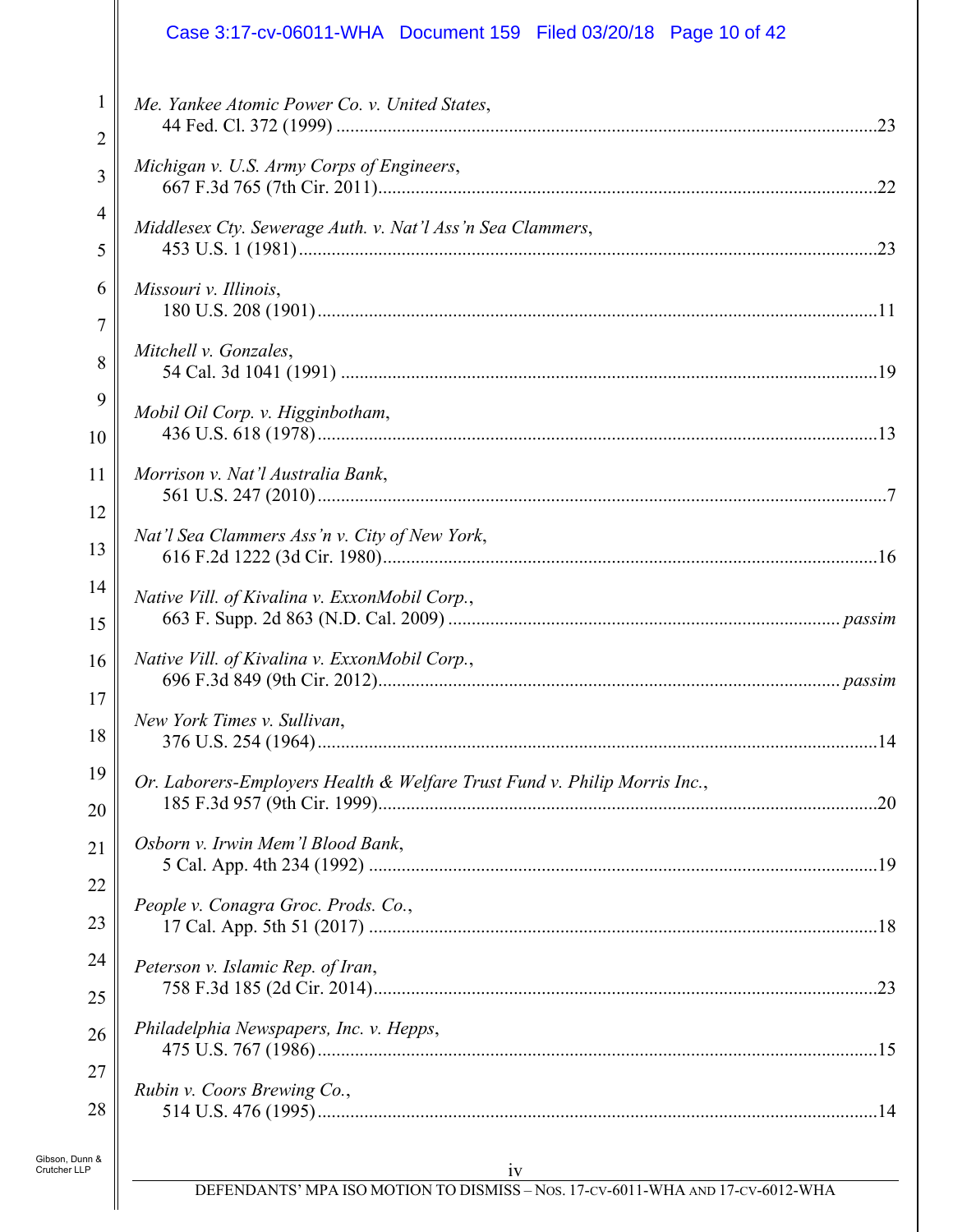|                                | Case 3:17-cv-06011-WHA  Document 159  Filed 03/20/18  Page 11 of 42     |
|--------------------------------|-------------------------------------------------------------------------|
| $\mathbf{1}$<br>$\overline{2}$ | Schweiker v. Chilicky,                                                  |
| 3                              | Sierra Club v. U.S. Def. Energy Support Ctr.,                           |
| $\overline{4}$<br>5            | Sosa v. Alvarez-Machain,                                                |
| 6<br>7                         | People ex rel. Spitzer v. Sturm, Ruger & Co.,                           |
| 8                              | State Farm Mut. Auto. Ins. Co. v. Campbell,                             |
| 9<br>$\overline{10}$           | State v. Lead Indus. Ass'n, Inc.,                                       |
| $\overline{11}$<br>12          | Texas Indus., Inc. v. Radcliff Materials, Inc.,                         |
| 13                             | Tioga Pub. Sch. Dist. No. 15 of Williams Cty., N.D. v. U.S. Gypsum Co., |
| $\overline{14}$<br>15          | United States v. Pink,                                                  |
| 16<br>$17 \parallel$           | United States v. Standard Oil,                                          |
| 18                             | Va. State Bd. of Pharmacy v. Va. Citizens Consumer Council, Inc.,       |
| 19<br>20 <sup>2</sup>          | Varjabedian v. City of Madera,                                          |
| 21<br>$^{22}$                  | Vieth v. Jubelirer,                                                     |
| $\overline{23}$                | <b>Statutes</b>                                                         |
| $^{24}$                        |                                                                         |
| 25                             |                                                                         |
| 26<br>27                       |                                                                         |
| 28                             |                                                                         |
|                                |                                                                         |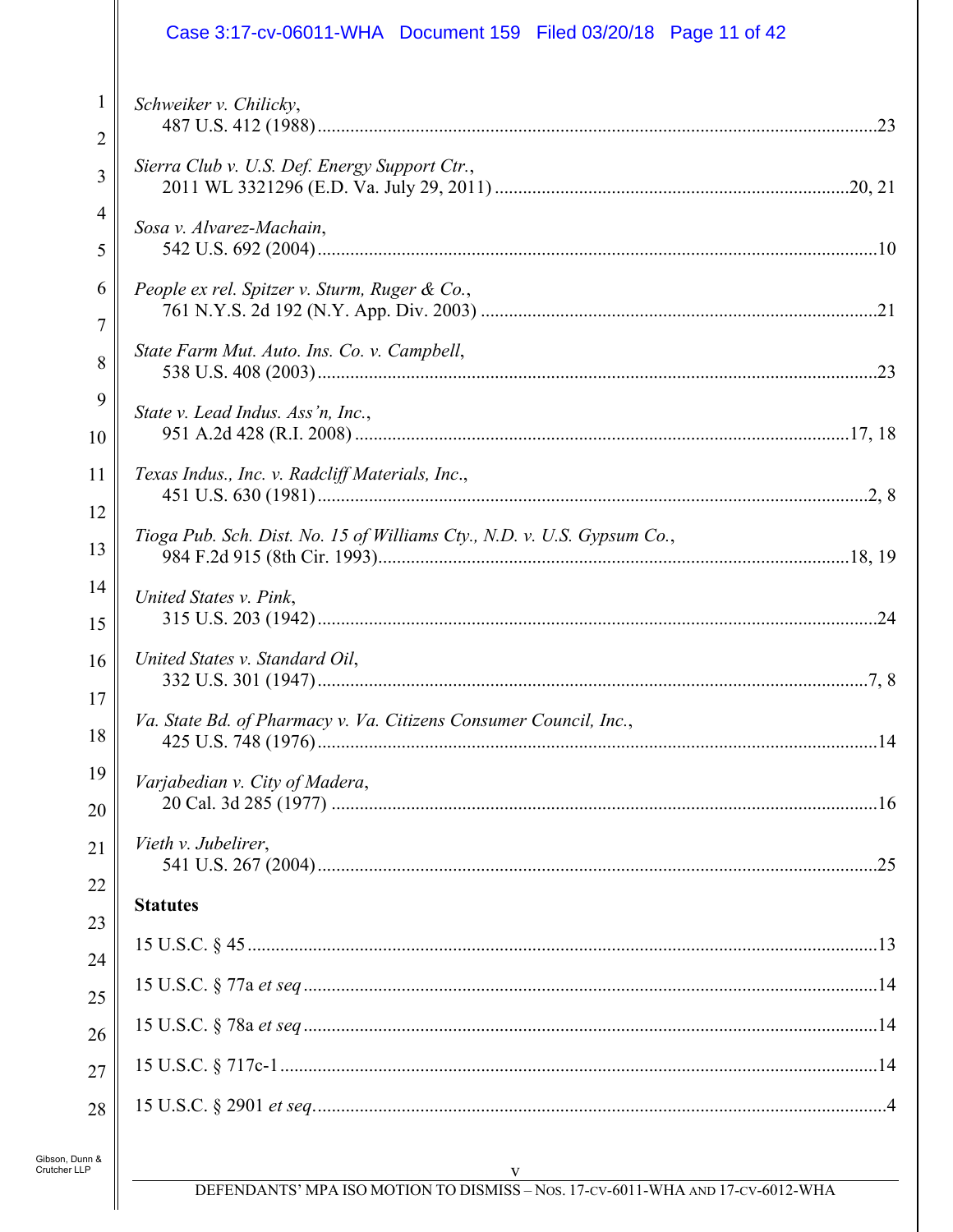# Case 3:17-cv-06011-WHA Document 159 Filed 03/20/18 Page 12 of 42

| 1        |  |
|----------|--|
| 2        |  |
| 3        |  |
| 4        |  |
| 5        |  |
| 6        |  |
| 7<br>8   |  |
| 9        |  |
| 10       |  |
| 11       |  |
| 12       |  |
| 13       |  |
| 14       |  |
| 15       |  |
| 16       |  |
| 17       |  |
| 18       |  |
| 19       |  |
| 20       |  |
| 21       |  |
| 22<br>23 |  |
| 24       |  |
| 25       |  |
| 26       |  |
| 27       |  |
| 28       |  |
|          |  |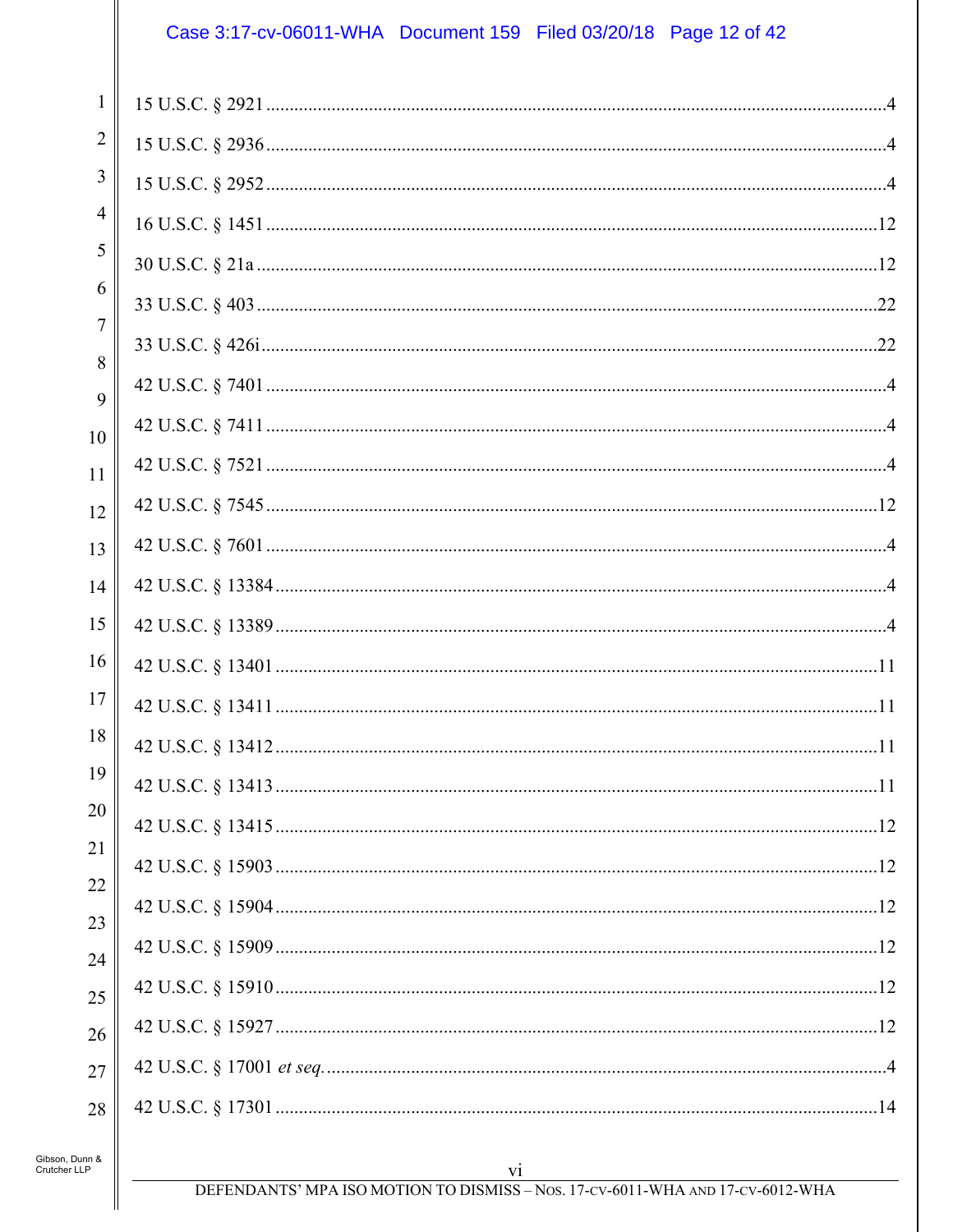# Case 3:17-cv-06011-WHA Document 159 Filed 03/20/18 Page 13 of 42

| 1              |                                                                                                                                                        |  |
|----------------|--------------------------------------------------------------------------------------------------------------------------------------------------------|--|
| 2              |                                                                                                                                                        |  |
| 3              |                                                                                                                                                        |  |
| 4              |                                                                                                                                                        |  |
| 5              |                                                                                                                                                        |  |
| 6              |                                                                                                                                                        |  |
| 7              |                                                                                                                                                        |  |
| 8<br>9         |                                                                                                                                                        |  |
| 10             |                                                                                                                                                        |  |
| 11             |                                                                                                                                                        |  |
| 12             |                                                                                                                                                        |  |
| 13             |                                                                                                                                                        |  |
| 14             | Water Resource Development Act of 2007, Pub. L. 110-114 § 4027, 121 Stat. 1041 22                                                                      |  |
| 15             | <b>Other Authorities</b>                                                                                                                               |  |
| 16<br>17       | Agreement Between the Government of the United States of America and the<br>Government of Canada on Air Quality (1991), https://tinyurl.com/ya2e28yz11 |  |
| 18             |                                                                                                                                                        |  |
| 19             |                                                                                                                                                        |  |
| 20<br>21       | Michael D. Shear, Trump Will Withdraw U.S. From Paris Climate Agreement, N.Y.                                                                          |  |
| 22             | Remarks by President Trump at the Unleashing American Energy Event (June 29,                                                                           |  |
| 23             |                                                                                                                                                        |  |
| 24             |                                                                                                                                                        |  |
| 25             | South San Francisco Bay Shoreline Phase I Study: Final Integrated Document 9-2                                                                         |  |
|                |                                                                                                                                                        |  |
| 26<br>27<br>28 | U.S. EPA, Regulations for Greenhouse Gas Emissions from Passenger Cars and                                                                             |  |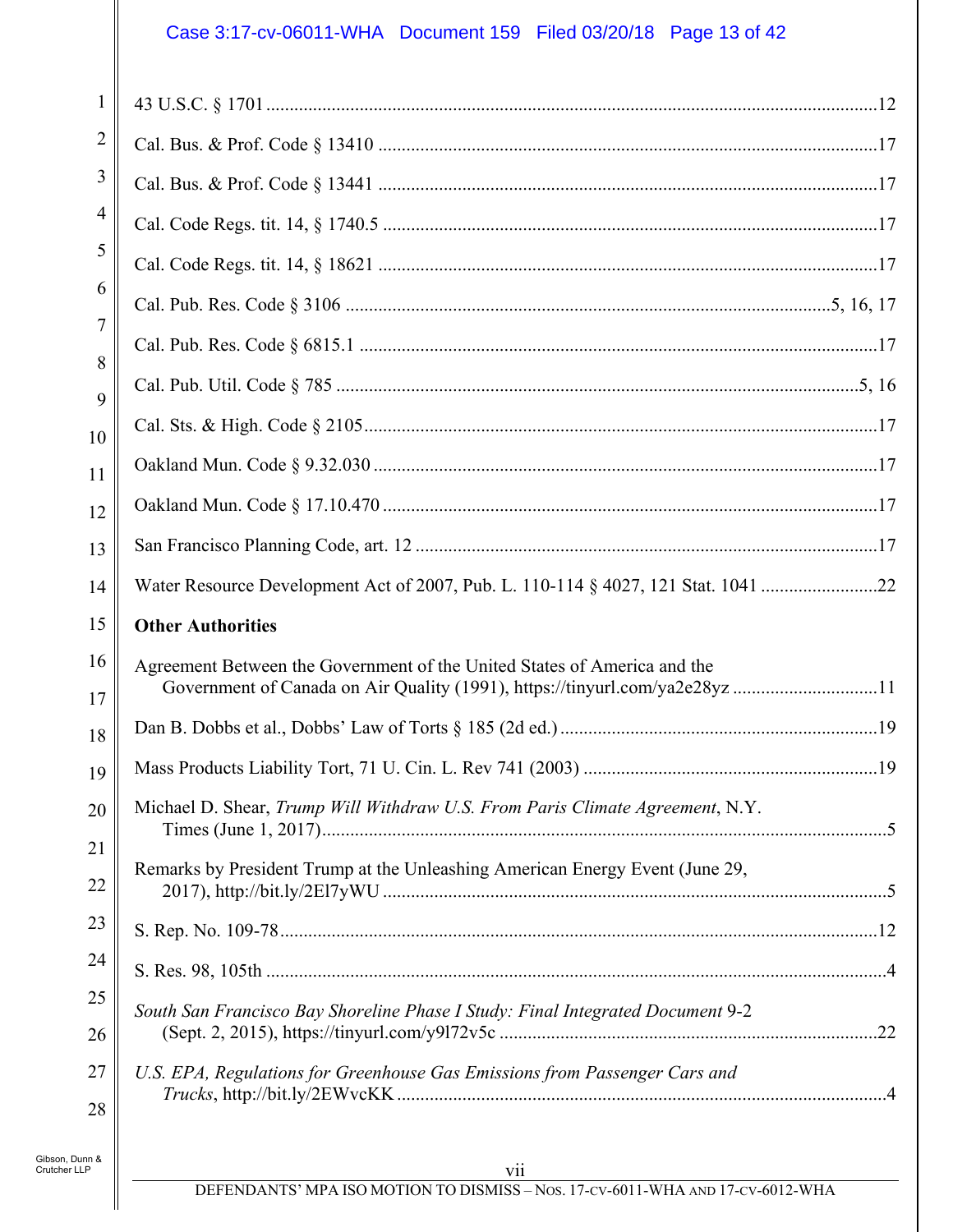# Case 3:17-cv-06011-WHA Document 159 Filed 03/20/18 Page 14 of 42

#### 1 II **Treatises**

 $\parallel$ 

|                                | 11 causes          |  |
|--------------------------------|--------------------|--|
| $\overline{2}$                 |                    |  |
| 3                              |                    |  |
| $\overline{4}$                 |                    |  |
| 5                              |                    |  |
| 6                              |                    |  |
| $\overline{7}$                 | <b>Regulations</b> |  |
| 8                              |                    |  |
| 9<br>10                        |                    |  |
| 11                             |                    |  |
| 12                             |                    |  |
| 13                             |                    |  |
| 14                             |                    |  |
| 15                             |                    |  |
| 16                             |                    |  |
| 17                             |                    |  |
| 18                             |                    |  |
| 19                             |                    |  |
| 20                             |                    |  |
| 21                             |                    |  |
| 22                             |                    |  |
| 23                             |                    |  |
| 24                             |                    |  |
| 25                             |                    |  |
| 26                             |                    |  |
| 27                             |                    |  |
| 28                             |                    |  |
| Gibson, Dunn &<br>Crutcher LLP | viii               |  |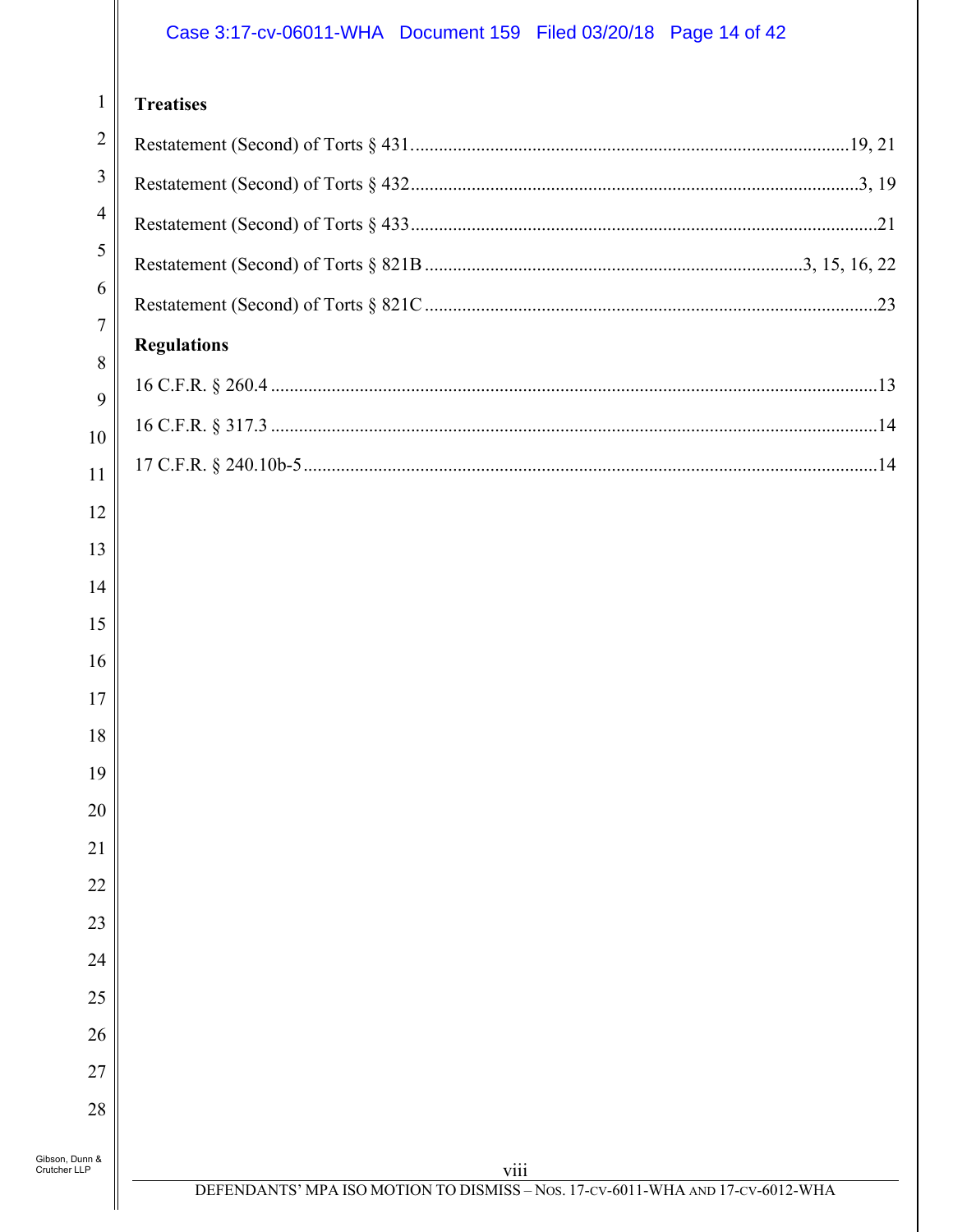#### **MEMORANDUM OF POINTS AND AUTHORITIES**

### **I. INTRODUCTION**

Plaintiffs seek to hold five publicly traded energy companies liable for the impacts of "the national and international phenomenon of global warming," including "the melting of the ice caps, the rising of the oceans, and the inevitable flooding of coastal lands." No. 17-cv-06011, ECF No. 134 at 3, 5. Although Plaintiffs tried to label their claims as arising under state law, this Court properly held that their claims necessarily arise—if at all—under federal common law, because "the scope of the worldwide predicament [of climate change] demands the most comprehensive view available," which here "means our federal courts and our federal common law." *Id.* at 5. The Court cautioned, however, that "[t]his is not to say that the ultimate answer under our federal common law will favor judicial relief." *Id.* In fact, Plaintiffs have not stated viable federal common law claims for public nuisance for several reasons.

13 14 15 16 17 18 19 20 21 22 23 24 25 26 27 28 *First*, Congress has displaced Plaintiffs' federal common law claims based on domestic activities by "speak[ing] directly to the question at issue," *Am. Elec. Power Co. v. Connecticut*, 564 U.S. 410, 424 (2011) ("*AEP*") (quotation marks and citation omitted), and federal common law principles do not grant Plaintiffs a cause of action for foreign activities. There is no question that Plaintiffs' claims would be displaced if they were based solely and directly on domestic greenhouse gas emissions—the Supreme Court, Ninth Circuit, and this Court have all held so, and Plaintiffs have admitted as much. *See id.*; *Native Vill. of Kivalina v. ExxonMobil Corp.*, 696 F.3d 849, 856–57 (9th Cir. 2012); No. 17-cv-06011, ECF No. 134 at 7; ECF No. 108 at 2 (admitting that "the Clean Air Act displaces the federal common law of interstate pollution"). As this Court recognized, however, Plaintiffs seek to evade *AEP* and *Kivalina* by "fixat[ing] on an earlier moment in the train of industry, the earlier moment of production and sale of fossil fuels, not their combustion." ECF No. 134 at 6. As a result of such creative pleading, this Court expressed its view that "*AEP* and *Kivalina* . . . did not recognize the displacement of the federal common law claims raised here." *Id*. But even though *AEP*  and *Kivalina* may not have addressed the precise claims at issue here, this Court should nevertheless hold that the domestic portions of Plaintiffs' claims are displaced because they ultimately turn on the alleged harm caused by domestic fossil fuel *emissions*. After all, Plaintiffs do not assert that the mere

1

2

3

4

5

6

7

8

9

10

11

12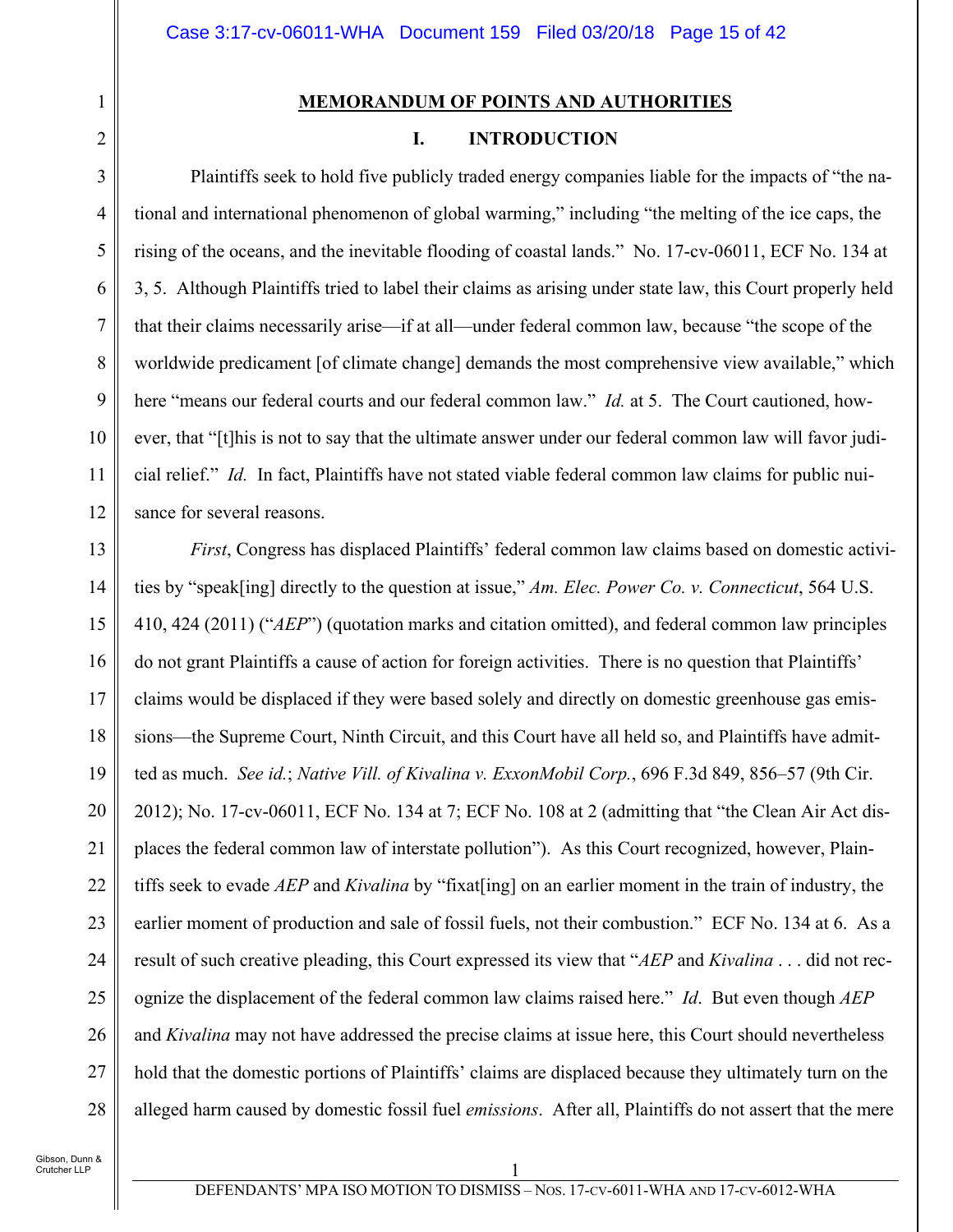#### Case 3:17-cv-06011-WHA Document 159 Filed 03/20/18 Page 16 of 42

1 2 3 4 5 6 7 8 9 10 11 12 13 14 15 16 17 18 19 extraction or sale of fossil fuels created the alleged nuisance (nor could they), but rather that the *combustion* of fossil fuels by third-party users—such as Plaintiffs themselves—causes global warming and rising seas. The Court would thus need to find that greenhouse gas emissions are themselves a public nuisance—*i.e.*, that they unreasonably interfere with a public right—before it could assess the reasonableness of Defendants' alleged conduct. But that is the precise determination that Congress has taken away from federal courts and given to the Environmental Protection Agency ("EPA"). *See AEP*, 564 U.S. at 428; *Kivalina*, 696 F.3d at 857; *see also County of San Mateo v. Chevron Corp.*, No. 17-cv-04929, ECF No. 223 at 2 (N.D. Cal. Mar. 16, 2018) ("[*AEP*] did not confine its holding about the displacement of federal common law to particular sources of emissions, and *Kivalina* did not apply [*AEP*] in such a limited way."). In any event, even when Plaintiffs' claims are construed as targeting fossil fuel production and promotion, rather than emissions, they are still displaced by the many federal statutes that expressly regulate (and, in fact, encourage) such conduct. In short, Plaintiffs cannot avoid the dispositive effects of *AEP* and *Kivalina* as to domestic activities*.* As to Plaintiffs' claims based on foreign activities, federal common law principles do not support recognition of such an unprecedented cause of action, which would dramatically encroach upon policy judgments that are more appropriately made by Congress and the Executive. And as to all claims, because the "nature of the controversy makes it inappropriate for state law to control," *Texas Indus., Inc. v. Radcliff Materials, Inc*., 451 U.S. 630, 640 (1981), there is no remedy available for Plaintiffs' claims under federal or state law—leaving dismissal as the only option.

20 21 22 23 24 25 26 27 28 *Second*, Plaintiffs fail to plead the required elements of a federal common law claim for public nuisance in at least four respects. (1) Plaintiffs have not alleged—and cannot allege—that Defendants' conduct was "unauthorized" by law. To the contrary, the production of fossil fuels is specifically authorized, and even encouraged, by numerous federal, state, and local laws. (2) It is undisputed that Defendants did not control the fossil fuels at the time they allegedly created the nuisance *i.e.*, when they were combusted—and thus cannot be held liable under black-letter nuisance law. (3) Plaintiffs' allegations make plain that Defendants' alleged conduct is not the actual or legal cause of Plaintiffs' purported injuries. Rather, Plaintiffs' claims depend on an attenuated causal chain including billions of intervening third parties—*i.e.*, fossil fuel users like Plaintiffs themselves—and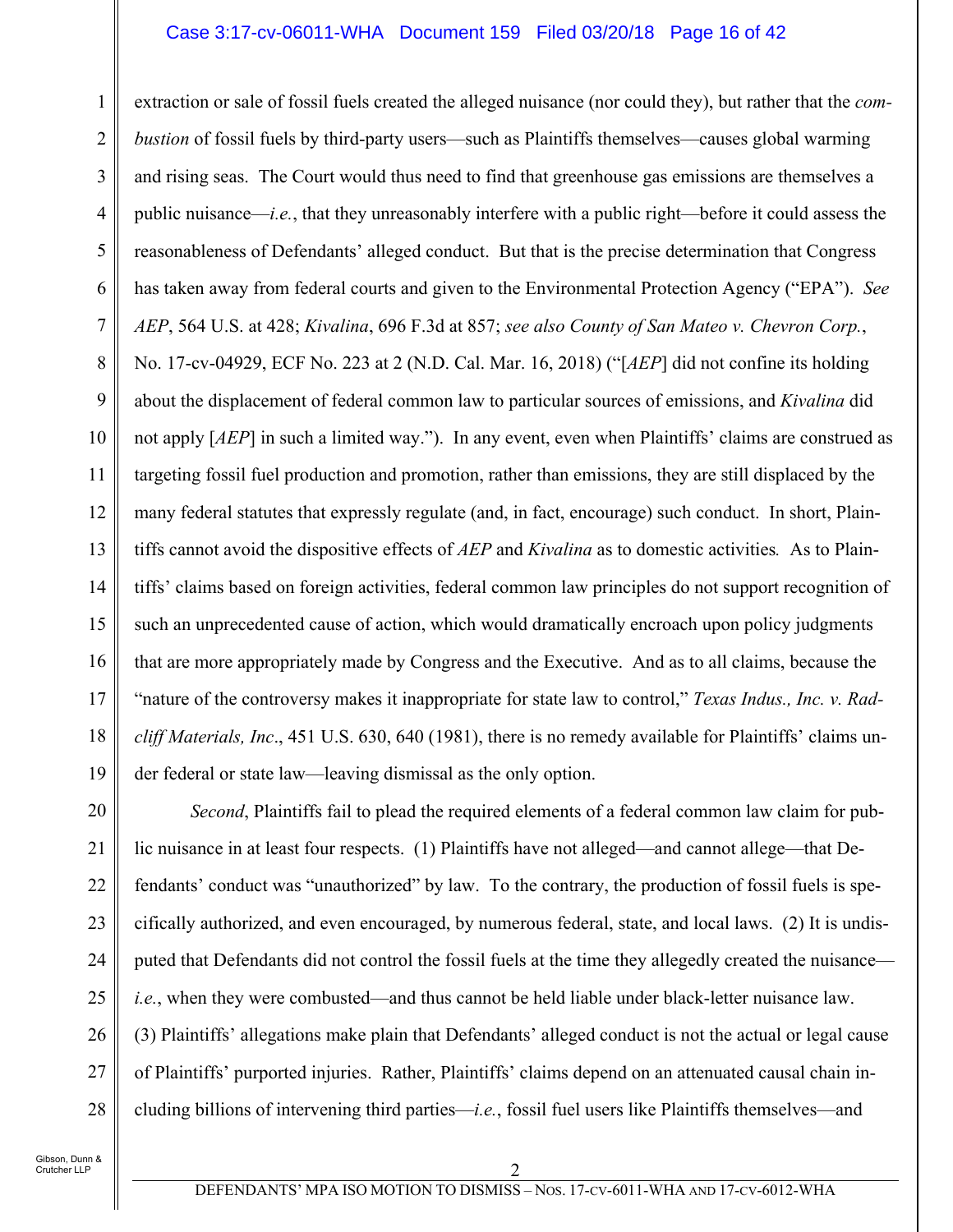#### Case 3:17-cv-06011-WHA Document 159 Filed 03/20/18 Page 17 of 42

1 2 3 4 5 6 7 8 9 10 11 12 13 14 15 complex environmental phenomena occurring worldwide over many decades. Because of the nature of the phenomena alleged, there is "no realistic possibility of tracing any particular alleged effect of global warming to any particular [action] by any specific person, entity, or group at any particular level." *Native Vill. of Kivalina v. ExxonMobil Corp.*, 663 F. Supp. 2d 863, 880 (N.D. Cal. 2009), *aff'd*, 696 F.3d 849 (9th Cir. 2012). Moreover, Plaintiffs do not (and cannot) allege that Defendants' actions, by themselves, were sufficient to cause the climate-related harms Plaintiffs assert here. Restatement (Second) of Torts § 432(1). (4) The "abatement fund" Plaintiffs request is simply damages by another name—*i.e.*, money they can spend on favored projects. But damages can be awarded only for harm "actually incurred," and Plaintiffs allege at most speculative future harms that may never eventuate. Restatement § 821B, cmt. i. Plaintiffs' requested damages award would also violate Defendants' constitutional due process rights by imposing massive retroactive liability for conduct that was legal—in fact, encouraged—at the time it occurred (and still is today), as well as for protected First Amendment activities. In sum, Plaintiffs were correct when they conceded in their Motion to Remand that "[a]pplying federal common law to producer-based cases would extend the scope of federal nuisance law well beyond its original justification." ECF No. 64 at 9.

16 17 18 19 20 21 22 23 *Third*, even if Plaintiffs had managed to plead viable, non-displaced, federal common law claims (and they have not), judicial resolution would still be inappropriate because their claims conflict with the U.S. Constitution's separation of powers. The relief Plaintiffs seek from this (or any other) Court would impermissibly invade the province of the federal Executive branch in conducting foreign affairs and intrude on the federal Legislative branch's constitutionally prescribed role in regulating interstate and foreign commerce. It is not just that Plaintiffs' claims present so-called political questions (though they do); rather, Plaintiffs' claims are inherently incapable of resolution by *any* court—federal or state—because there is no legal standard for adjudicating them.

24 25 26 27 At bottom, Plaintiffs are trying to regulate the nationwide—indeed, worldwide—activity of companies that play a key role in virtually every sector of the global economy by supplying the fuels that enable production and innovation, literally keep the lights and heat on, power nearly every form of transportation, and form the basic materials from which innumerable consumer, technological, and

Gibson, Dunn & Crutcher LLP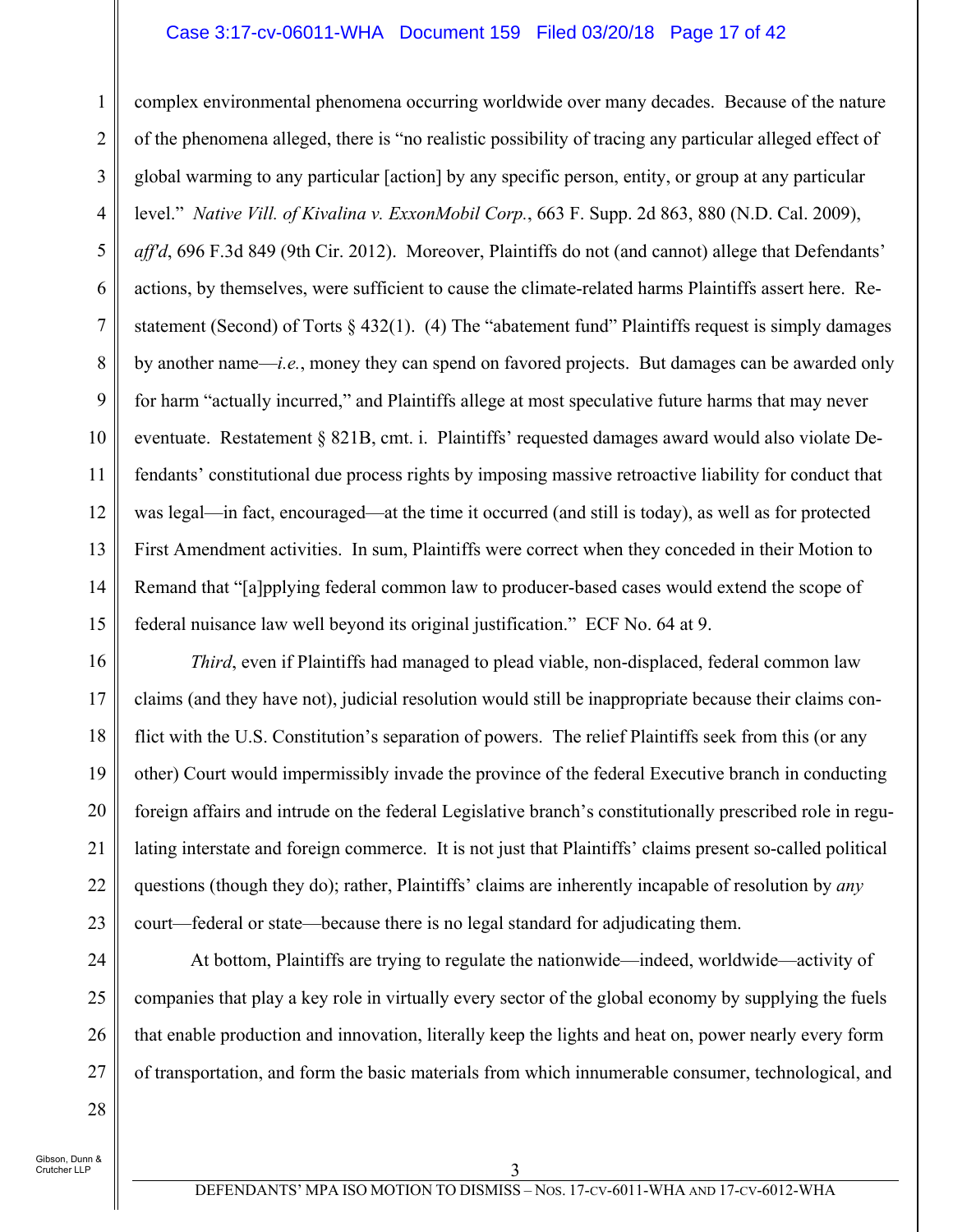medical devices are fashioned. The Complaints contradict numerous federal statutes and raise myriad constitutional issues. For these reasons and more, cases asserting nearly identical claims—including several filed by the same private lawyers representing Plaintiffs here—have been repeatedly rejected by U.S. courts. The result here should be the same.

#### **II. FACTUAL BACKGROUND**

#### **A. Global Warming Is a National and Global Issue**

7 8 9 10 11 12 13 14 15 16 17 18 19 20 21 22 As an issue of national and international significance, global warming has been the subject of decades of federal laws and regulations, collaborative research, political negotiations, and diplomatic engagement with other countries. The United States has acted—and continues to act—at the national level to address global warming while balancing important economic and social interests.<sup>1</sup> In the Clean Air Act, for example, Congress established a comprehensive scheme to promote and balance multiple objectives, deploying resources to "protect and enhance the quality of the Nation's air resources so as to promote the public health and welfare and the productive capacity of its population." 42 U.S.C. § 7401(b)(1); *id.* § 7411 (providing for uniform national emission standards); *id.* § 7521 (vehicle emissions). Congress authorized the EPA to regulate air pollutants such as greenhouse gas emissions, and the EPA has exercised this authority on its own and with other federal agencies. *Id.* § 7601; *U.S. EPA, Regulations for Greenhouse Gas Emissions from Passenger Cars and Trucks*, http://bit.ly/2EWvcKK. Reflecting the complex tradeoffs inherent in national energy and security policy, the political branches of the U.S. Government have balanced environmental regulations with economic and social interests. For example, while the Kyoto Protocol was being negotiated, the U.S. Senate unanimously adopted a resolution urging President Clinton not to sign it if it would result in serious harm to the U.S. economy or did not do enough to regulate other countries' emissions. *See* S.

23

 $\overline{a}$ 

1

2

3

4

5

6

<sup>24</sup> 25 26 27 28 1 *See*, *e.g.*, Nat'l Climate Program Act of 1978, 15 U.S.C. § 2901 *et seq*. (establishing "national climate program"); Global Climate Protection Act of 1987, 15 U.S.C. § 2901 note (directing the Secretary of State to coordinate U.S. negotiations on the issue); 15 U.S.C. § 2952(a). Congress has revisited the global warming issue several times. For example, the Global Change Research Act of 1990 established a research program for global climate issues, 15 U.S.C. § 2921, and provided for regular scientific assessments that "analyze[] current trends in global change," *id*. § 2936(3). Congress later directed the Secretary of Energy to conduct greenhouse gas assessments and report to Congress. Energy Policy Act of 1992, Pub. L. No. 102-486, § 1604, 106 Stat. 2776, 3002 (codified at 42 U.S.C. § 13384). Other laws, like the Energy Policy Act of 2005 and the Energy Independence and Security Act of 2007, sought further reductions of greenhouse gas emissions at the national level. *See* 42 U.S.C. § 13389(c)(1); 42 U.S.C. § 17001 *et seq.*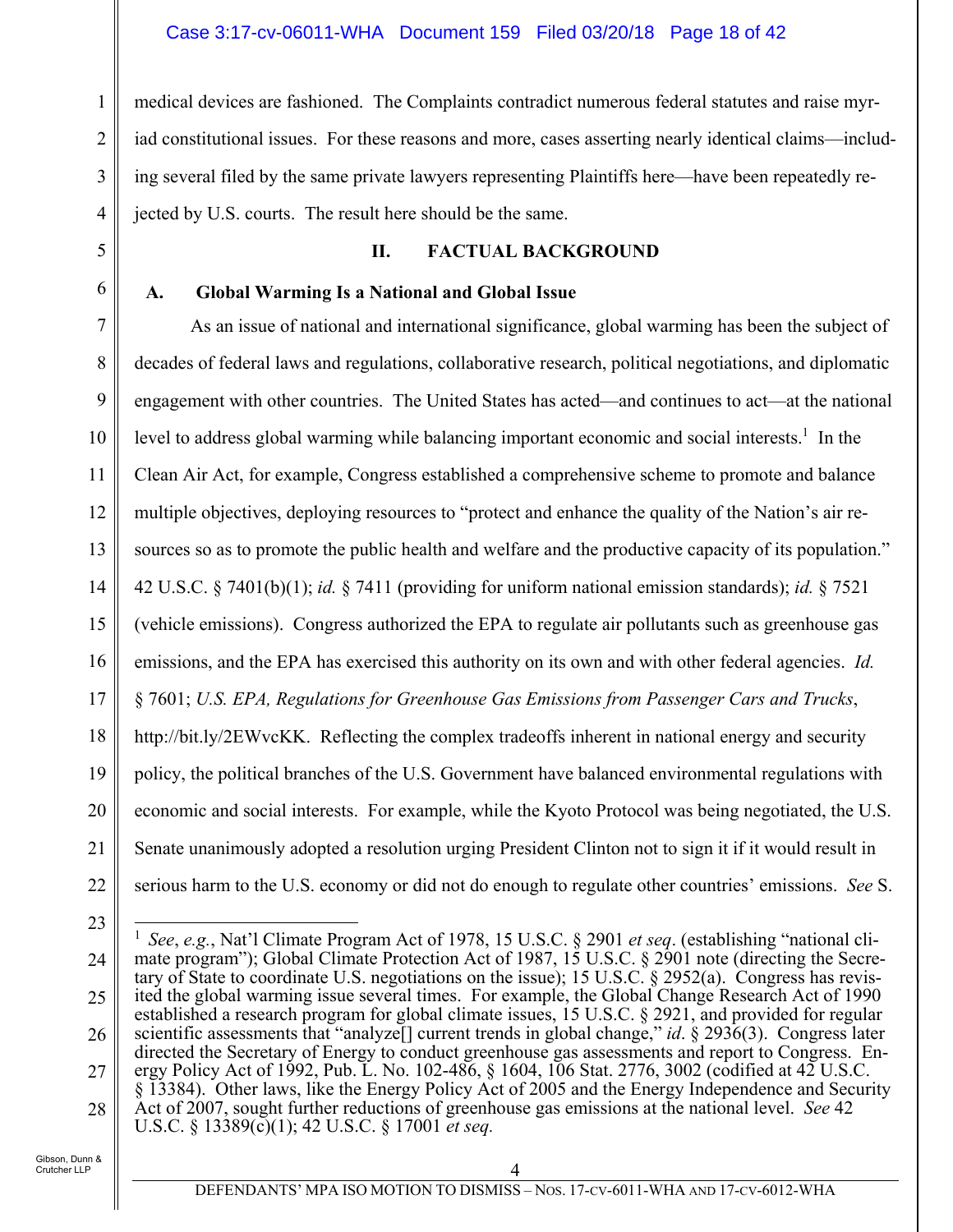Res. 98, 105th Cong. (1997). More recently, President Trump cited similar economic concerns when he announced his intent to withdraw the U.S. from the Paris Agreement, shortly after which he reaffirmed the importance of fossil fuels to the American economy and the country's dedication to encouraging fossil fuel production. *See* Michael D. Shear, *Trump Will Withdraw U.S. From Paris Climate Agreement*, N.Y. Times (June 1, 2017), http://nyti.ms/2wNImI7; Remarks by President Trump at the Unleashing American Energy Event (June 29, 2017), http://bit.ly/2El7yWU. And state governments—including California—have recognized the importance of fossil fuels to their economies, joining the federal government in authorizing and encouraging the production of those fuels within their jurisdictions. *See, e.g.*, Cal. Pub. Util. Code § 785; Cal. Pub. Resources Code § 3106(b), (d).2

10

1

2

3

4

5

6

7

8

9

# **B. Plaintiffs Seek to Hold Five Energy Producers Solely Liable for Global Warming**

11 12 13 14 15 16 17 18 19 According to Plaintiffs, increased carbon dioxide concentrations have led to higher global temperature, and it is "likely" that "human influence has been the dominant cause of the observed warming since the mid-20th century." Oak. Compl.  $\P$  39, 47. Plaintiffs propose to remedy this worldwide problem by holding a select group of fossil fuel companies liable for lawful conduct occurring *around the world. Id.* ¶ 94; ECF No. 134 at 3. Plaintiffs allege that Defendants are the "five largest, investor-owned fossil fuel corporations in the world as measured by their historic production of fossil fuels."<sup>3</sup> Oak. Compl. II 2-3. They further claim Defendants' "advertising" and "promotion" contributed to third-party emissions, and that Defendants "promoted massive use of fossil fuels by misleading the public" and "downplaying the harms and risks of global warming." *Id*. ¶¶ 62–63.<sup>4</sup>

20

24 25 26 <sup>3</sup> Plaintiffs ignore corporate separateness and improperly aggregate the activities of each Defendant's subsidiaries and affiliates. *See Chan v. Soc'y Expeditions, Inc.,* 123 F.3d 1287, 1294 (9th Cir. 1997). <sup>4</sup> The documents Plaintiffs cite tell a different story. For example, Plaintiffs allege that a 1998 task force memo allegedly funded by certain Defendants proposed to "manufacture uncertainty" about the

27 28 causes of global warming, Oak. Compl. ¶ 68, even though an "internal . . . presentation" in 1996 showed extreme warming occurring by 2100, *id*. 1 67. But the 1996 presentation was simply summarizing the findings of recent IPCC reports, which themselves expressed "large uncertainties" about warming estimates and "patterns of climate variability." ECF No. 140-1 at 12 (quoting IPCC WG 1-Chapter 8) (cited in Oak Compl. ¶ 67).

<sup>21</sup> 22 23  $\overline{a}$  $2$  The economic benefits of fossil fuel production are so important that California recently sued the federal government twice to prevent diminishment of its "share of royalty payments from oil and gas . . . produced on federal lands within" the state. *California v. U.S. Dep't of Interior*, No. 3:17-cv-02376, ECF No. 1 at ¶ 13 (N.D. Cal., Apr. 26, 2017); *see id.* ¶ 10 ("Since 2008, California has received an average of \$82.5 million annually in royalties from federal mineral extraction"); *California v. U.S. Dep't of Interior*, No. 4:17-cv-05948, ECF No. 1 (N.D. Cal., Oct. 17, 2017) (same).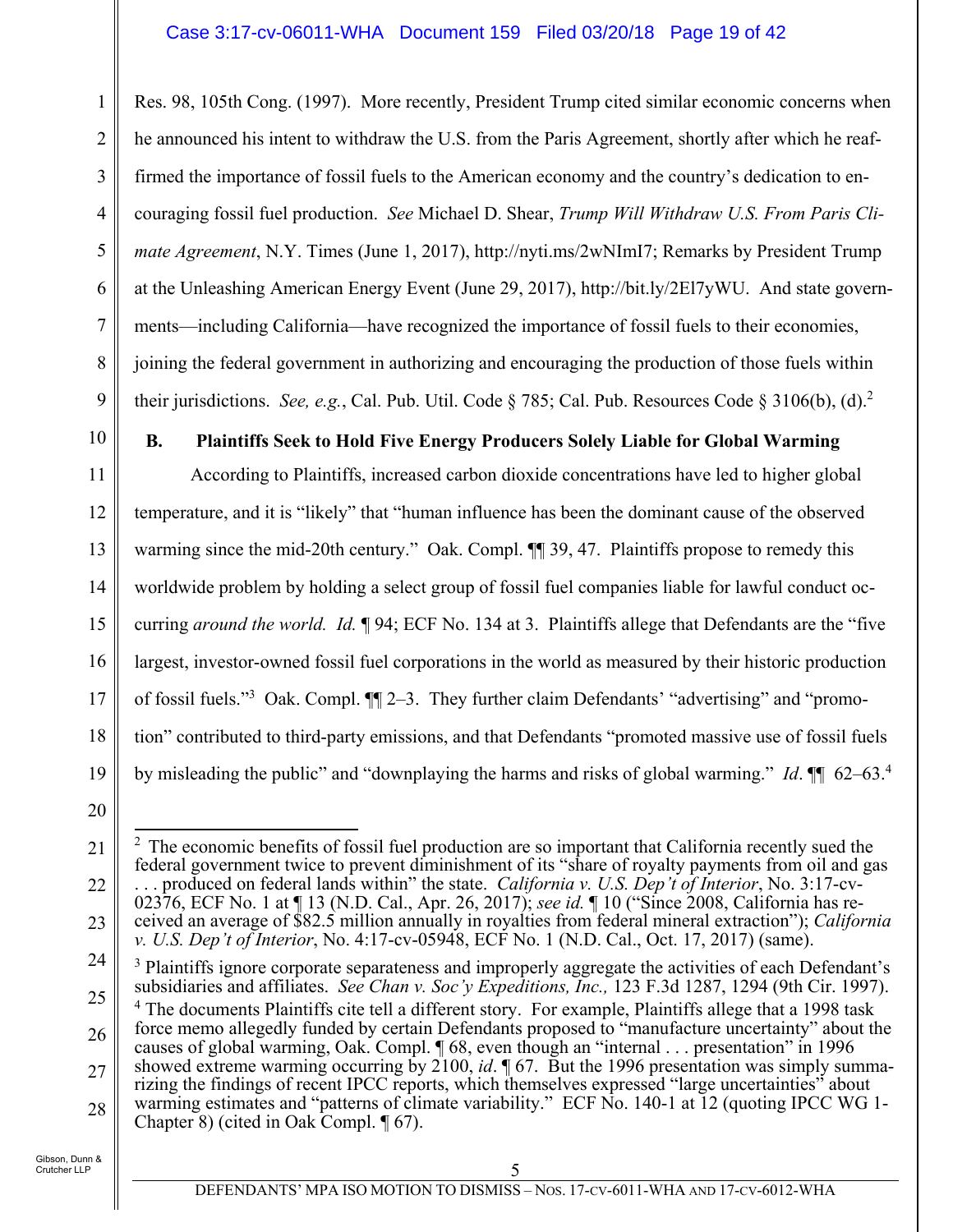Although Plaintiffs' nuisance claims arise under federal common law, Plaintiffs do not seek injunctive relief—the traditional remedy for a public nuisance—but "billions" of dollars in monetary damages in the form of "abatement fund[s]," which would "be paid for by Defendants to provide for infrastructure . . . necessary for the People to adapt to global warming impacts," as well as attorneys' fees and costs. Oak. Compl. ¶ 92; Relief Requested.

#### **III. ARGUMENT**

This is not the first (or even the second or third) time a plaintiff has tried to plead globalwarming-related tort claims. Similar claims have been considered, and dismissed, by the Supreme Court, the Ninth Circuit, and district courts around the country. *See, e.g.*, *AEP*, 564 U.S. at 421; *Kivalina*, 696 F.3d at 855; *Comer v. Murphy Oil USA, Inc.*, 839 F. Supp. 2d 849, 865 (S.D. Miss. 2012), *aff'd on other grounds*, 718 F.3d 460 (5th Cir. 2013); *California v. Gen. Motors Corp.*, 2007 WL 2726871, at \*8, 15 (N.D. Cal. Sept. 17, 2007). Nothing has changed since those suits' dismissal. Plaintiffs' claims likewise suffer from multiple defects that require dismissal with prejudice.

14

1

2

3

4

5

6

7

8

9

10

11

12

13

15

16

17

18

19

20

21

22

23

24

25

26

27

28

#### **A. Plaintiffs' Federal Common Law Claims Have Either Been Displaced By Congress or Are Plainly Improper Under Federal Common Law Standards**

As this Court held in its order denying Plaintiffs' motion to remand, "Plaintiffs' nuisance claims—which address the national and international geophysical phenomenon of global warming are necessarily governed by federal common law." ECF No. 134 at 3. In reaching this conclusion, the Court recognized that "the geophysical problem described by the complaints, a problem centuries in the making (and studying) with causes ranging from volcanoes, to wildfires, to deforestation to stimulation of other greenhouse gases," including "the combustion of fossil fuels," "cried out for a uniform and comprehensive solution." *Id.* at 4–5. The Court cautioned, however, that while the "extent of any judicial relief should be uniform across our nation," "[t]his is not to say that the ultimate answer under our federal common law will favor judicial relief." *Id.* at 5.

Federal common law does not provide relief here because any such global warming-based tort claims—whether framed as targeting greenhouse gas emissions, oil and gas extraction and production, or fossil-fuel product promotion—have been displaced by federal statute or violate threshold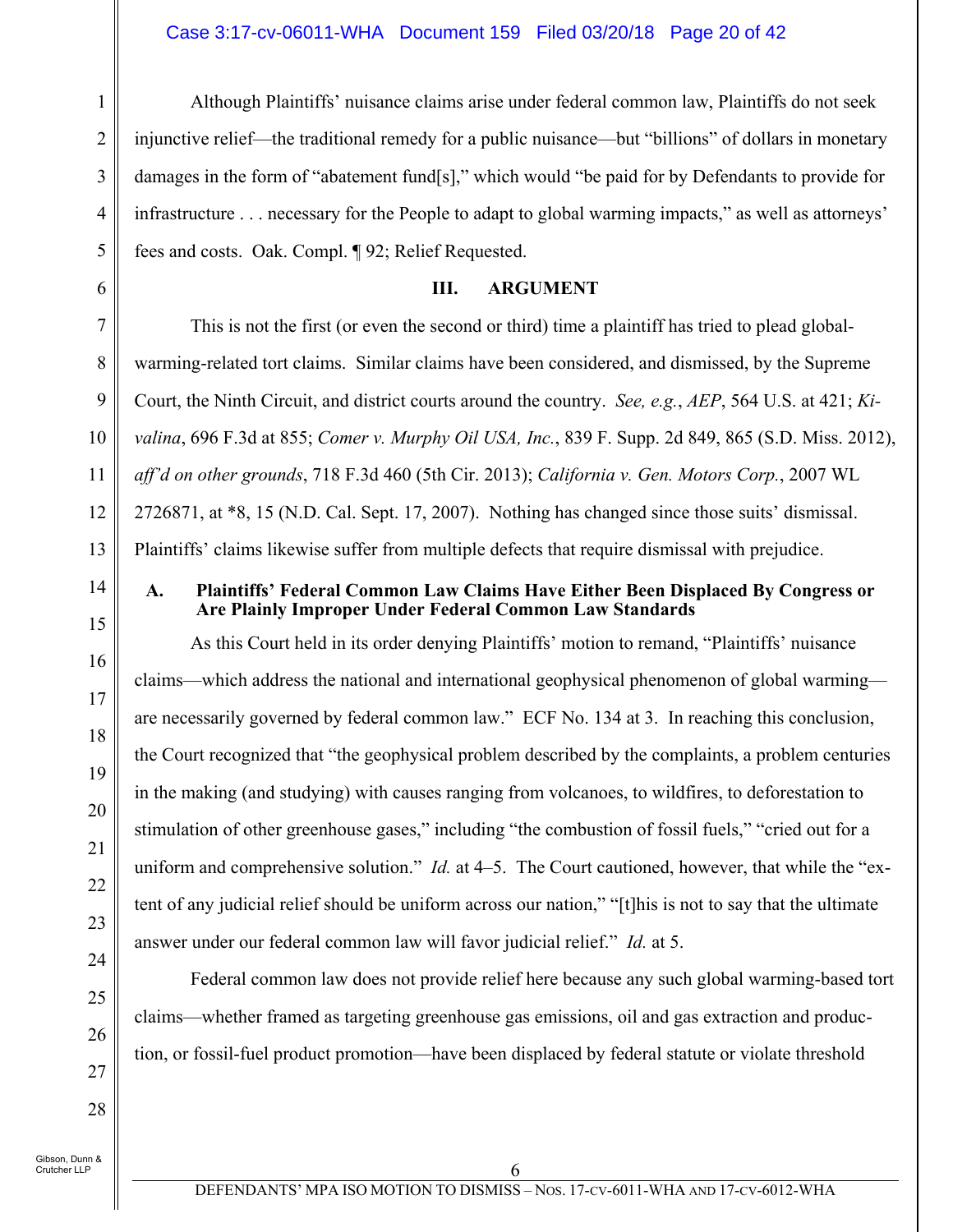#### Case 3:17-cv-06011-WHA Document 159 Filed 03/20/18 Page 21 of 42

1 2 3 4 5 6 7 8 9 10 11 principles of federal common law. "Federal common law is a 'necessary expedient,' and when Congress addresses a question previously governed by a decision rested on federal common law the need for such an unusual exercise of lawmaking by federal courts disappears." *City of Milwaukee v. Illinois*, 451 U.S. 304, 314 (1981) ("*Milwaukee II*") (citation omitted). Accordingly, "federal common law does not provide a remedy" "when federal statutes directly answer the federal question." *Kivalina*, 696 F.3d at 856. "Legislative displacement of federal common law does not require the 'same sort of evidence of a clear and manifest congressional purpose' demanded for preemption of state law." *AEP*, 564 U.S. at 423 (citation omitted). Rather, the test is "simply whether the 'statute speaks directly to the question' at issue." *Id.* at 424 (citations omitted). Here, many statutes speak directly to the issues raised by Plaintiffs' claims, and there are several other reasons why Plaintiffs' claims contravene federal common law principles.

12

13

14

15

16

17

18

19

20

21

22

23

24

25

26

27

28

#### **1. Plaintiffs' claims asserting injury based on domestic greenhouse-gas emissions are displaced by the Clean Air Act**

In its order denying remand, this Court stated that Plaintiffs' claims are not squarely governed by the displacement rulings in *AEP* and *Kivalina* because Plaintiffs purport to seek liability based on Defendants' worldwide upstream activities—namely the production and promotion of fossil fuels rather than bringing claims directly against greenhouse gas emitters. ECF No. 134 at 6–7 ("*AEP* and *Kivalina* . . . did not recognize the displacement of the federal common law claims raised here."). The question before the Court, however, was simply whether Plaintiffs' claims arose under federal common law, not whether those claims could be sustained. *See Morrison v. Nat'l Australia Bank*, 561 U.S. 247, 254 (2010) (the question of subject matter jurisdiction is "quite separate from the question whether the allegations the plaintiff makes entitle him to relief"). As a result, displacement was not fully briefed by the parties—and was not briefed at all by Defendants. Now that the issue of displacement is squarely presented, this Court should rule that the logic behind *AEP* and *Kivalina* results in displacement here as well, at least as to claims based on domestic emissions. And because Plaintiffs' claims raise the "sort of federal interests that necessitate a uniform solution," ECF No. 134 at 5, they should be dismissed, *see United States v. Standard Oil*, 332 U.S. 301, 309–10 (1947) ("state

Gibson, Dunn &

Crutcher LLP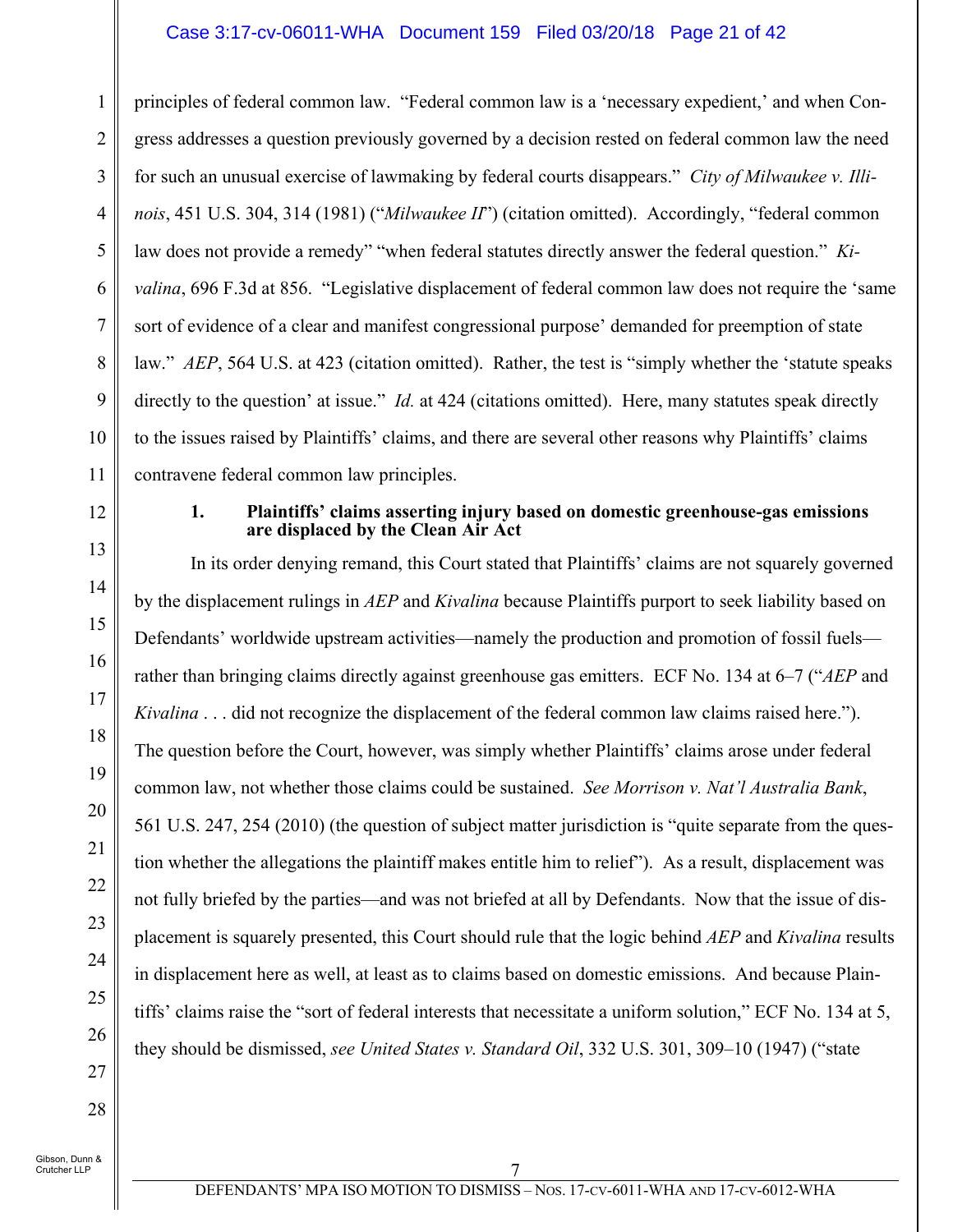law" cannot "control" where "the question is one of federal policy").<sup>5</sup>

7 In *AEP*, the Supreme Court held that Congress, by "delegat[ing] to [the] EPA the decision whether and how to regulate carbon-dioxide emissions," had "displace[d] federal common law." 564 U.S. at 426. The Court explained that, as a result, federal courts "have no warrant to employ the federal common law of nuisance to upset the agency's expert determination" regarding the reasonable level of greenhouse gas emissions. *Id.* The global warming-based "nuisance claims asserted in *Kivalina* and *AEP*" were displaced because the Clean Air Act "'spoke directly' to the issues presented—*domestic* emissions of greenhouse gases." ECF No. 134 at 7; *see AEP*, 564 U.S. at 424–26; *Kivalina*, 696 F.3d at 857. Thus, there is no question that Plaintiffs' claims here would be displaced if they had asserted that domestic greenhouse gas emissions were the cause of the alleged public nuisance. *See* ECF No. 108 at 2 (admitting that "the Clean Air Act displaces the federal common law of interstate pollution"); ECF No. 134 at 6 ("Emissions from domestic sources are certainly regulated by the Clean Air Act").

14 15 16 17 18 19 20 21 22 Seeking to avoid dismissal under *AEP* and *Kivalina*, Plaintiffs disclaim any attempt "to impose liability on Defendants for their direct emissions of greenhouse gases," Oak*.* Compl. ¶ 11, and instead purport to bring these "claims against defendants for having put fossil fuels into the flow of international commerce." ECF No. 134 at 7. But Plaintiffs' own allegations reveal the inescapable centrality of greenhouse gas *emissions* to their alleged injuries. *E.g.*, Oak. Compl. ¶¶ 38 ("when used[,] . . . fossil fuels release greenhouse gases), 39 ("use of fossil fuels emits carbon dioxide"), 45 ("emissions resulting from human activities are substantially increasing . . . greenhouse gases"), 48 ("increase in atmospheric carbon dioxide caused by the combustion of fossil fuels"), 52 ("fossil fuels[,] . . . when combusted, emit carbon dioxide"). As this Court recognized, Plaintiffs claim that

23

1

2

3

4

5

6

8

9

10

11

12

13

<sup>25</sup> 26 27 28  $\overline{a}$ <sup>5</sup> In denying Plaintiffs' motion to remand, this Court "presume<sup>[d]</sup> that when congressional action displaces federal common law, state law becomes available to the extent it is not preempted by statute." ECF No. 134 at 6 (citing *AEP*, 564 U.S. at 429). But when federal common law is displaced by federal statute, state law does not simply spring into life. To the contrary, federal common law governs in the first place precisely because the "nature of the controversy makes it inappropriate for state law to control." *Texas Indus*, 451 U.S. at 641; *see also Milwaukee II*, 451 U.S. at 313 n.7 ("if federal common law exists, it is because state law cannot be used"); *Standard Oil*, 332 U.S. at 307 (federal law, not state law, must deal "with essentially federal matters").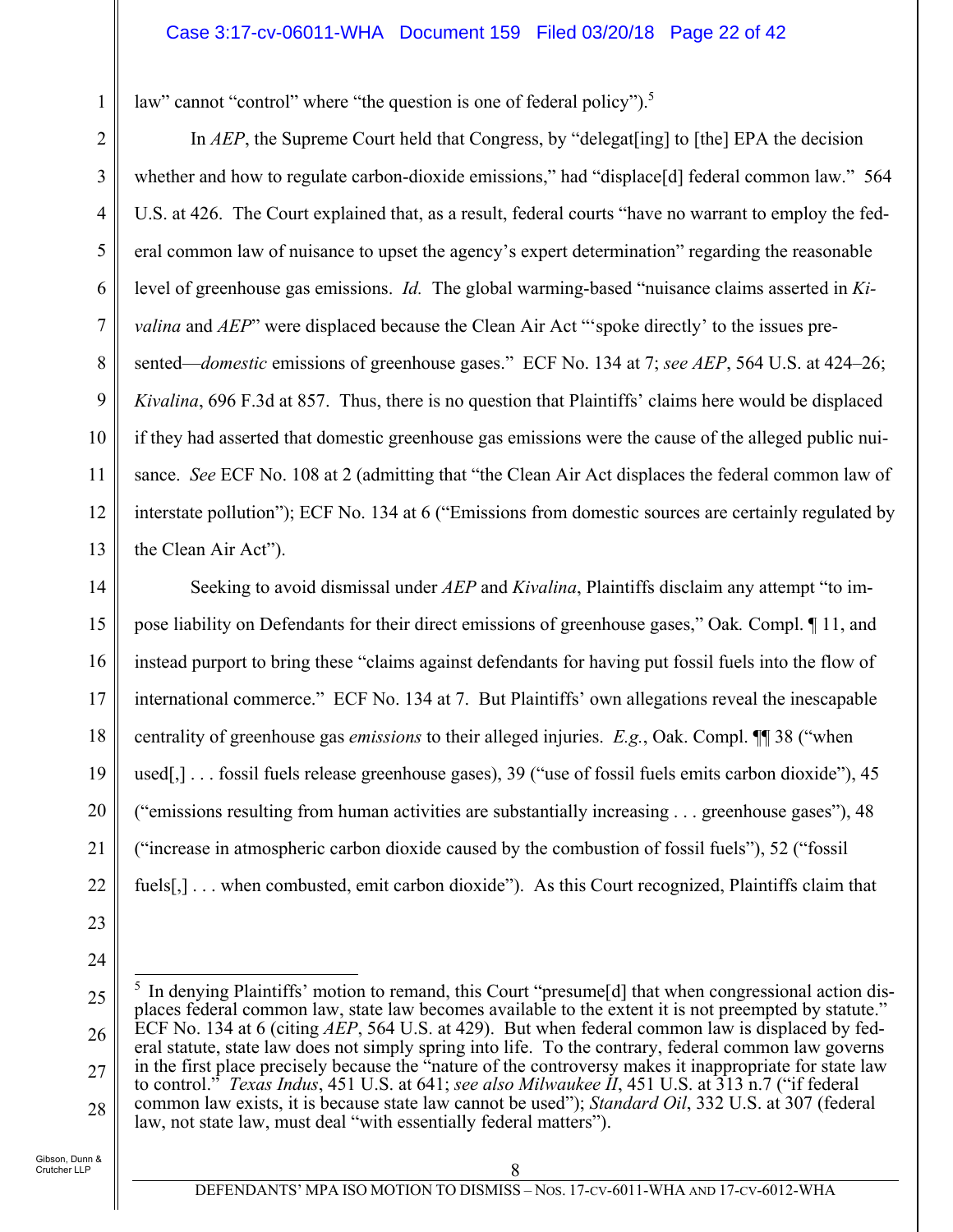#### Case 3:17-cv-06011-WHA Document 159 Filed 03/20/18 Page 23 of 42

the *use*, not the *production*, of fossil fuels emits carbon dioxide and causes the alleged harms: "Plaintiffs allege that the combustion (by others) of fossil fuels produced by defendants has increased atmospheric levels of carbon dioxide and, as a result, raised global temperatures and melted glaciers to cause a rise in sea levels, and thus caused flooding in Oakland and San Francisco." ECF No. 134 at 1.

5 6 7 8 9 10 11 12 13 14 15 16 17 18 19 20 21 22 23 24 The fact that Plaintiffs' claims rest on a derivative theory of liability, in which Defendants allegedly caused *other* persons' excessive emissions, does not distinguish the analysis in *AEP* or *Kivalina*. As Judge Chhabria recognized, "*Kivalina* stands for the proposition that federal common law is not just displaced when it comes to claims against domestic sources of emissions but also when it comes to claims against energy producers' contributions to global warming and rising sea levels." No. 17-cv-04929, ECF No. 223 at 2 (N.D. Cal. Mar. 16, 2018). In fact, *Kivalina* expressly held that the plaintiff's derivative theory of liability—based on allegations that defendants had "conspir[ed] to mislead the public about the science of global warming"—was "dependent upon the success" of the underlying emissions-based theory of injury, and was therefore displaced by the Clean Air Act. 696 F.3d at 854, 858. So too here. Indeed, before this Court could hold Defendants liable for contributing to domestic greenhouse gas emissions, it would need to conclude that such emissions were themselves a public nuisance—*i.e.*, that they unreasonably interfered with a public right. But Congress has empowered the EPA, not federal courts, to determine the appropriate level of greenhouse gas emissions. *See AEP*, 564 U.S. at 428 (Congress "designated an expert agency, here, [the] EPA, as best suited to serve as primary regulator of greenhouse gas emissions," and the EPA "is surely better equipped to do the job than individual district judges issuing ad hoc, case-by-case injunctions"). In short, even though Plaintiffs "fixate[] on an earlier moment in the train of industry" than did the plaintiffs in *AEP* and *Kivalina*, ECF No. 134 at 6, their nuisance claims necessarily implicate the reasonableness of domestic emissions and thus "cannot be reconciled with the decisionmaking scheme Congress enacted," *AEP*, 564 U.S. at 429.

25 26 27 28 To be sure, Plaintiffs' claims are not limited to "*domestic* emissions of greenhouse gases," but extend also to "foreign emissions [that] are out of the EPA and Clean Air Act's reach." ECF No. 134 at 7. But Plaintiffs' reliance on foreign emissions does not salvage their claims; it dooms them. Plaintiffs can point to no precedent that would support the view that federal common law provides a

1

2

3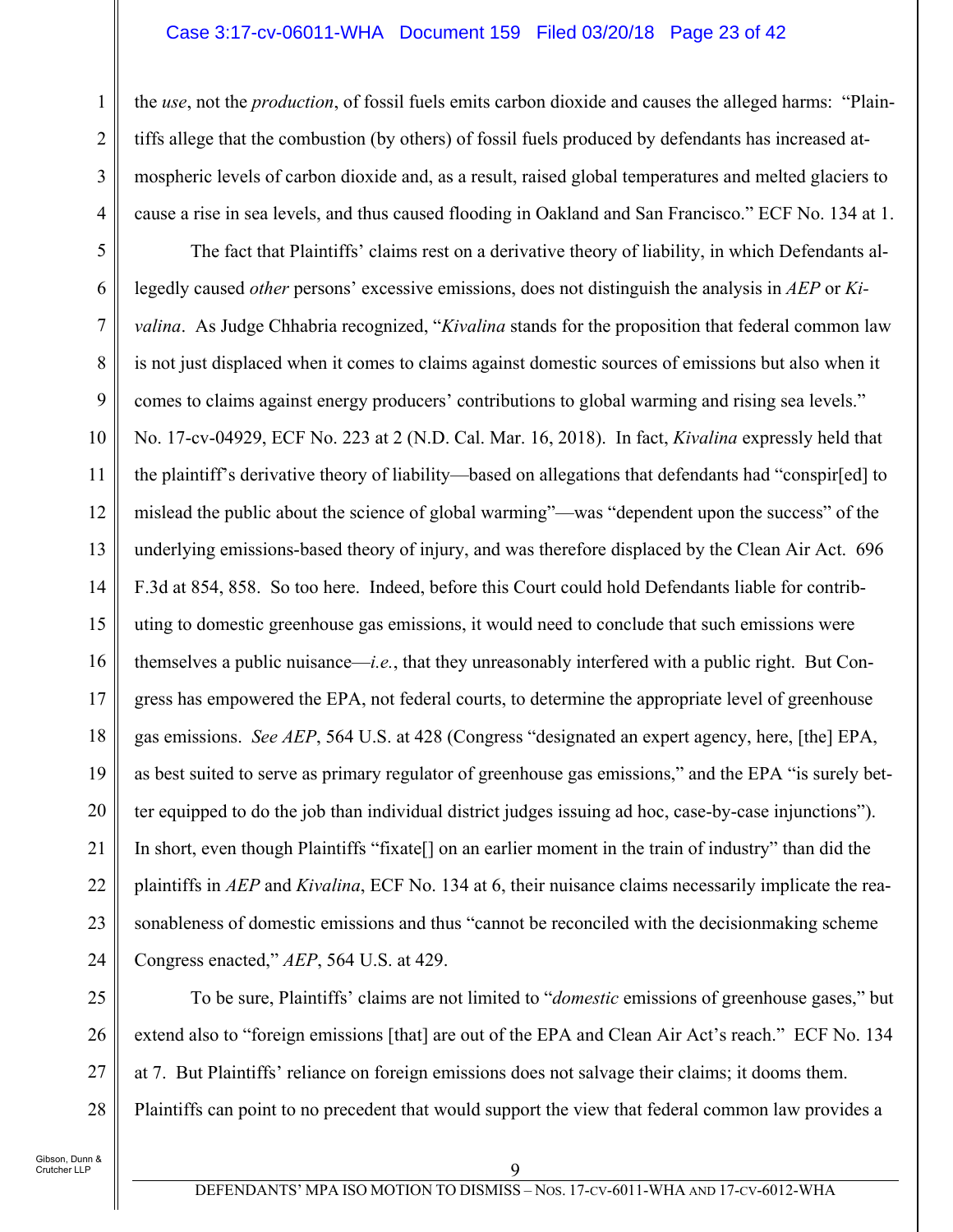#### Case 3:17-cv-06011-WHA Document 159 Filed 03/20/18 Page 24 of 42

1 2 3 4 5 6 7 8 9 10 11 12 13 14 15 16 17 18 19 20 21 22 23 cause of action based on emissions that were made by foreign entities in a foreign country and that cause injury only when combined with all similar emissions worldwide. Moreover, in another context, the Supreme Court recently underscored several factors that counsel in favor of exercising great caution before recognizing novel causes of action under federal common law, *Sosa v. Alvarez-Machain*, 542 U.S. 692 (2004), and each of these factors strongly confirms that federal common law principles do not support recognition of a novel claim of worldwide global-warming nuisance. Such a novel tort would contravene the Court's admonitions (1) that "the general practice has been to look for legislative guidance before exercising innovative authority over substantive law"; (2) that the "decision to create a private right of action is one better left to legislative judgment in the great majority of cases"; (3) that "even when Congress has made it clear by statute that a rule applies to purely domestic conduct, [the courts] are reluctant to infer intent to provide a private cause of action where the statute does not supply one expressly," and that such "judicial caution" also extends to the international context in light of "the possible collateral consequences"; (4) that "the potential implications for the foreign relations of the United States of recognizing such causes should make courts particularly wary of impinging on the discretion of the Legislative and Executive Branches in managing foreign affairs"; and (5) that the courts "have no congressional mandate" to recognize such claims because Congress has not "affirmatively encouraged" such "judicial creativity." *Id*. at 726–28 (applying such factors to federal common law recognition of claims under international norms). In view of these cautionary factors, Plaintiffs' effort to enlist the Court in regulating foreign emissions must be rejected. Where, as here, Congress has displaced domestic emissions claims precisely because "[f]ederal judges lack the scientific, economic, and technological resources an agency can utilize in coping with issues in this order," *AEP*, 564 U.S. at 428, it would profoundly disrespect that congressional judgment to conclude that courts may do *internationally* what they may not do domestically.

24 25 26 27 Moreover, the principles that underlie the Supreme Court's recognition of domestic federal common law nuisance claims do not justify recognition of comparable claims against *foreign* emitters based on *global* effects. As the Supreme Court explained more than a century ago, the federal common law of nuisance was needed to resolve interstate pollution disputes because the states had "sur-

Gibson, Dunn & Crutcher LLP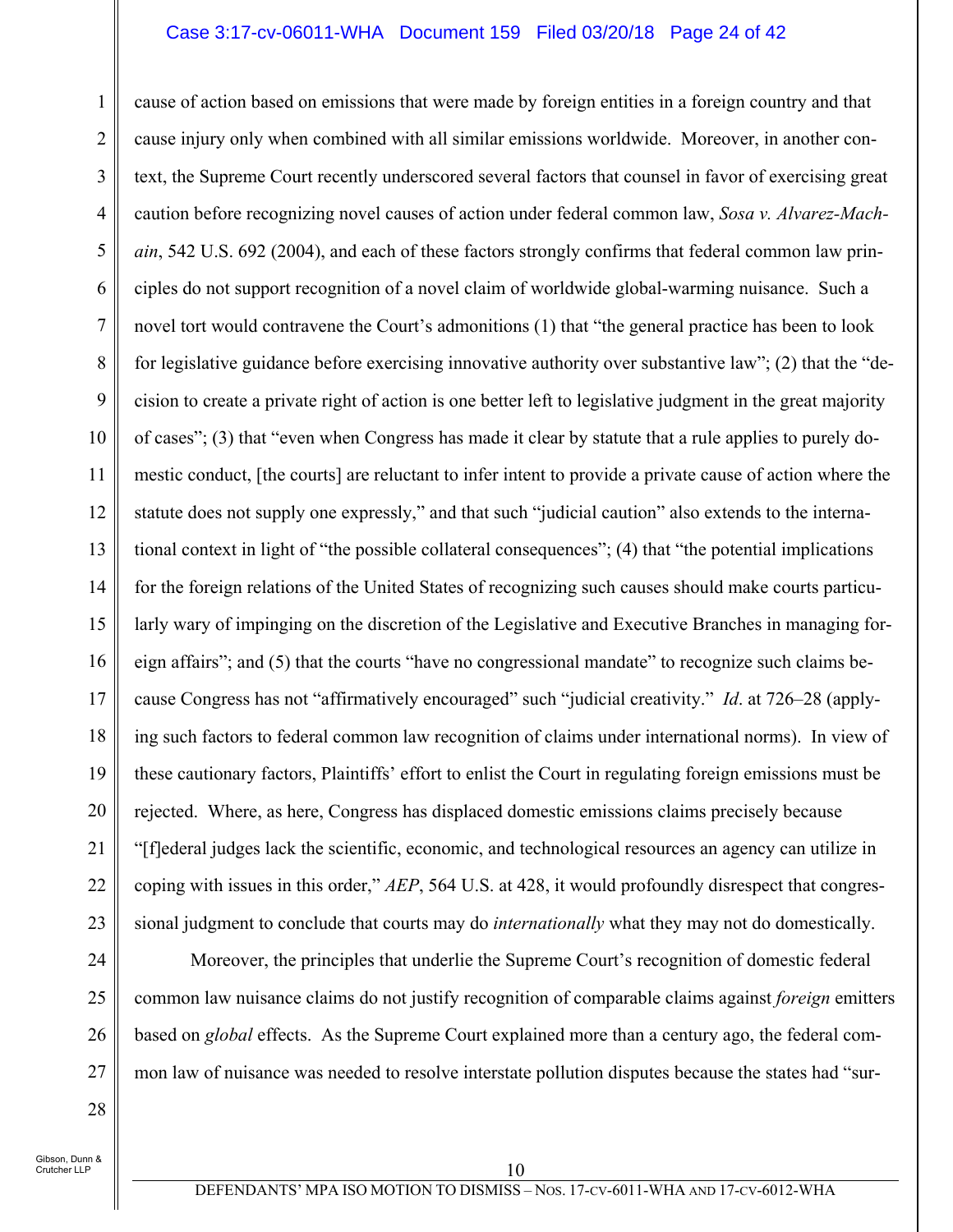#### Case 3:17-cv-06011-WHA Document 159 Filed 03/20/18 Page 25 of 42

1 2 3 4 5 6 7 8 9 10 11 rendered" "[d]iplomatic powers and the right to make war . . . to the general government[.]" *Missouri v. Illinois*, 180 U.S. 208, 241 (1901) ("an adequate remedy can only be found in this court" given "the nature of the injury complained of"). But there is no similar justification for recognizing federal common law global-warming claims based on foreign sources of pollution. The federal government, not the states, is the appropriate entity to address issues involving foreign nations, and the Constitution gives the political branches exclusive authority to address foreign sources of pollution. *Gen. Motors*, 2007 WL 2726871, at \*16; *Kivalina*, 663 F. Supp. 2d at 876–77.6 Thus, to the extent Plaintiffs have alleged federal common law claims implicating domestic greenhouse gas emissions emissions that "are certainly regulated by the Clean Air Act," ECF No. 134 at 6—they are displaced, and to the extent they have alleged claims based on foreign emissions, there is no federal common law remedy at all. Either way, Plaintiffs' claims should be dismissed.

12

13

14

15

16

17

18

19

20

21

22

23

#### **2. Congress has displaced any conceivable federal common law nuisance claim based on the domestic production of fossil fuels**

Even framed as a case exclusively about oil and gas *production*, Plaintiffs' claims have been displaced by the numerous federal statutes that speak "directly" to the reasonableness of that conduct. The Energy Policy and Conservation Act of 1992 ("EPCA"), for example, provides that "[i]t is the goal of the United States in carrying out energy supply and energy conservation research and development . . . to strengthen national energy security by reducing dependence on imported oil." 42 U.S.C. § 13401. To that end, the EPCA directs the Secretary of Energy "to increase the recoverability of domestic oil resources" by "developing advanced techniques to recover oil not recoverable by other techniques." *Id.* § 13411(a), (b)(3); *see also id.* § 13412 (instructing the Secretary to investigate "oil shale extraction and conversion" in order "to produce domestic supplies of liquid fuels from oil shale"); *id.* § 13413(a) (enumerating strategies "to increase the recoverable natural gas resource

<sup>24</sup> 25 26 27 28  $\overline{a}$ <sup>6</sup> For example, in 1991 the U.S. and Canada reached an agreement to reduce "transboundary air pollution . . . through cooperative or coordinated action providing for controlling emissions of air pollutants in both counties." Agreement Between the Government of the United States of America and the Government of Canada on Air Quality at 1 (1991), https://tinyurl.com/ya2e28yz. The Agreement noted the countries' "tradition of environmental cooperation as reflected in the Boundary Waters Treaty of 1909, the Trail Smelter Arbitration of 1941, the Great Lakes Water Quality Agreement of 1978, as amended, the Memorandum of Intent Concerning Transboundary Air Pollution of 1980, the 1986 Joint Report of the Special Envoys on Acid Rain, as well as the ECE Convention on Long-Range Transboundary Air Pollution of 1979." *Id.*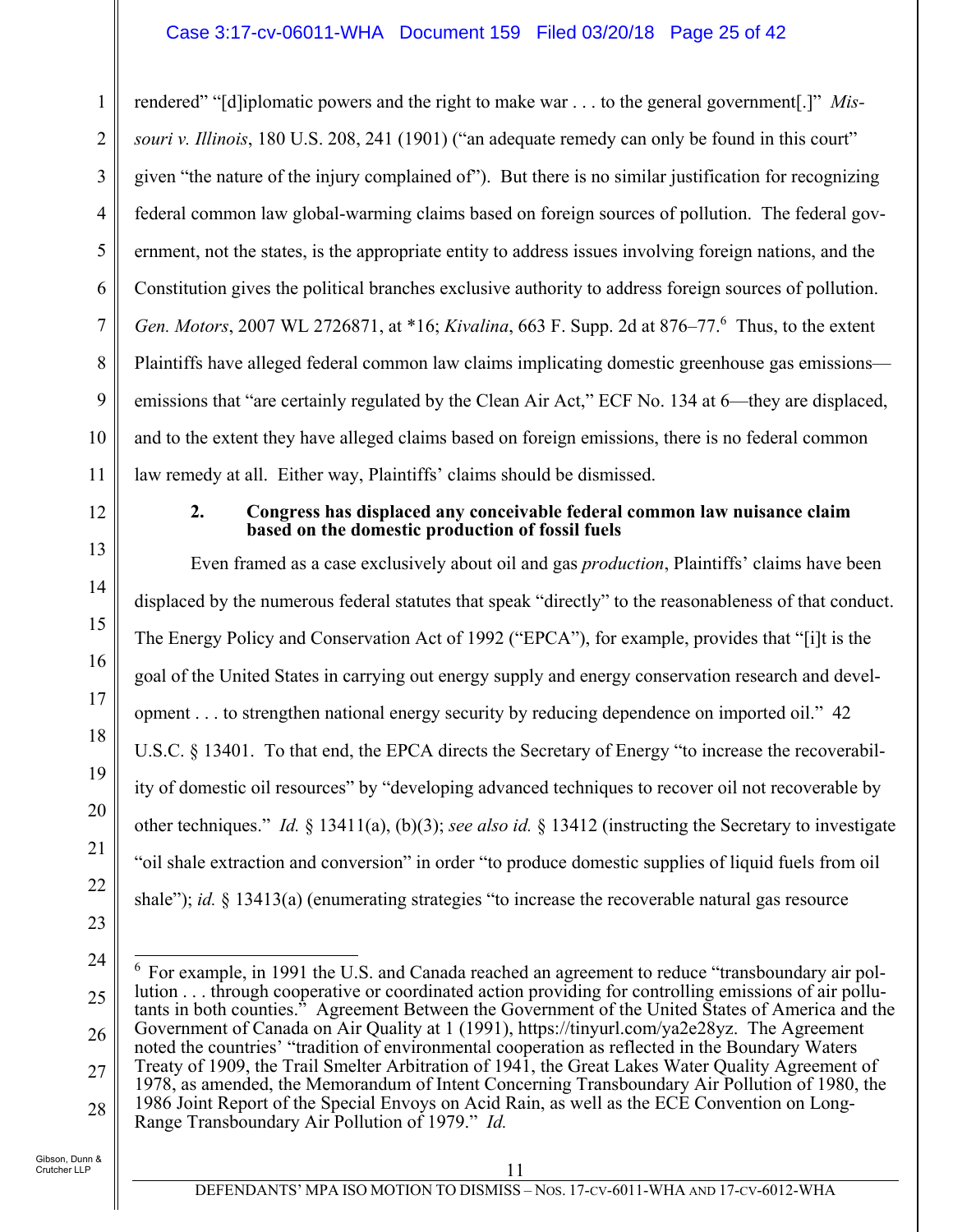#### Case 3:17-cv-06011-WHA Document 159 Filed 03/20/18 Page 26 of 42

base"). And Congress authorized the Secretary to establish a research center designed to "improve the efficiency of petroleum recovery," "increase ultimate petroleum recovery," and "delay the abandonment of resources" in the midcontinent region of the United States. *Id.* § 13415(b).

The Energy Policy Act of 2005 similarly speaks directly to the production of fossil fuels. Congress enacted this statute in response to "U.S. oil production [reaching] a 50-year low, . . . placing increasing importance on imports, often from unstable regimes." S. Rep. No. 109-78 at 6. The Act therefore offered a range of financial incentives to fossil fuel producers as part of a concerted effort to increase domestic fossil fuel production. *See, e.g.*, 42 U.S.C. § 15903 (reduced royalty rates to marginal properties); *id.* § 15904 (financial incentives to deep wells in shallow waters in the Gulf of Mexico); *id.* § 15909(a) ("The purpose of this section is to promote natural gas production from the natural gas hydrate resources on the outer Continental Shelf and Federal lands in Alaska"); *id.*  $\S 15910(a)(2)(B)$  ("purpose of this section is . . . to promote oil and natural gas production from the outer Continental Shelf and onshore Federal lands"); *id.* § 15927 ("[I]t is the policy of the United States that . . . United States oil shale, tar sands, and other unconventional fuels are strategically important domestic resources that should be developed to reduce the growing dependence of the United States on politically and economically unstable sources of foreign oil imports[.]").7

17 18 19 20 21 22 23 24 These comprehensive regulatory regimes are supplemented by an array of more specific statutes designed to promote fossil fuel production in certain locations and contexts. *See, e.g.*, Mining and Minerals Policy Act, 30 U.S.C. § 21a ("The Congress declares that it is the continuing policy of the Federal Government in the national interest to foster and encourage . . . economic development of domestic mineral resources, reserves, and reclamation of metals and minerals to help assure satisfaction of industrial, security and environmental needs[.]"); Coastal Zone Management Act, 16 U.S.C. § 1451(j) (explaining that "expanded energy activity" would further the "national objective of attaining a greater degree of energy self-sufficiency"); Federal Lands Policy Management Act, 43 U.S.C.

25

1

2

3

4

5

6

7

8

9

10

11

12

13

14

15

16

<sup>26</sup> 27 28  $\overline{a}$  $<sup>7</sup>$  There are also numerous provisions in the Clean Air Act that authorize (and, in some instances, re-</sup> quire) EPA regulation of the sale of fossil fuels. Under Section 211, for example, the EPA Administrator has broad authority to regulate fuels and fuel additives, including the establishment of a Renewable Fuel Standards ("RFS") program, which prescribes target volumes for renewable fuel production and sales. 42 U.S.C. § 7545(o) (RFS requirements); *see also id.* § 7545(b)(1); *id.* § 7545(c).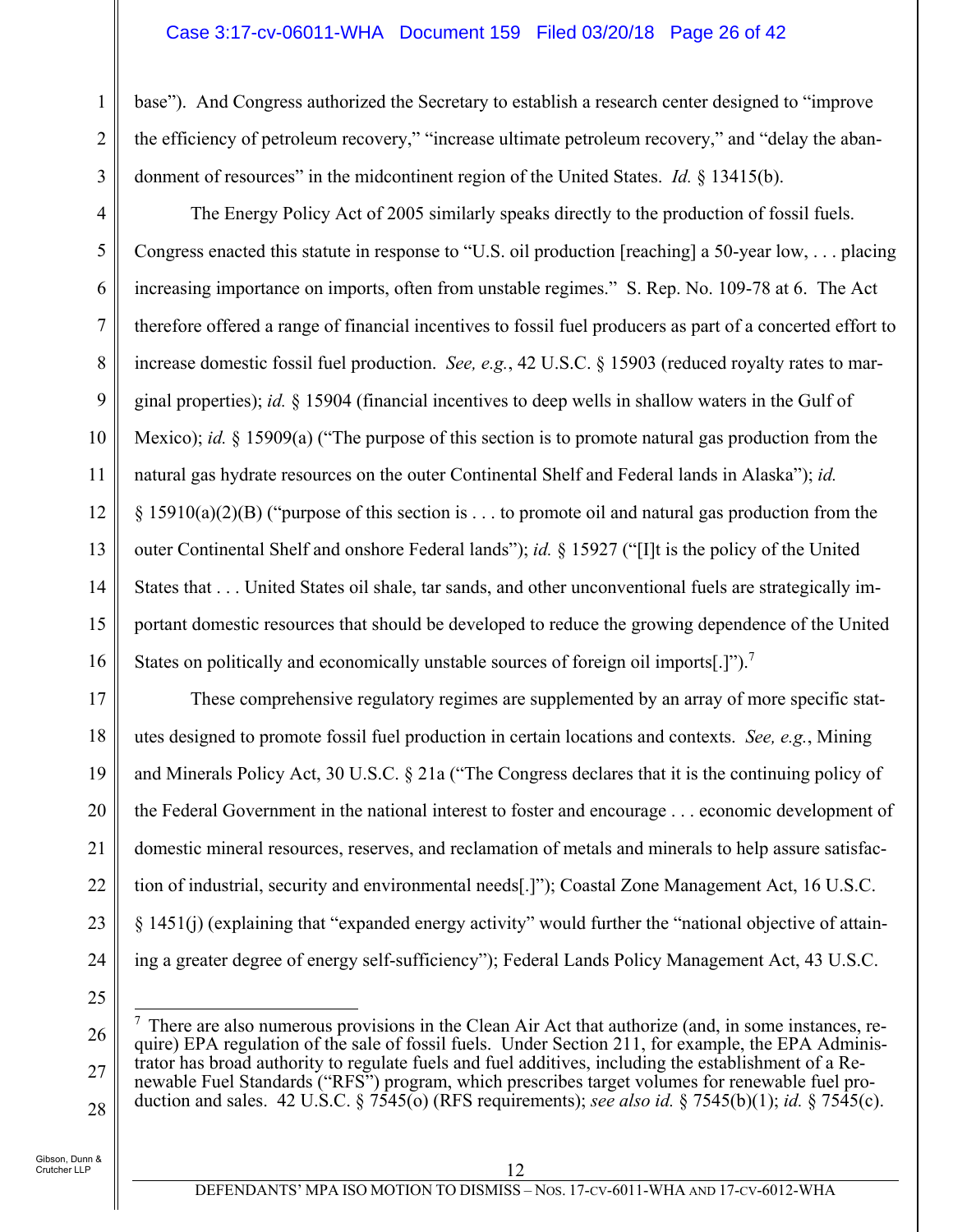§ 1701(a)(12) ("it is the policy of the United States that . . . the public lands be managed in a manner which recognizes the Nation's need for domestic sources of minerals  $\dots$  from the public lands").<sup>8</sup>

These statutes "do[] not address every issue" regarding fossil fuel development, but to the extent that they "speak directly to [it], the courts are not free to 'supplement' Congress' answer so thoroughly that the [statutes] become meaningless." *Mobil Oil Corp. v. Higginbotham*, 436 U.S. 618, 625 (1978). There can be no doubt that these statutes "speak directly to [the] question" at issue here—namely, whether fossil fuel production is excessive or unreasonable given the potential threat of global warming-related harms. Whereas Plaintiffs allege that Defendants' production of fossil fuels has created an "unreasonable" interference with public rights, Oak. Compl. ¶ 95, Congress has stated in no uncertain terms that fossil fuels are essential for the national economy and that their production should be accelerated. Put simply, Plaintiffs seek to use federal common law to punish the precise conduct that Congress has encouraged for decades—the development of domestic energy supplies. Accordingly, Plaintiffs' federal common law claims are displaced.

14

1

2

3

4

5

6

7

8

9

10

11

12

13

15

16

17

18

19

20

21

22

23

24

25

26

27

28

#### **3. Plaintiffs have no conceivable federal common law nuisance claim based on "promotion" of lawful products**

Plaintiffs have also described their public nuisance claims as aimed (at least in part) at Defendants' promotion and marketing activities. *See, e.g.*, Oak. Compl. ¶ 5. Plaintiffs allege that "Defendants promoted massive use of fossil fuels by misleading the public about global warming by emphasizing the uncertainties of climate science and through the use of paid denialist groups and individuals." *Id*. ¶ 62; *see also id.* ¶ 63. But any theory of public nuisance based on misleading "promotion" of a lawful product, one which is still necessary to daily life today, has been displaced because numerous federal statutes "speak directly" to allegations of misleading advertising.

Since the Federal Trade Commission Act was implemented in 1914, "unfair or deceptive acts or practices in or affecting commerce" have been "unlawful." 15 U.S.C. § 45(a)(1). The Federal Trade Commission has interpreted this Act to prohibit "misrepresent[ing], directly or by implication, that a product, package, or service offers a general environmental benefit." 16 C.F.R. § 260.4(a). More recently, Congress has enacted two pieces of legislation that speak directly to misrepresentation

 $\overline{a}$ <sup>8</sup> In addition to encouraging private businesses to produce fossil fuels, Congress has also enacted statutes directing federal agencies to increase production. *See* ECF No. 92 at 34–38.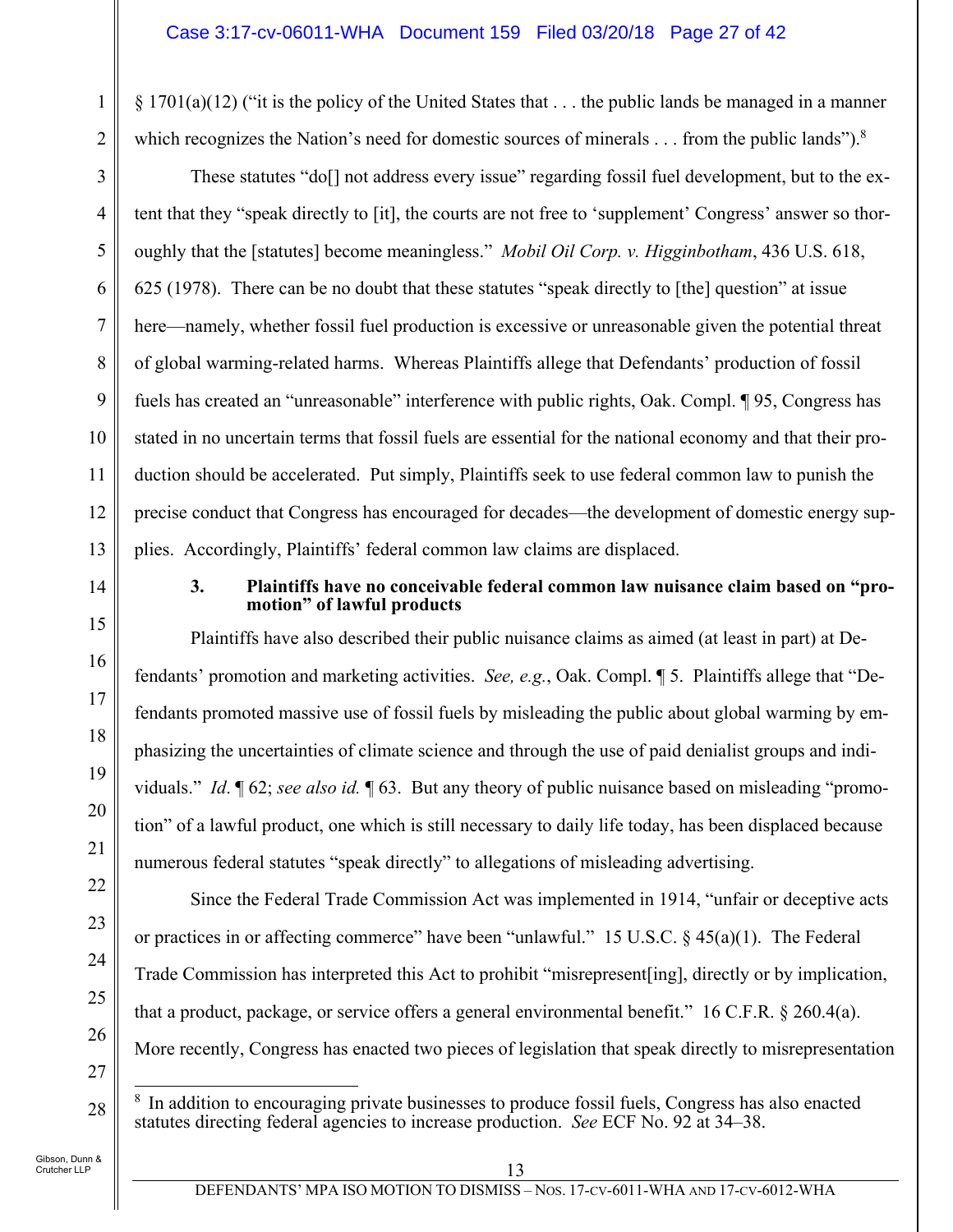#### Case 3:17-cv-06011-WHA Document 159 Filed 03/20/18 Page 28 of 42

1 2 3 4 5 6 7 8 9 10 11 12 in the promotion of fossil fuels. The Energy Policy Act of 2005 states that "[i]t shall be unlawful for any entity, directly or indirectly, to use or employ, in connection with the purchase or sale of natural gas . . . any manipulative or deceptive device or contrivance[.]" 15 U.S.C. § 717c-1. And the Energy Independence and Security Act of 2007 declares that "[i]t is unlawful for any person, directly or indirectly, to use or employ, in connection with the purchase or sale of crude oil gasoline or petroleum distillates at wholesale, any manipulative or deceptive device or contrivance[.]" 42 U.S.C. § 17301. The Act's implementing regulations expressly outlaw "the making of any untrue statement of material fact—that operates or would operate as a fraud or deceit upon any person," as well as "[i]ntentionally fail[ing] to state a material fact that under the circumstances renders a statement made by such person misleading." 16 C.F.R. § 317.3. These statutes speak directly to Plaintiffs' allegation that Defendants have misrepresented the environmental impacts of fossil fuels, and therefore displace Plaintiffs' federal common law cause of action.<sup>9</sup>

13 14 15 16 17 18 19 20 21 22 23 24 25 Moreover, Plaintiffs' promotion allegations are inimical to the First Amendment—a further reason that federal common law is unavailable. As part of their public nuisance claim, Plaintiffs allege that Defendants were "affirmative[ly] advertising . . . fossil fuels and downplaying global warming risks," arguing that such conduct has "encouraged continued fossil fuel consumption at massive levels[.]" Oak. Compl. ¶ 62. They also seek to punish Defendants for funding scientific research, "media attacks," and a newspaper editorial. *Id*. ¶¶ 69–76. But the federal common law of nuisance has *never* been used to punish a company for its speech. And for good reason—the speech that Plaintiffs seek to punish, whether commercial advertising or political discourse, is constitutionally protected. *See Rubin v. Coors Brewing Co.*, 514 U.S. 476, 481–82 (1995) (First Amendment protects "the free flow of commercial information") (citation omitted); *Va. State Bd. of Pharmacy v. Va. Citizens Consumer Council, Inc.*, 425 U.S. 748, 765 (1976) ("the free flow of commercial information is indispensable"); *New York Times v. Sullivan*, 376 U.S. 254, 270 (1964) (there is "a profound national commitment to the principle that debate on public issues should be uninhibited, robust, and wide-

26

 $\overline{a}$ 

27

28

<sup>9</sup> To the extent Plaintiffs' claims are based on alleged misstatements to shareholders or the SEC, *see*, *e.g*., Oak. Compl. ¶¶ 75, 81, 83, they are displaced by the securities laws, which comprehensively regulate corporate communications with investors and regulators. *See* 15 U.S.C. § 77a *et seq*; *id.* § 78a *et seq*; 17 C.F.R. § 240.10b-5.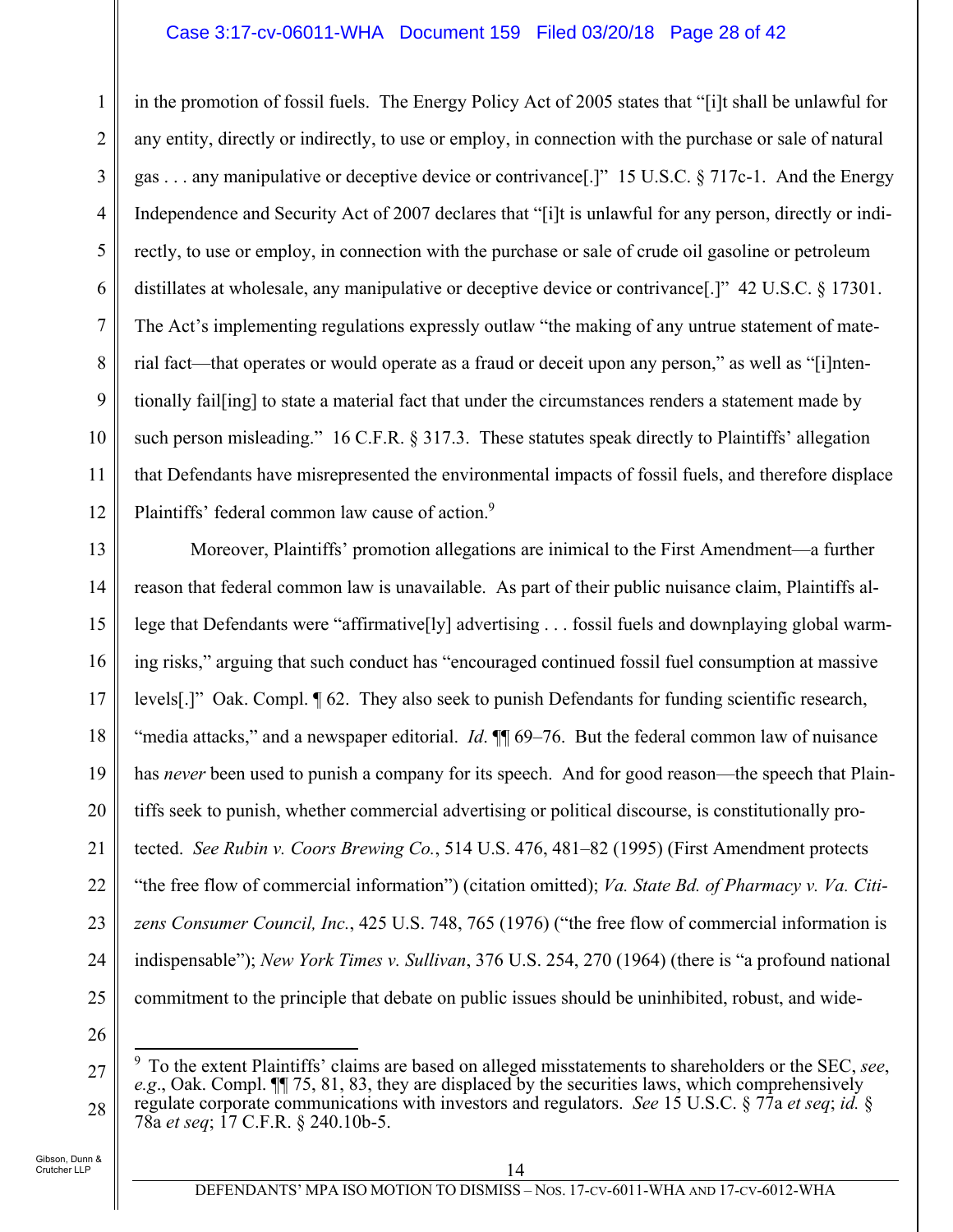#### Case 3:17-cv-06011-WHA Document 159 Filed 03/20/18 Page 29 of 42

open"). Plaintiffs may disagree with the point of view allegedly expressed by some Defendants, but "[d]iscussion of public issues . . . [is] integral to the operation of [our] system of government," *Buckley v. Valeo*, 424 U.S. 1, 14 (1976), and "the First Amendment stands against attempts to disfavor certain subjects or viewpoints," *Citizens United v. FEC*, 558 U.S. 310, 340 (2010). Because Plaintiffs' requested remedy would have a "'chilling' effect . . . antithetical to the First Amendment's protection of true speech on matters of public concern," *Philadelphia Newspapers, Inc. v. Hepps*, 475 U.S. 767, 777 (1986), the federal common law cannot provide the remedy they seek.

In short, whether Plaintiffs' nuisance claims are based on domestic emissions, production, or promotion, they are squarely displaced by statute and must be dismissed, and to the extent that they are based on such foreign conduct, Plaintiffs have no federal common law remedy at all.

11

10

1

2

3

4

5

6

7

8

9

#### **B. Plaintiffs Have Failed to Plead Viable Claims**

12 13 14 15 16 17 18 19 20 21 Dismissal is also warranted because Plaintiffs have failed to state a claim for federal common law nuisance. Federal common law has never been extended to the "novel theory" of derivative liability asserted by Plaintiffs here. ECF No. 134 at 5; *see AEP*, 564 U.S. at 422 ("Nor have we ever held that a State may sue to abate any and all manner of pollution originating outside its borders."). Indeed, Plaintiffs have conceded that "[a]pplying federal common law to producer-based cases would extend the scope of federal nuisance law well beyond its original justification." ECF No. 81 at 9; *see also* ECF No. 134 at 5. Plaintiffs' claims also fail because the allegedly tortious conduct has been authorized by statute; Defendants are not in control of fossil fuels when they are combusted and emit greenhouse gases; Plaintiffs cannot prove causation as to any one Defendant, much less all of them; and the relief Plaintiffs seek is unavailable and unconstitutional.

22

23

24

25

26

27

28

#### **1. Defendants' conduct is authorized and encouraged by law and therefore cannot be a nuisance**

Federal courts have largely adopted the Restatement's definition of public nuisance as "an unreasonable interference with a right common to the general public." Restatement § 821B(1); *see Connecticut v. Am. Elec. Power Co*., 582 F.3d 309, 328 (2d Cir. 2009), *rev'd on other grounds*, 564 U.S. 410 (2011) ("[W]e apply the Restatement definition of public nuisance to the federal common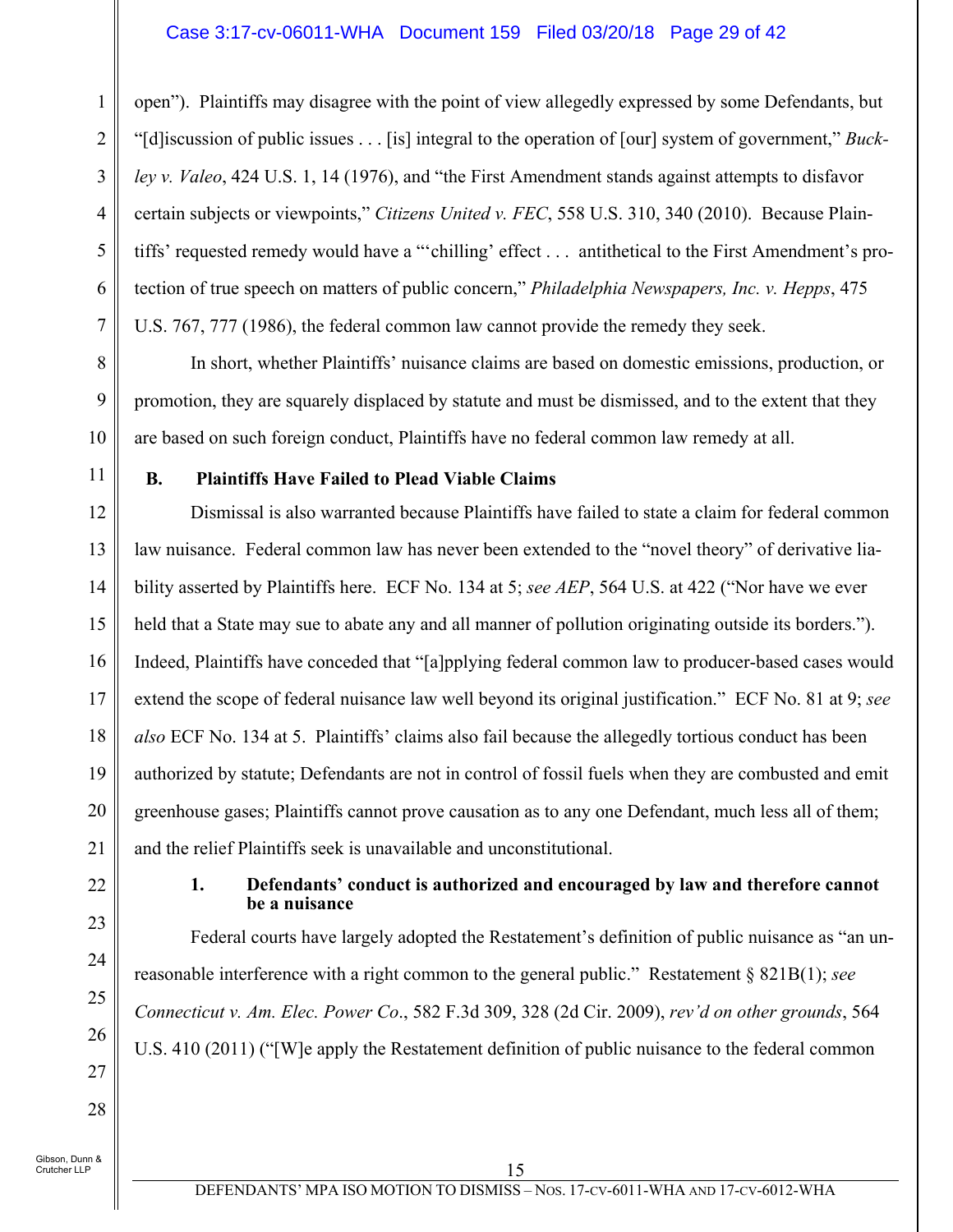#### Case 3:17-cv-06011-WHA Document 159 Filed 03/20/18 Page 30 of 42

1 2 3 4 5 6 7 8 9 10 11 12 law of nuisance[.]").<sup>10</sup> A defendant's conduct cannot be deemed "unreasonable" when that conduct has been expressly sanctioned by statute, for it is well established that, even where "it would be a nuisance at common law, conduct that is fully authorized by statute, ordinance or administrative regulation does not subject the actor to tort liability." Restatement § 821B cmt. f; *see also id.* cmt. e (if defendant's conduct "does not come within one of the traditional categories of the common law crime of public nuisance or is not prohibited by a legislative act, the court is acting without an established and recognized standard").<sup>11</sup> "This is especially true 'where the conduct sought to be enjoined implicates the technically complex area of environmental law.'" *N. Carolina, ex rel. Cooper v. Tn. Valley Auth.*, 615 F.3d 291, 309 (4th Cir. 2010) ("*Cooper*") (citation omitted). Courts have thus held that nuisance claims are precluded where a statute either (i) expressly authorizes the supposedly tortious conduct, or (ii) implicitly authorizes such conduct "from the powers expressly conferred." *See Varjabedian v. City of Madera*, 20 Cal. 3d 285, 291 (1977) (citation omitted).

13 14 15 16 17 18 19 20 21 22 As discussed above, numerous federal statutes authorize, encourage, and sometimes even require the production of fossil fuels. California law also authorizes and encourages Defendants' conduct. The California Public Utilities Code, for example, mandates that the Public Utilities Commission "*shall . . . encourage, as a first priority, the increased production of gas in this state*[.]" Cal. Pub. Util. Code § 785 (emphasis added). And the California Public Resource Code permits "the owners or operators of [] wells to utilize *all* methods and practices known to the oil industry for the purpose of *increasing* the ultimate recovery of underground hydrocarbons," declaring it the "policy of this state" to maximize fossil-fuel production. Cal. Pub. Res. Code § 3106(b) (emphasis added); *id.* § 3106(d) (directing the supervisor "to encourage the wise development of oil and gas resources."). The Code also directs the Secretary of the Natural Resources Agency to conduct a "scien-

- 23
- 24

 $\overline{a}$ 

28 <sup>11</sup> See also Cooper, 615 F.3d at 309 ("Courts traditionally have been reluctant to enjoin as a public nuisance activities which have been considered and specifically authorized by the government.") (citation omitted); *Dina v. People ex rel. Dep't of Transp*., 151 Cal. App. 4th 1029, 1052–53 (2007).

<sup>25</sup> 26 27 <sup>10</sup>*Nat'l Sea Clammers Ass'n v. City of New York*, 616 F.2d 1222, 1234 (3d Cir. 1980), *vacated on other grounds*, *Middlesex Cty. Sewerage Auth. v. Nat'l Sea Clammers Ass'n*, 453 U.S. 1 (1981) ("[W]e are convinced that the Court would . . . look to the Restatement formulation as an appropriate source for a federal rule."); *Commonwealth Edison Co. v. United States*, 271 F.3d 1327, 1353 (Fed. Cir. 2001) (looking to Restatement for contours and scope of common law nuisance).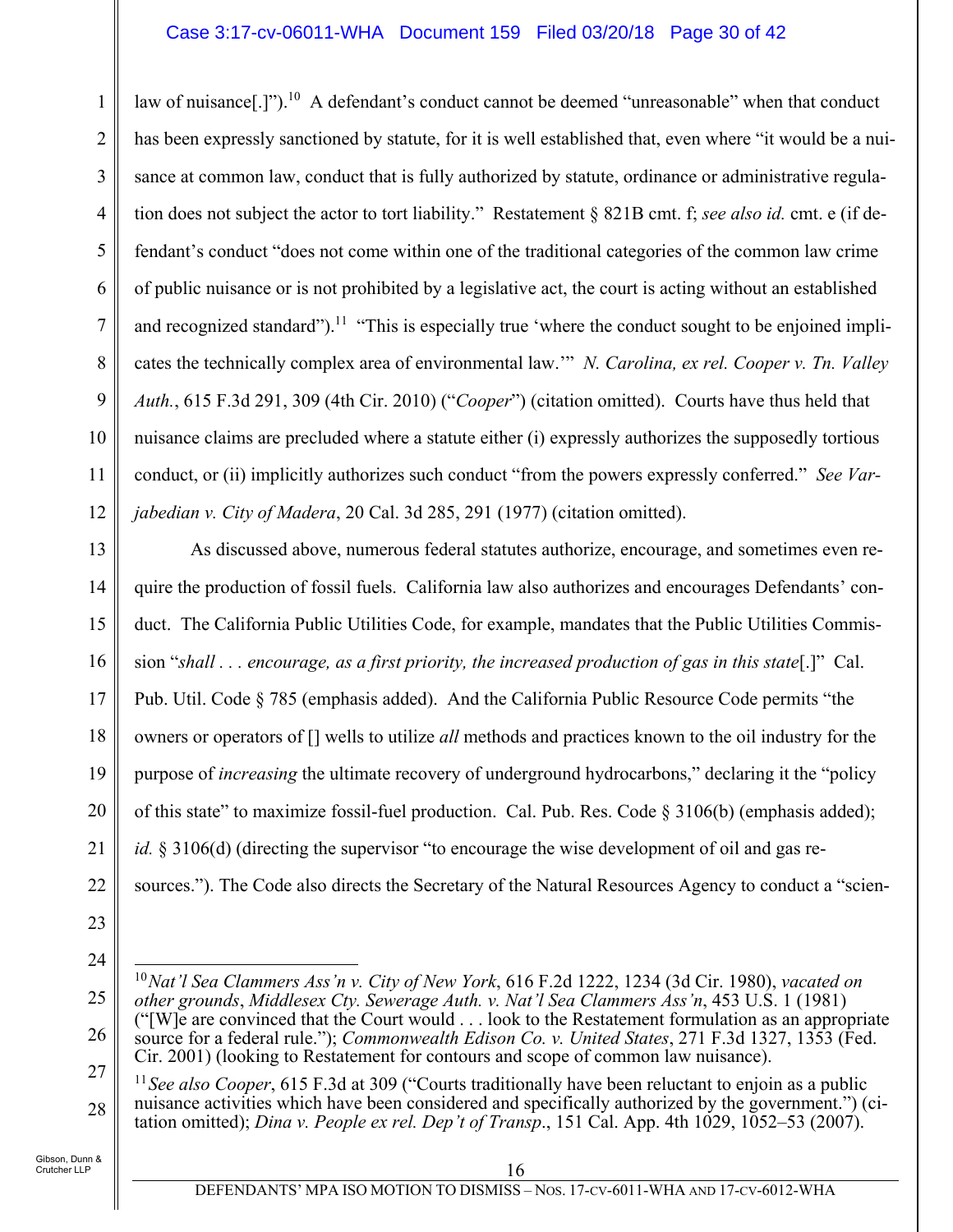#### Case 3:17-cv-06011-WHA Document 159 Filed 03/20/18 Page 31 of 42

tific study on well stimulation treatments," with the express goal of determining where such "treatments are likely to spur or enable oil and gas exploration and production." *Id.* § 3160(a).

Numerous other statutes and regulations authorize the extraction, production, sale, and use of fossil fuels by necessary implication. For example, the California Business and Professions Code prohibits persons "engaged in the business of extracting oil or gas from lands within the state, or of producing motor vehicle fuels for sale within the state" from "refus[ing] to sell to any city or county sufficient quantities of his or her motor vehicle fuels or lubricants, or both, sold during the normal course of business for the essential services provided by the city or county." Cal. Bus. & Prof. Code § 13410(a).12 Because a necessary predicate for all of these laws is the extraction and production of fossil fuels, they implicitly authorize the conduct challenged by Plaintiffs.13 Defendants' extraction and production of fossil fuels thus "cannot be a nuisance." *See Cooper*, 615 F.3d at 309–10 (TVA's energy-generating operations could not be a nuisance because it was permitted by statute); *Farmers Ins. Exch. v. State of California*, 175 Cal. App. 3d 494, 503 (1985) (release of chemicals into the atmosphere that damaged property was not a nuisance because it was authorized to prevent pests).

15

1

2

3

4

5

6

7

8

9

10

11

12

13

14

16

17

18

19

20

21

22

23

24

25

#### **2. Plaintiffs have not alleged that Defendants had sufficient control over the product allegedly causing the public nuisance**

Most courts, including many that expressly rely on the Restatement, have held that an indispensable element of a public nuisance claim is that the defendant "have *control* over the instrumentality causing the alleged nuisance *at the time the damage occurs*." *State v. Lead Indus. Ass'n, Inc.*, 951 A.2d 428, 449 (R.I. 2008); *id.* at 449–53 (relying on Restatement to reject public nuisance claims against the manufacturers of lead paint because plaintiffs failed to allege "that defendants had control over the lead pigment at the time it caused harm to children"); *In re Lead Paint Litig.*, 924 A.2d 484, 498–99 (N.J. 2007) (relying on the Restatement to conclude that "a public nuisance, by definition, is related to conduct, performed in a location within the actor's control, which has an adverse effect on  $\overline{1}$ 

<sup>12</sup> *See also* Cal. Pub. Res. Code § 6815.1; Cal. Bus. & Prof. Code § 13441; Cal. Sts. & High. Code § 2105; Cal. Code Regs. tit. 14, §§ 1740.5, 18621.

<sup>26</sup> 27 28 13 Plaintiffs' *own laws* also authorize the very activities that they now label a nuisance. Oakland permits businesses such as "gas generating plant[s] [and] compressor plant[s]," *see* Oakland Mun. Code § 9.32.030, and those involved in the "sale of petroleum products," *see id.* § 17.10.470, to operate within the city. Similarly, San Francisco's Planning Code specifically envisions using land for "oil and gas exploration, development and processing." *See* San Francisco Planning Code, art. 12.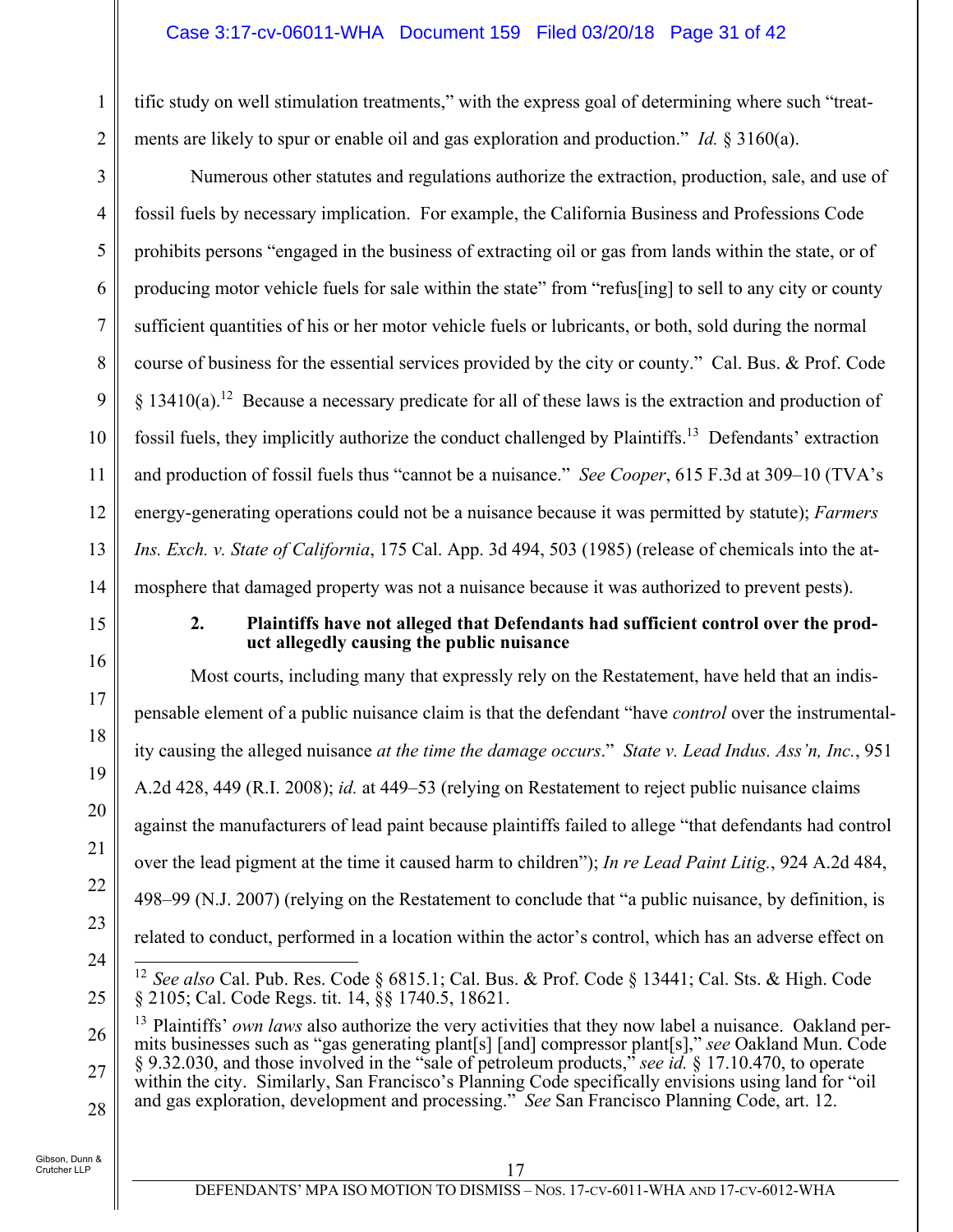#### Case 3:17-cv-06011-WHA Document 159 Filed 03/20/18 Page 32 of 42

a common right").<sup>14</sup> This is because "liability for damage caused by a nuisance turns on whether the defendant is in control of the instrumentality alleged to constitute a nuisance, *since without control a defendant cannot abate the nuisance*." *Tioga Pub. Sch. Dist. No. 15 of Williams Cty., N.D. v. U.S. Gypsum Co.*, 984 F.2d 915, 920 (8th Cir. 1993) (emphasis added); *see also Nat'l Gypsum Co.*, 637 F. Supp. at 656 ("a basic element of the tort of nuisance is absent" because, "after the time of manufacture and sale, [defendants] no longer had the power to abate the nuisance").

7 8 9 10 11 12 13 14 15 16 17 Plaintiffs assert that their alleged damages were "caused by the combustion of fossil fuels," which emit carbon dioxide and other greenhouse gases, contributing to increased global temperatures. SF Compl. ¶ 49. But far from alleging that Defendants had control over fossil fuel products at the time of combustion, Plaintiffs concede that the "*use of fossil fuel*" by others—not the Defendants' alleged extraction, production, and promotion—"is the primary source of greenhouse gas pollution that causes global warming." Oak. Compl. ¶ 2 (emphasis added); *see also* SF Compl. ¶ 51. Because Plaintiffs base their claims on Defendants' production, marketing and sales of fossil fuels, and *not* on Defendants' use thereof or emissions, Plaintiffs have not alleged (and cannot allege) that Defendants had sufficient control over the products at the time these products allegedly created the nuisance. *See* Remand Hr'g Tr. 25:19–21 ("[L]et me be clear that our claim is about the selling of products and the improper promotion of products."). This insurmountable legal deficiency alone warrants dismissal.

Moreover, *no court* has ever held that public nuisance claims based on the production or distribution of lawful products can proceed under federal common law. Courts applying state law have also overwhelmingly rejected such claims. *See*, *e.g.*, *Lead Industries*, 951 A.2d at 456 ("The law of public nuisance never before has been applied to products."); *City of Bloomington, Ind. v. Westinghouse Elec. Corp.*, 891 F.2d 611, 614 (7th Cir. 1989) (noting lack of cases "holding manufacturers liable for public or private nuisance claims arising from the use of their product subsequent to the point of sale"); *Tioga*, 984 F.2d at 920; *Camden*, 273 F.3d at 540. Put simply, "[m]ost courts agree that the manufacture or distribution of a lawful product does not meet the requirements for liability

26

 $\overline{a}$ 

27

28

18

19

20

21

22

23

24

25

1

2

3

4

5

<sup>14</sup> *See City of Manchester v. Nat'l Gypsum Co.*, 637 F. Supp. 646, 656 (D.R.I. 1986); *Camden Cty. Bd. of Chosen Freeholders v. Beretta, U.S.A. Corp.*, 273 F.3d 536, 540–41 (3rd Cir. 2001). Certain California courts, however, have abandoned the "control" requirement for public nuisance claims under California law. *People v. ConAgra Groc. Prods. Co.*, 17 Cal. App. 5th 51, 162–65 (2017).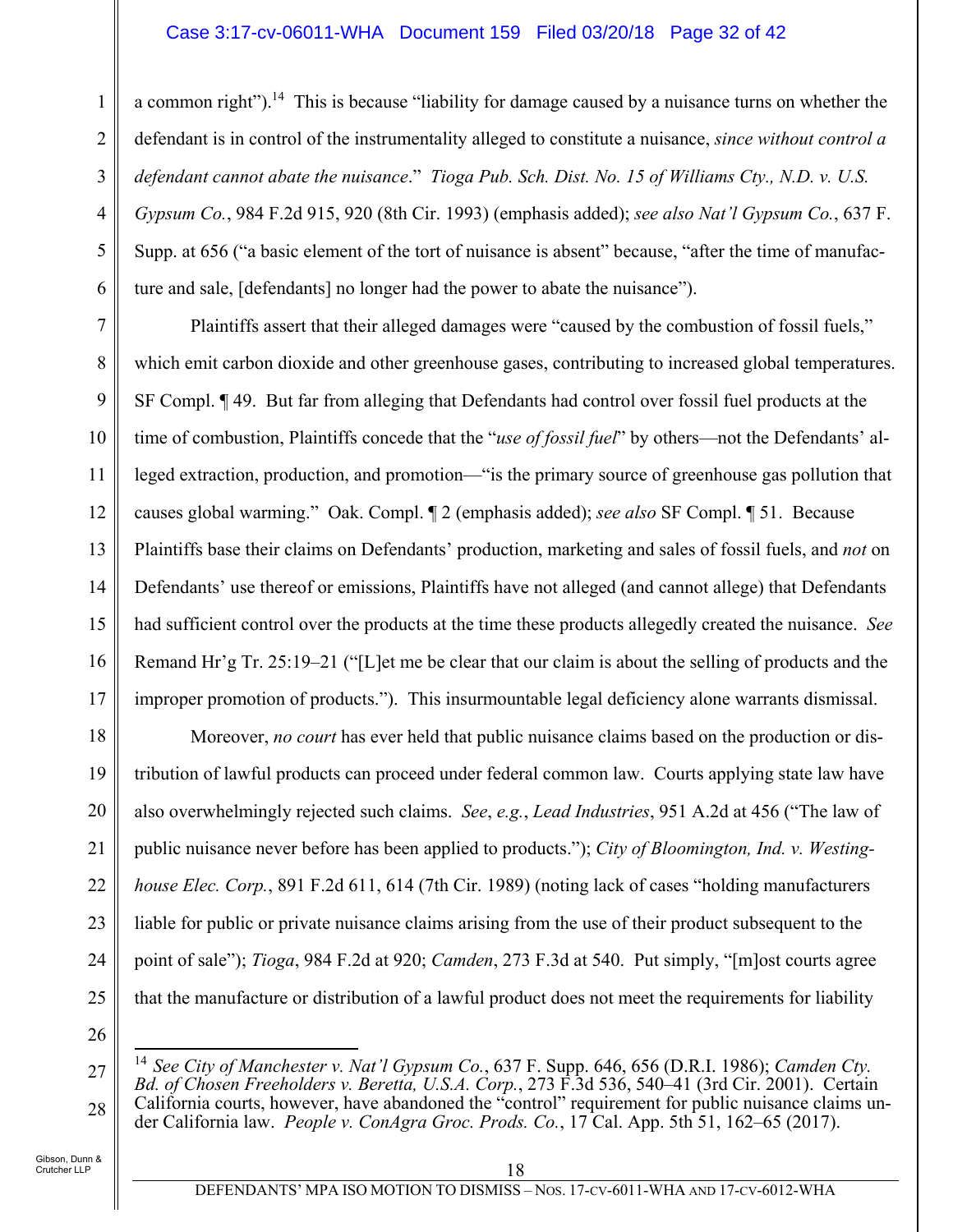under public nuisance law." *Donald G. Gifford*, Public Nuisance as a Mass Products Liability Tort, 71 U. Cin. L. Rev 741, 833 (2003); *but cf.* ECF No. 134 at 5 n.2 (distinguishing contrary cases).

This Court should reject Plaintiffs' attempt to "stretch the concept of public nuisance far beyond recognition and . . . create a new and entirely unbounded tort antithetical to the meaning and inherent theoretical limitations of the tort of public nuisance." *Lead Paint Litig.*, 191 N.J. at 421. Plaintiffs' claims would turn the law of nuisance into "a monster that would devour in one gulp the entire law of tort." *Tioga*, 984 F.2d at 921.

1

2

3

4

5

6

7

8

9

10

11

12

13

#### **3. Plaintiffs cannot prove that Defendants' conduct caused their alleged injuries**

"Causation is a necessary element of a public nuisance claim." *City of San Jose v. Monsanto Co.*, 231 F. Supp. 3d 357, 363 (N.D. Cal. 2017); *In re Exxon Valdez*, 270 F.3d 1215, 1253 (9th Cir. 2001). But causation does not include every event "without which any happening would not have occurred." Restatement § 431 cmt. a. To distinguish those causal factors for which a defendant may be held liable from the multitude of factors giving rise to any given event, courts generally require a plaintiff to prove that the defendant's conduct was both the "cause in fact" and the "proximate" cause of the alleged injury. *Osborn v. Irwin Mem'l Blood Bank*, 5 Cal. App. 4th 234, 252 (1992); *see* Dan B. Dobbs et al., Dobbs' Law of Torts § 185 (2d ed.). Plaintiffs cannot prove either element.

With respect to cause in fact, the Restatement has adopted the "substantial factor" test, under which an act will be considered to have caused the injury only where the injury would not have happened but for the act. Restatement § 432(1); *Mitchell v. Gonzales*, 54 Cal. 3d 1041, 1052 (1991). Plaintiffs do not—and cannot—assert that their alleged injuries from sea rise would not have occurred if any Defendant had altered its behavior and stopped producing fossil fuel products, reduced production, or warned the public about the possible risks. Instead, Plaintiffs generically allege that the global warming nuisance was "caused by Defendants," Oak. Compl. ¶ 14, but do not allege any facts showing that any particular defendant's conduct necessarily caused their injuries. Nor could they, as the "undifferentiated nature of greenhouse gas emissions from all global sources and their worldwide accumulation over long periods of time . . . make[] clear that there is no realistic possibility of tracing any particular alleged effect of global warming to any particular [action] by any specific person, entity, [or] group at any particular point in time." *Kivalina*, 663 F. Supp. 2d at 880.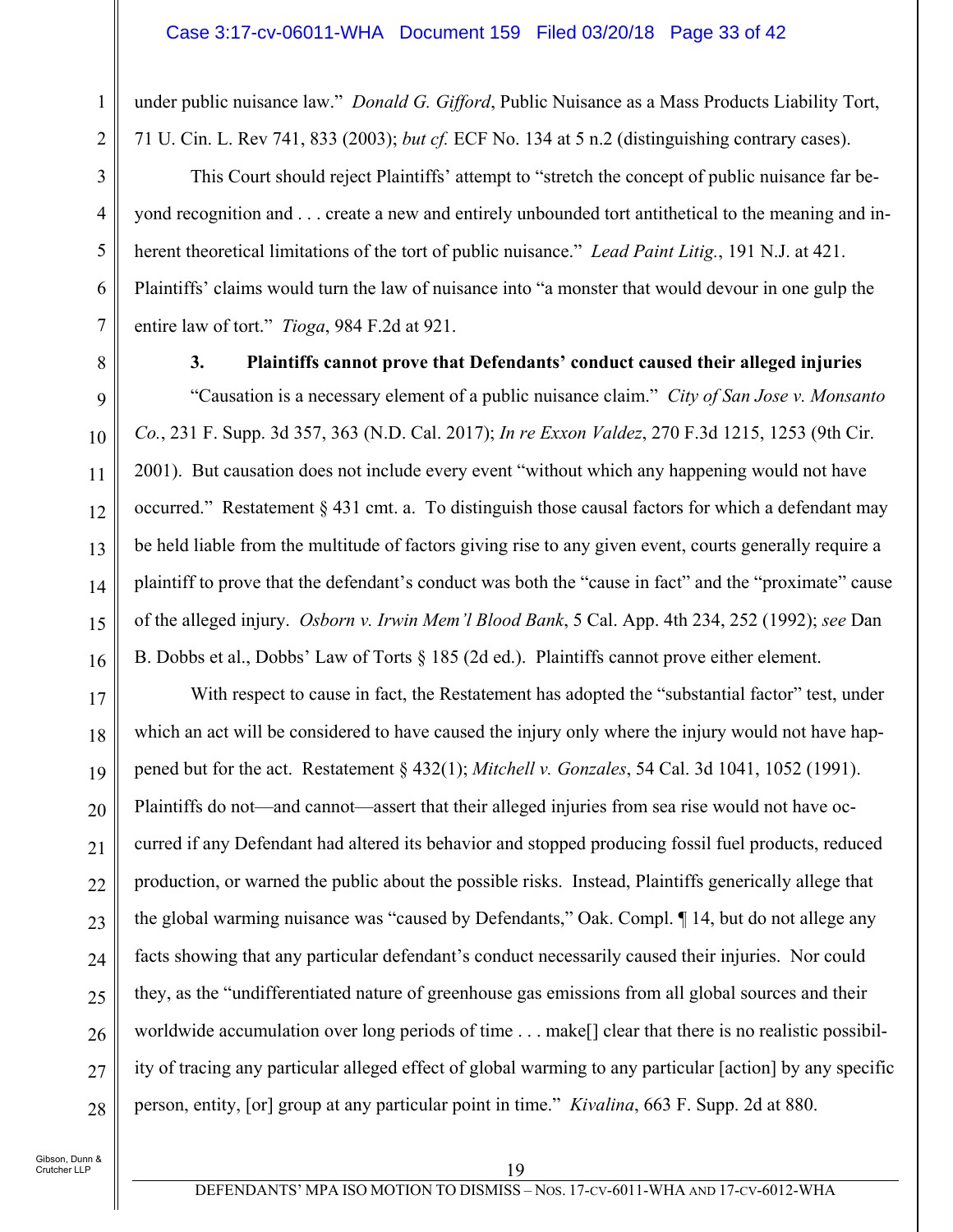#### Case 3:17-cv-06011-WHA Document 159 Filed 03/20/18 Page 34 of 42

1 2 3 4 5 6 7 8 9 10 11 12 13 14 15 Even if Defendants' productions were considered cumulatively, the allegations fail to demonstrate that Plaintiffs' injuries would not have arisen but for Defendants' conduct. Though Plaintiffs assert that Defendants are "five of the ten largest producers" of fossil fuels, Oak. Compl. ¶ 52, they have not sued the third, fifth, seventh, eighth, or tenth largest producers, *see id.* ¶ 10. Nor did they sue any one of the thousands of smaller producers that supply the remainder of the world's fossil fuels. Because these unnamed producers would likely have increased production to meet worldwide demand for fossil fuels if Defendants had decreased their extraction activities, Plaintiffs cannot prove that worldwide greenhouse gas emissions would have been materially lower but for Defendants' conduct. *Cf. Sierra Club v. U.S. Def. Energy Support Ctr.*, 2011 WL 3321296, at \*5 (E.D. Va. July 29, 2011) (plaintiff failed to show that "if there had been a reduction in the amount of greenhouse gases emitted by producers of fuel from oil sands crude, those reductions would not have been offset by increased emissions elsewhere on the planet"); *City of Chi. v. Beretta U.S.A. Corp.*, 821 N.E.2d 1099, 1137 (Ill. 2004) (affirming dismissal because it was "not at all clear that the condition would cease to exist even if these particular defendants entirely ceased selling firearms."). Plaintiffs have, therefore, failed to allege facts showing that Defendants are the "cause in fact" of their injuries.<sup>15</sup>

16 17 18 19 20 21 22 23 24 The highly attenuated nature of Plaintiffs' claims also precludes them from adequately pleading that Defendants were the "proximate" cause of their purported injuries. To prove proximate causation, the plaintiff must demonstrate a "direct relationship between the injury and the alleged wrongdoing." *Or. Laborers-Employers Health & Welfare Trust Fund v. Philip Morris Inc.*, 185 F.3d 957, 963 (9th Cir. 1999)*.* These requirements apply to nuisance claims, and the court may dismiss on the pleadings where the plaintiff fails to allege facts establishing proximate causation. *See Benefiel v. Exxon Corp.*, 959 F.2d 805, 807 (9th Cir. 1992) (affirming dismissal where alleged injuries were "remote and derivative" and defendants' conduct "did not directly cause any injury" to the plaintiffs). Plaintiffs cannot establish proximate cause here because global warming claims are "dependent on a

25 26

 $\overline{a}$ 

<sup>27</sup> 28 15 Plaintiffs also allege that emissions from fossil fuels produced by Defendants *contributed* to global warming. Oak. Compl. ¶ 95. But "given the extremely attenuated causation scenario alleged in [the] Complaint[s], it is entirely irrelevant whether any defendant 'contributed' to the harm because [fossil fuel production], standing alone, is insufficient to establish injury." *Kivalina*, 663 F. Supp. 2d at 880.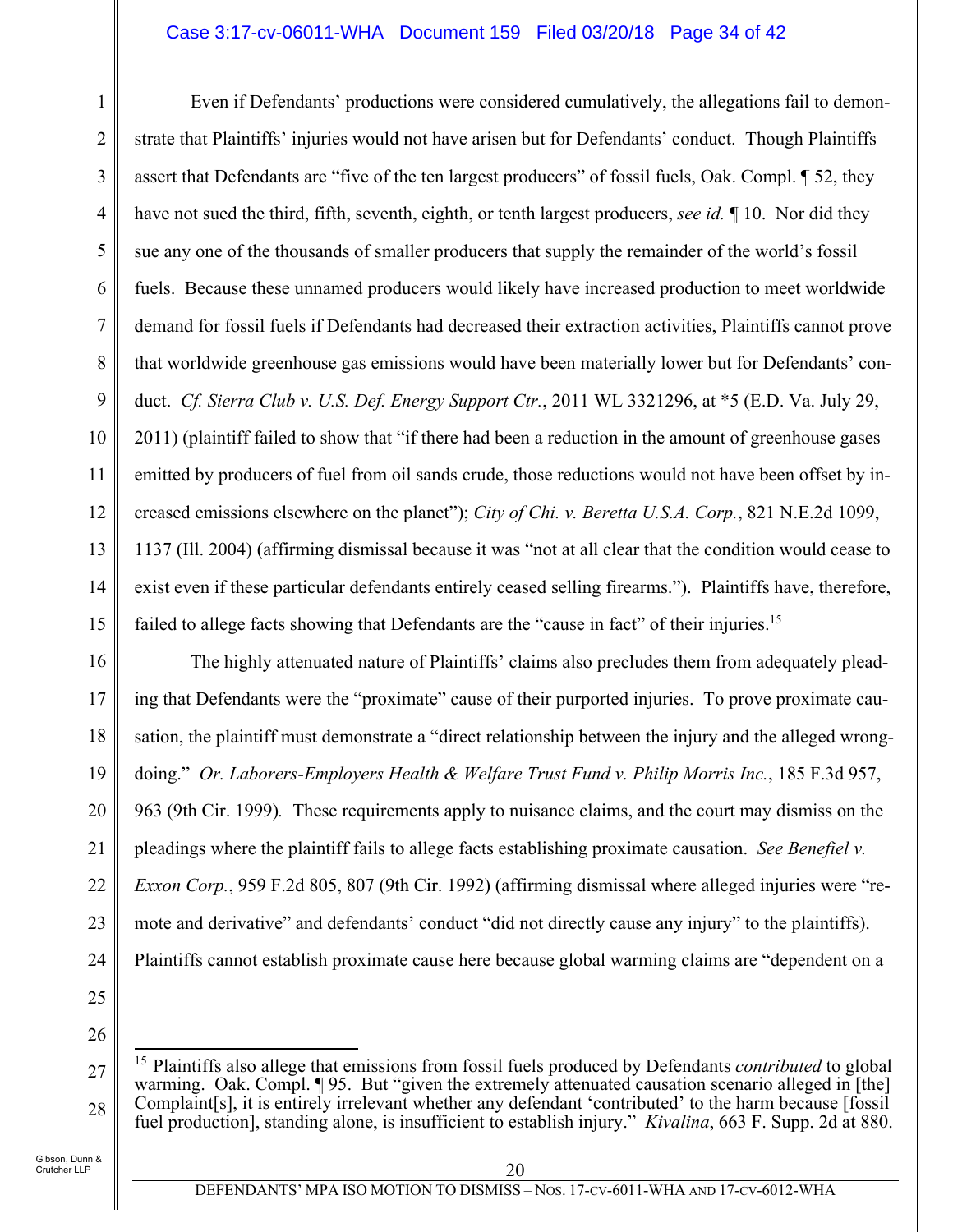#### Case 3:17-cv-06011-WHA Document 159 Filed 03/20/18 Page 35 of 42

series of events far removed both in space and time from the Defendants'" alleged misconduct. *Kivalina*, 663 F. Supp. 2d at 881. Indeed, Plaintiffs seek to hold Defendants accountable for conduct that allegedly began in "*the mid Nineteenth Century*." *See* Oak. Compl. ¶ 10 (emphasis added); *see also id.* ¶ 48. But "where a great length of time has elapsed between the actor's negligence and harm to another . . . the effect of the actor's conduct may . . . become so attenuated as to be insignificant and unsubstantial as compared to the aggregate of the other factors which have contributed." Restatement § 433 cmt. f. Here, there are countless "other factors" contributing to global warming, and Defendants are "simply too far removed from the [alleged harm] to be held responsible for it." *People ex rel. Spitzer v. Sturm, Ruger & Co.*, 761 N.Y.S. 2d 192, 202 (N.Y. App. Div. 2003).

10 11 12 13 14 15 16 17 18 19 20 21 22 23 24 25 26 27 28 Under the Restatement, the plaintiff also must show that the defendant's conduct was a "substantial" factor in bringing about the alleged harm, Restatement § 431, a showing that "depends in part on whether 'the actor's conduct . . . has created a situation harmless unless acted upon by other forces for which the actor is not responsible.'" *Benefiel*, 959 F.2d at 807 (omission in original) (quoting Restatement § 433(b)). Plaintiffs do not dispute that Defendants' production of fossil fuels, which has been encouraged by every level of government, was harmless in and of itself. Plaintiffs' alleged injuries have arisen only because countless intervening users, including Plaintiffs themselves, independently combusted the fossil fuels Defendants—and many other private and state-owned companies around the world—produced for transportation, electricity, or heat, and the greenhouse gases those users emitted combined with the aggregated emissions of billions of other users from around the world for many decades to increase the concentration of greenhouse gases in the atmosphere. Plaintiffs' claims thus flout the "uniformly accepted principle[] of tort law" that the plaintiff must "prove more than that the defendant's action triggered a series of other events that led to the alleged injury." *Id.* Other courts dealing with allegations of injury caused by global warming have relied on precisely this attenuation to find causation lacking. *E.g.*, *Comer*, 839 F. Supp. 2d at 868; *Amigos Bravos v. U.S. Bureau of Land Mgmt*., 816 F. Supp. 2d 1118, 1136 (D.N.M. 2011); *Sierra Club*, 2011 WL 3321296, at \*5. As the court in *Comer* explained, "[t]he assertion that the defendants' emissions combined over a period of decades or centuries with other natural and man-made gases to cause or strengthen a hurricane and damage personal property is precisely the type of remote, improbable, and

1

2

3

4

5

6

7

8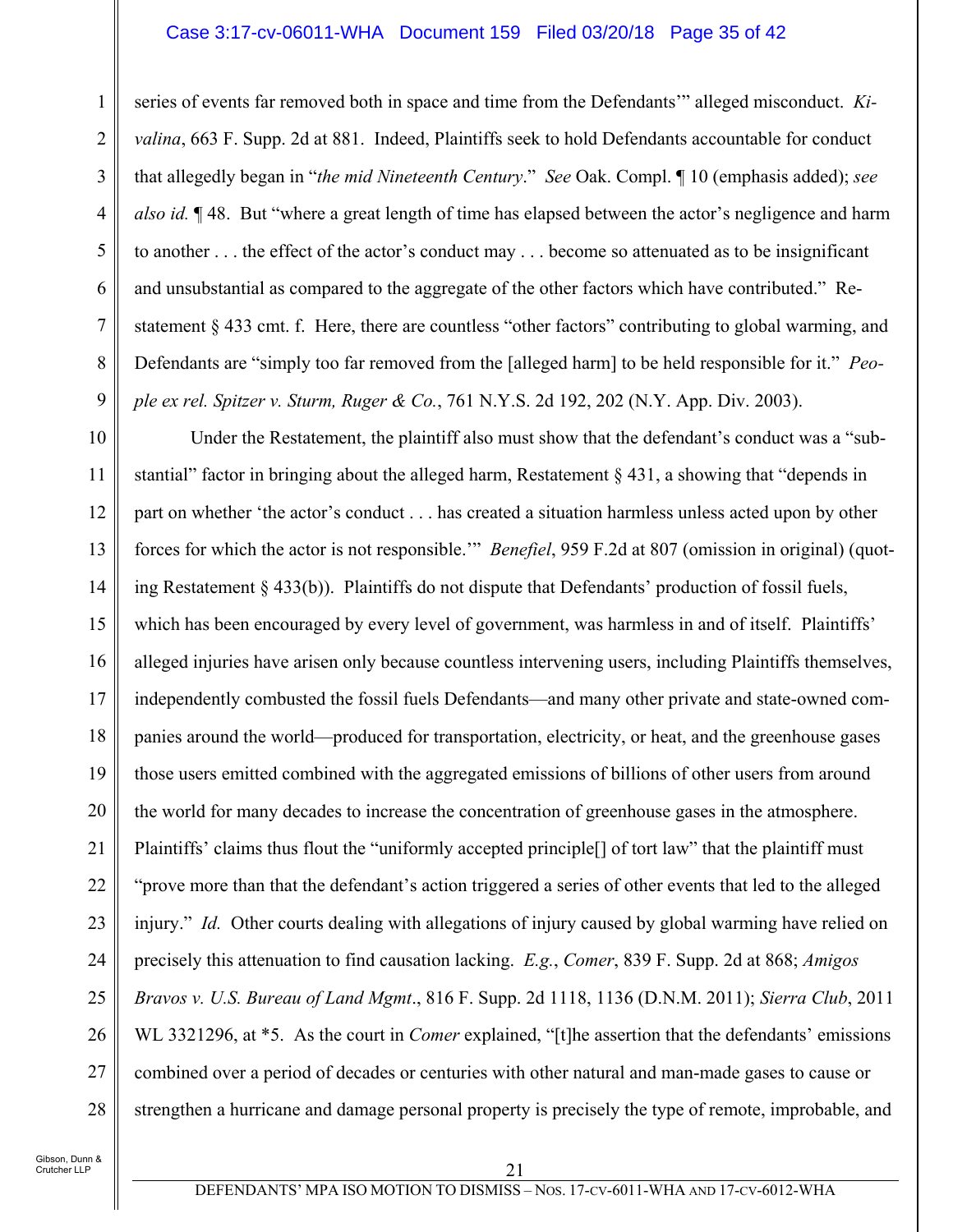extraordinary occurrence that is excluded from liability." 839 F. Supp. 2d at 868; *see also Kivalina*, 696 F.3d at 868 (Pro, J., concurring).

1

2

3

# **4. The relief Plaintiffs seek is unavailable and would be unconstitutional**

4 5 6 7 8 9 10 11 12 13 14 15 16 17 18 Dismissal is also warranted because the relief Plaintiffs seek is not available under federal common law. Although in appropriate circumstances a federal court "may grant equitable relief to abate a public nuisance that is occurring or to stop a threatened nuisance from arising," *Michigan v. U.S. Army Corps of Engineers*, 667 F.3d 765, 781 (7th Cir. 2011), Plaintiffs do not seek an injunction. Nor could they, as the Complaint fails to identify any specific conduct in any particular location that allegedly caused the nuisance. And even if this Court were to issue a nationwide injunction against *all* fossil fuel production, such an order would not abate the alleged nuisance—though it would devastate the U.S. economy—because global warming is caused by *global* emissions that this Court has no power to enjoin. Nor could this Court order Defendants to build sea walls to protect against flooding, as the Army Corps of Engineers has exclusive authority over construction and dredging activities in navigable waters of the United States, including the San Francisco Bay. 33 U.S.C. § 403; *see also* 33 U.S.C. § 426i (authorizing the Corps "to investigate, study, plan, and implement structural and nonstructural measures for the prevention or mitigation of shore damages").<sup>16</sup> Without the Corps's approval, neither Plaintiffs nor Defendants could take any meaningful action to prevent the navigable waters of the United States from flooding Plaintiffs' land.

19 20 21 22 23 24 25 26 Perhaps recognizing the futility of requesting a true equitable remedy, Plaintiffs instead ask for "an abatement fund remedy to be paid for by Defendants." Oak*.* Compl. "Relief Requested." But there is no functional difference between the purported "abatement fund" Plaintiffs seek here—*i.e*., a pot of money that Plaintiffs can spend as they think best—and damages. The Restatement explains that "an award of damages is retroactive, applying to past conduct, while an injunction applies only to the future." Restatement § 821B cmt. i. "[F]or damages to be awarded significant harm must have been actually incurred, while for an injunction harm need only be threatened and need not actually have been sustained at all." *Id*. Here, although Plaintiffs vaguely allege that global warming "has

27

28

 $\overline{a}$ 16 *See also* Water Resource Development Act of 2007, Pub. L. 110-114 § 4027(a)(1), 121 Stat. 1041, 1177; *South San Francisco Bay Shoreline Phase I Study: Final Integrated Document* 9-2 (Sept. 2, 2015), https://tinyurl.com/y9172v5c.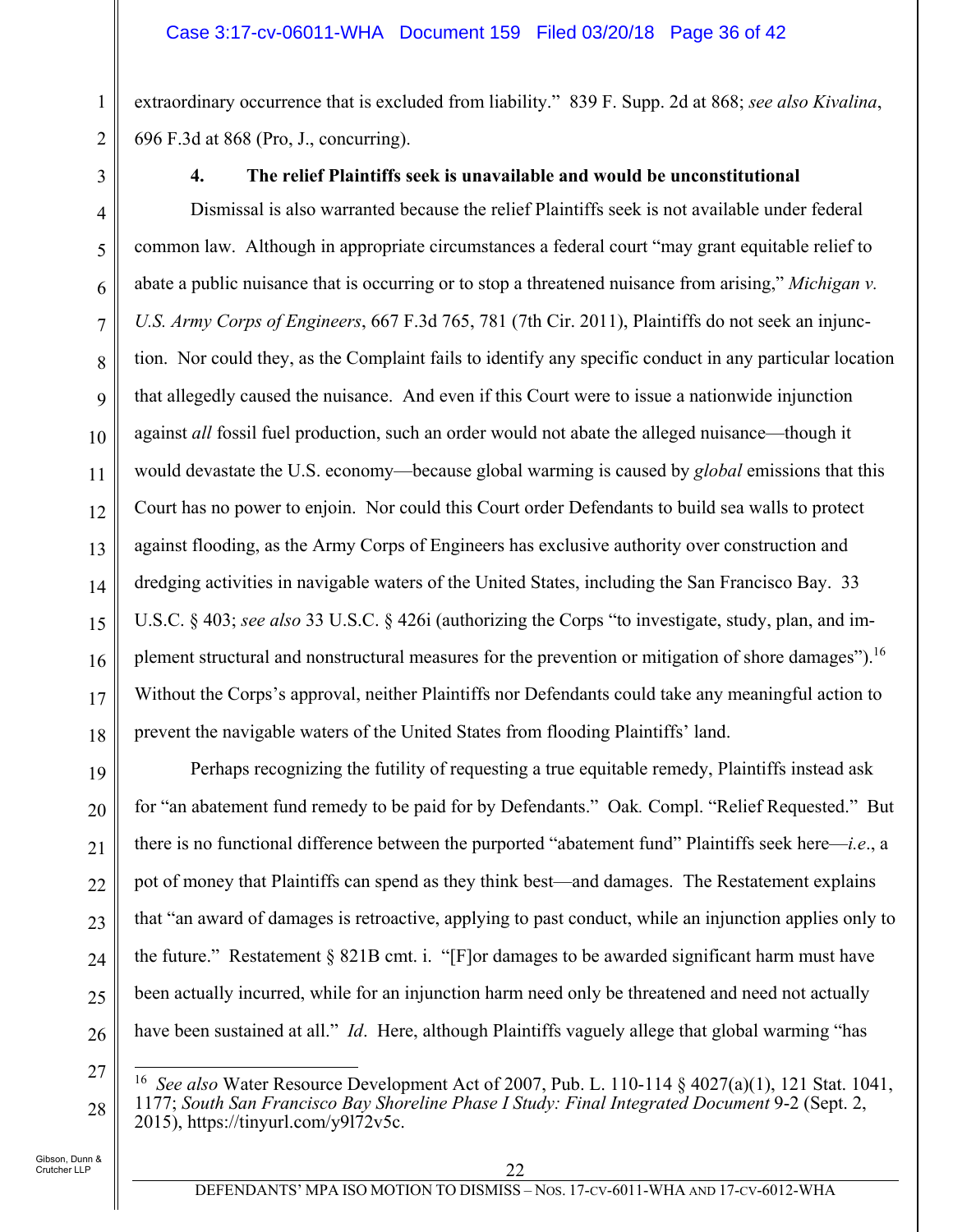#### Case 3:17-cv-06011-WHA Document 159 Filed 03/20/18 Page 37 of 42

caused" sea level rise, Oak Compl. ¶ 85, they seek billions of dollars primarily to prevent injuries they *expect to suffer* over the next 75 years. Oak. Compl. ¶¶ 84–92. Thus, even if damages were available under federal common law—a dubious proposition<sup>17</sup>—Plaintiffs have failed to allege facts that could sustain a damages award.

5 6 7 8 9 10 11 12 13 14 15 16 17 18 19 20 21 22 Moreover, awarding billions of dollars in damages would violate the Constitution. "Elementary notions of fairness enshrined in our constitutional jurisprudence dictate that a person receive fair notice not only of the conduct that will subject him to punishment, but also of the severity of the penalty that a State may impose." *BMW of N. Am., Inc. v. Gore*, 517 U.S. 559, 574 (1996); *State Farm Mut. Auto. Ins. Co. v. Campbell*, 538 U.S. 408, 421 (2003) ("A State cannot punish a defendant for conduct that may have been lawful where it occurred."). In *Eastern Enterprises v. Apfel*, 524 U.S. 498 (1998), the Court invalidated a federal statute that made coal companies retroactively liable for the medical costs of former coal miners. Justice O'Connor, writing for a four-justice plurality, observed that the Coal Act was unconstitutional under the Takings Clause because it "divest[ed] Eastern of property long after the company believed its liabilities . . . to have been settled[,] [a]nd the extent of Eastern's retroactive liability is substantial and particularly far reaching." *Id.* at 534. The plurality struck down the Act because it "improperly place[d] a severe, disproportionate, and extremely retroactive burden on Eastern." *Id.* at 538; *see also id.* at 539, 549 (Kennedy, J., concurring in the judgment and dissenting in part) (statute "must be invalidated as contrary to essential due process principles" because it had "a retroactive effect of unprecedented scope")*.* 18 Because Defendants' fossil fuel extraction was incontrovertibly lawful when it occurred (and still is today), imposing the type of massive retroactive liability that Plaintiffs seek here would constitute a grievous violation of due process. "Because the relief sought by [Plaintiffs] is unavailable as a matter of law, the case[s] must be

23 dismissed." *Schweiker v. Chilicky*, 487 U.S. 412, 429 (1988).

27 28 18 Courts have held that *Eastern Enterprises* "stands for a clear principle: a liability that is severely retroactive, disruptive of settled expectations and wholly divorced from a party's experience may not constitutionally be imposed." *Me. Yankee Atomic Power Co. v. United States*, 44 Fed. Cl. 372, 378 (1999); *see also Franklin Cty. Convention Facilities Auth. v. Am. Premier Underwriters*, 61 F. Supp. 2d 740, 743 (S.D. Ohio 1999); *Peterson v. Islamic Rep. of Iran*, 758 F.3d 185, 192 (2d Cir. 2014).

1

2

3

<sup>24</sup> 25 26  $\overline{a}$ <sup>17</sup> "[T]here is no right either historically, or through the Restatement['s] formulation, for the public entity to seek to collect money damages[.]" *Lead Paint Litig.*, 924 A.2d at 498–99 (citing Restatement § 821C(1)). The Supreme Court has not yet decided "whether a cause of action may be brought under federal common law by a private plaintiff, seeking damages." *Sea Clammers*, 453 U.S. at 21.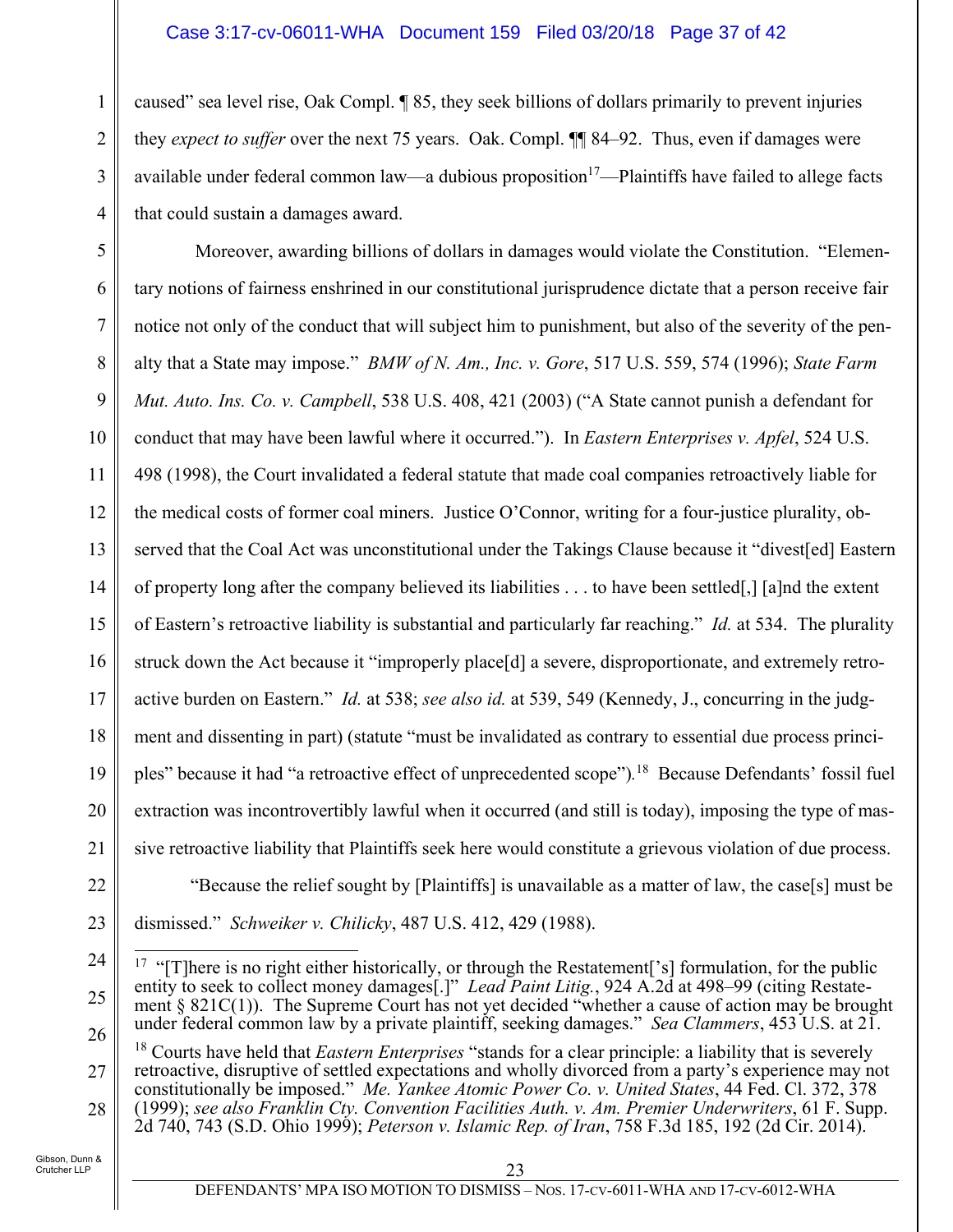1

2

3

4

5

6

7

8

9

10

11

12

13

14

### **C. Plaintiffs' Claims Violate the Separation of Powers**

Plaintiffs ask this Court to decide whether the extraction and production of fossil fuels worldwide is "unreasonable" given the alleged connection to global warming and the potential that such warming will lead to future harms. But the decision they seek is not within "the proper—and properly limited—role of the courts in a democratic society." *DaimlerChrysler Corp. v. Cuno*, 547 U.S. 332, 341 (2006). Absent legislative authorization and guidance, Courts are "without competence" to address matters "of high policy," such as global warming, *Diamond v. Chakrabarty*, 447 U.S. 303, 317 (1980), and they lack authority to "formulate national policies or develop standards for matters not legal in nature," *Japan Whaling Ass'n v. Am. Cetacean Soc'y*, 478 U.S. 221, 230 (1986). Matters of global concern, such as rising seas allegedly caused by worldwide emissions, are "committed by the Constitution to the political departments of the Federal Government." *United States v. Pink*, 315 U.S. 203, 222–23 (1942). For this reason, "the political branches have . . . made foreign policy determinations regarding the United States' role in the international concern about global warming." *Gen. Motors*, 2007 WL 2726871, at \*14.

15 16 17 18 19 20 21 22 23 24 25 26 27 28 As Defendants have explained, greenhouse gas emissions and responses to global warming are the subject of numerous international agreements. *See supra* II.A. Plaintiffs, apparently dissatisfied with the state of these agreements, seek to impose their own normative judgments as to the proper limits for fossil fuel production and use by imposing damages on Defendants that would force them to "change [their] methods of doing business and controlling pollution to avoid the threat of ongoing liability." *Int'l Paper Co. v. Ouellette*, 479 U.S. 481, 495 (1987). But crippling the nation's fossil fuel producers would weaken the President's bargaining position vis-à-vis other nations, thereby "undercutting [his] diplomatic discretion and the choice he has made exercising it." *Am. Ins. Ass'n v. Garamendi*, 539 U.S. 396, 423–24 (2003); *Gen. Motors*, 2007 WL 2726871, at \*14 ("[B]y seeking to impose damages for the [Defendants'] lawful worldwide [fossil fuel extraction], [plaintiffs'] nuisance claims sufficiently implicate the political branches' powers over . . . foreign policy[.]"). Accordingly, as several courts—including this one—have previously recognized, global warming-based tort claims cannot be adjudicated without dragging the Court "into precisely the geopolitical debate more properly assigned to the coordinate branches." *Gen. Motors*, 2007 WL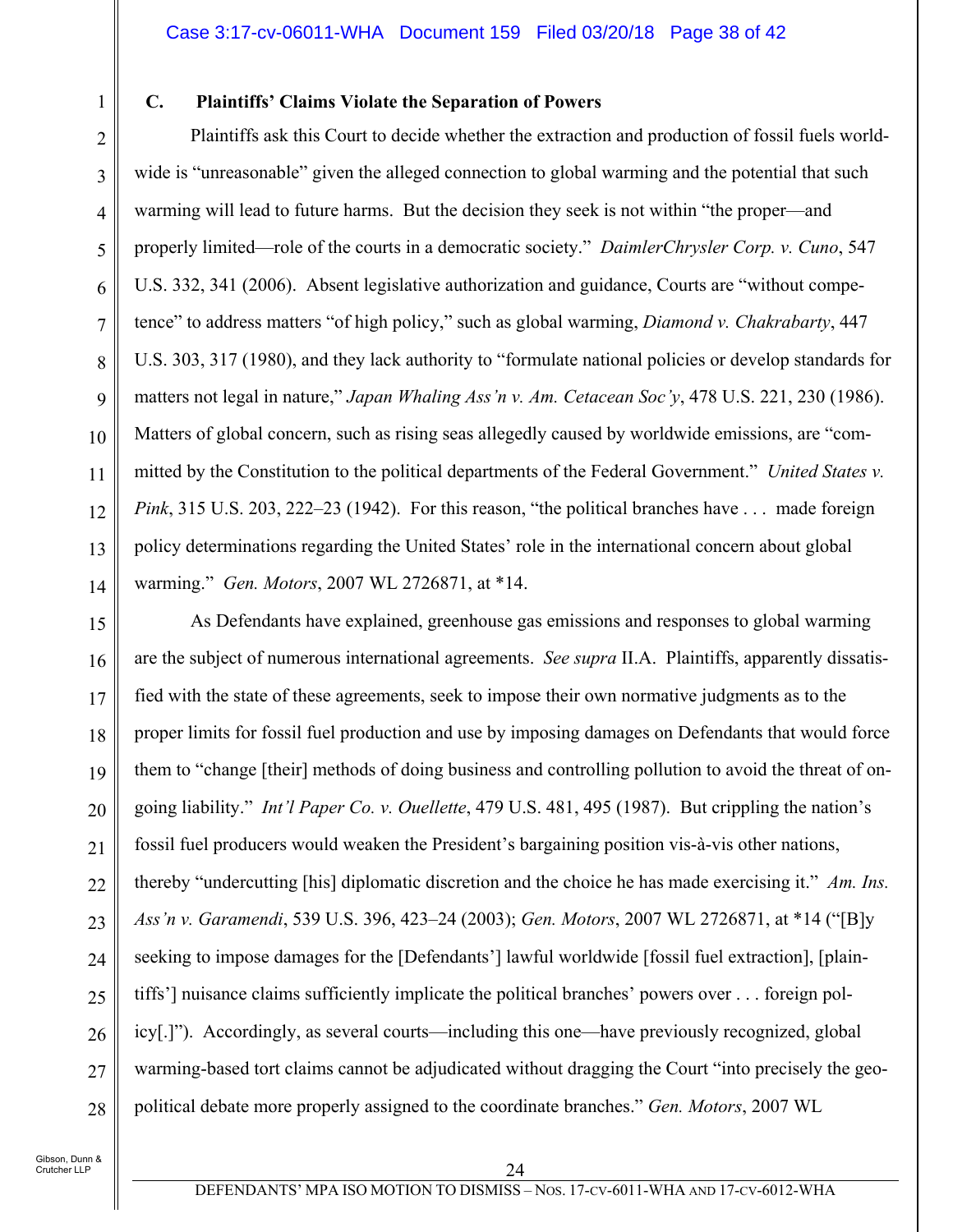#### Case 3:17-cv-06011-WHA Document 159 Filed 03/20/18 Page 39 of 42

2726871, at \*10; *see also Kivalina*, 663 F. Supp. 2d at 876–77; *Comer*, 839 F. Supp. 2d at 865.

Plaintiffs' claims would also usurp Congress's "exclusive" power "to regulate interstate and foreign commerce." *La. Pub. Serv. Comm'n v. Tex. & N.O.R. Co.*, 284 U.S. 125, 130 (1931). Plaintiffs are seeking "billions" in damages, Oak. Compl. ¶ 92, and the Supreme Court has repeatedly recognized that "regulation can be . . . effectively exerted through an award of damages," *Kurns v. R.R. Friction Prods. Corp.*, 565 U.S. 625, 637 (2012). *See id.* ("[T]he obligation to pay compensation can be, indeed is designed to be, a potent method of governing conduct and controlling policy[.]"); *see also BMW of N. Am.*, 517 U.S. at 572 n.17 ("State power may be exercised as much by a jury's application of a state rule of law in a civil lawsuit as by a statute."). The Court should decline to become the de facto regulator of fossil fuel production, especially since the ad-hoc regulation Plaintiffs seek "would require the Court to balance the competing interests of reducing global warming emissions and the interests of advancing and preserving economic and industrial development"—precisely "the type of initial policy determination" entrusted to Congress. *Gen. Motors*, 2007 WL 2726871, at \*8.

14 15 16 17 18 19 20 21 22 23 24 25 The claims are also ill-suited for judicial resolution because, unlike Congress, which may weigh competing policy interests, courts "must be governed by *standard*, by *rule.*" *Vieth v. Jubelirer*, 541 U.S. 267, 278 (2004) (plurality). As this Court has twice recognized, there is no manageable standard for balancing the utility of using fossil fuels against the risks posed by emissions. *Kivalina*, 663 F. Supp. 2d at 874–75; *Gen. Motors*, 2007 WL 2726871, at \*15. Nor is there a "manageable method of discerning the entities that are creating and contributing to the alleged nuisance" because "there are multiple worldwide sources of atmospheric warming across myriad industries and multiple countries." *Gen. Motors*, 2007 WL 2726871, at \*15. There is likewise no "guidance" for "determining who should bear the costs associated with the global climate change that admittedly result from multiple sources around the globe." *Id.* Accordingly, "the allocation of fault—and cost of global warming is a matter appropriately left for determination by the executive or legislative branch." *Kivalina*, 663 F. Supp. 2d at 877.

#### **IV. CONCLUSION**

For the foregoing reasons, the Court should grant the Motion and dismiss these actions.

Gibson, Dunn & .<br>Crutcher LLP

26

27

28

1

2

3

4

5

6

7

8

9

10

11

12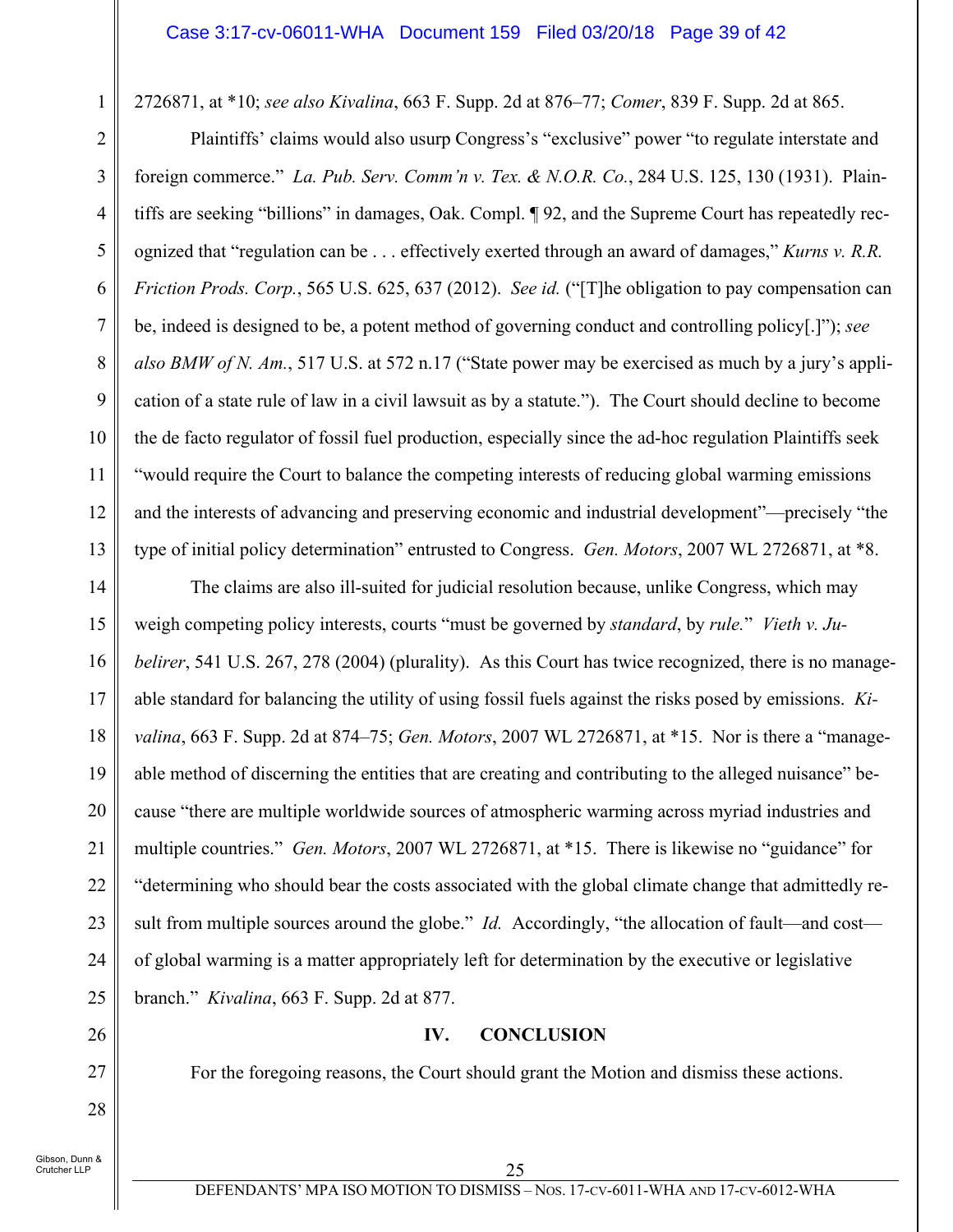|                                                                                                                                                                                                                    | Case 3:17-cv-06011-WHA  Document 159  Filed 03/20/18  Page 40 of 42                                                                                                                                                                                                                                                                                                                                                                                                                                                                                                                                                                                                                                                                                                                                                                                                                                                                                          |                                                                                                                                                                                                                                                                                                                                                                                                                                                                                                                                                                                                                                                                                                                                                                                                                                                                                                                                                                                                                                                                                                                                                                                                                                                                                                                              |
|--------------------------------------------------------------------------------------------------------------------------------------------------------------------------------------------------------------------|--------------------------------------------------------------------------------------------------------------------------------------------------------------------------------------------------------------------------------------------------------------------------------------------------------------------------------------------------------------------------------------------------------------------------------------------------------------------------------------------------------------------------------------------------------------------------------------------------------------------------------------------------------------------------------------------------------------------------------------------------------------------------------------------------------------------------------------------------------------------------------------------------------------------------------------------------------------|------------------------------------------------------------------------------------------------------------------------------------------------------------------------------------------------------------------------------------------------------------------------------------------------------------------------------------------------------------------------------------------------------------------------------------------------------------------------------------------------------------------------------------------------------------------------------------------------------------------------------------------------------------------------------------------------------------------------------------------------------------------------------------------------------------------------------------------------------------------------------------------------------------------------------------------------------------------------------------------------------------------------------------------------------------------------------------------------------------------------------------------------------------------------------------------------------------------------------------------------------------------------------------------------------------------------------|
| 1                                                                                                                                                                                                                  | March 20, 2018                                                                                                                                                                                                                                                                                                                                                                                                                                                                                                                                                                                                                                                                                                                                                                                                                                                                                                                                               | Respectfully submitted,                                                                                                                                                                                                                                                                                                                                                                                                                                                                                                                                                                                                                                                                                                                                                                                                                                                                                                                                                                                                                                                                                                                                                                                                                                                                                                      |
| $\overline{2}$<br>$\overline{3}$                                                                                                                                                                                   | By: $**/s/Jonathan W. Hughes$                                                                                                                                                                                                                                                                                                                                                                                                                                                                                                                                                                                                                                                                                                                                                                                                                                                                                                                                | By: /s/ Theodore J. Boutrous                                                                                                                                                                                                                                                                                                                                                                                                                                                                                                                                                                                                                                                                                                                                                                                                                                                                                                                                                                                                                                                                                                                                                                                                                                                                                                 |
| $\overline{4}$<br>5<br>6<br>$\boldsymbol{7}$<br>8<br>9<br>10<br>11<br>12<br>13<br>14<br>15<br>16<br>$17\,$<br>18<br>19<br>20<br>21<br>$22\,$<br>23<br>24<br>25<br>26<br>27<br>28<br>Gibson, Dunn &<br>Crutcher LLP | Jonathan W. Hughes (SBN 186829)<br>ARNOLD & PORTER KAYE SCHOLER<br><b>LLP</b><br>Three Embarcadero Center, 10th Floor<br>San Francisco, California 94111-4024<br>Telephone: (415) 471-3100<br>Facsimile: (415) 471-3400<br>E-mail: jonathan.hughes@apks.com<br>Matthew T. Heartney (SBN 123516)<br>John D. Lombardo (SBN 187142)<br>ARNOLD & PORTER KAYE SCHOLER<br><b>LLP</b><br>777 South Figueroa Street, 44th Floor<br>Los Angeles, California 90017-5844<br>Telephone: (213) 243-4000<br>Facsimile: (213) 243-4199<br>E-mail: matthew.heartney@apks.com<br>E-mail: john.lombardo@apks.com<br>Philip H. Curtis ( <i>pro hac vice</i> )<br>Nancy Milburn (pro hac vice)<br>ARNOLD & PORTER KAYE SCHOLER<br><b>LLP</b><br>250 West 55th Street<br>New York, NY 10019-9710<br>Telephone: (212) 836-8383<br>Facsimile: (212) 715-1399<br>E-mail: philip.curtis@apks.com<br>E-mail: nancy.milburn@apks.com<br><b>Attorneys for Defendant</b><br>$BP$ $P.L.C.$ | Theodore J. Boutrous, Jr. (SBN 132099)<br>Andrea E. Neuman (SBN 149733)<br>William E. Thomson (SBN 187912)<br>Ethan D. Dettmer (SBN 196046)<br>Joshua S. Lipshutz (SBN 242557)<br>GIBSON, DUNN & CRUTCHER LLP<br>333 South Grand Avenue<br>Los Angeles, CA 90071<br>Telephone: (213) 229-7000<br>Facsimile: (213) 229-7520<br>E-mail: tboutrous@gibsondunn.com<br>E-mail: aneuman@gibsondunn.com<br>E-mail: wthomson@gibsondunn.com<br>E-mail: edettmer@gibsondunn.com<br>E-mail: $j$ lipshutz@gibsondunn.com<br>Herbert J. Stern ( <i>pro hac vice</i> )<br>Joel M. Silverstein (pro hac vice)<br>STERN & KILCULLEN, LLC<br>325 Columbia Turnpike, Suite 110<br>Florham Park, NJ 07932-0992<br>Telephone: (973) 535-1900<br>Facsimile: (973) 535-9664<br>E-mail: hstern@sgklaw.com<br>E-mail: jsilverstein@sgklaw.com<br>Neal S. Manne (SBN 94101)<br>Johnny W. Carter (pro hac vice)<br>Erica Harris (pro hac vice)<br>Steven Shepard (pro hac vice)<br><b>SUSMAN GODFREY LLP</b><br>1000 Louisiana, Suite 5100<br>Houston, TX 77002<br>Telephone: (713) 651-9366<br>Facsimile: (713) 654-6666<br>E-mail: nmanne@susmangodfrey.com<br>E-mail: $jcarter@swsmangodfrey.com$<br>E-mail: eharris@susmangodfrey.com<br>E-mail: sshepard@susmangodfrey.com<br><b>Attorneys for Defendant</b><br><b>CHEVRON CORPORATION</b><br>26 |

 $\parallel$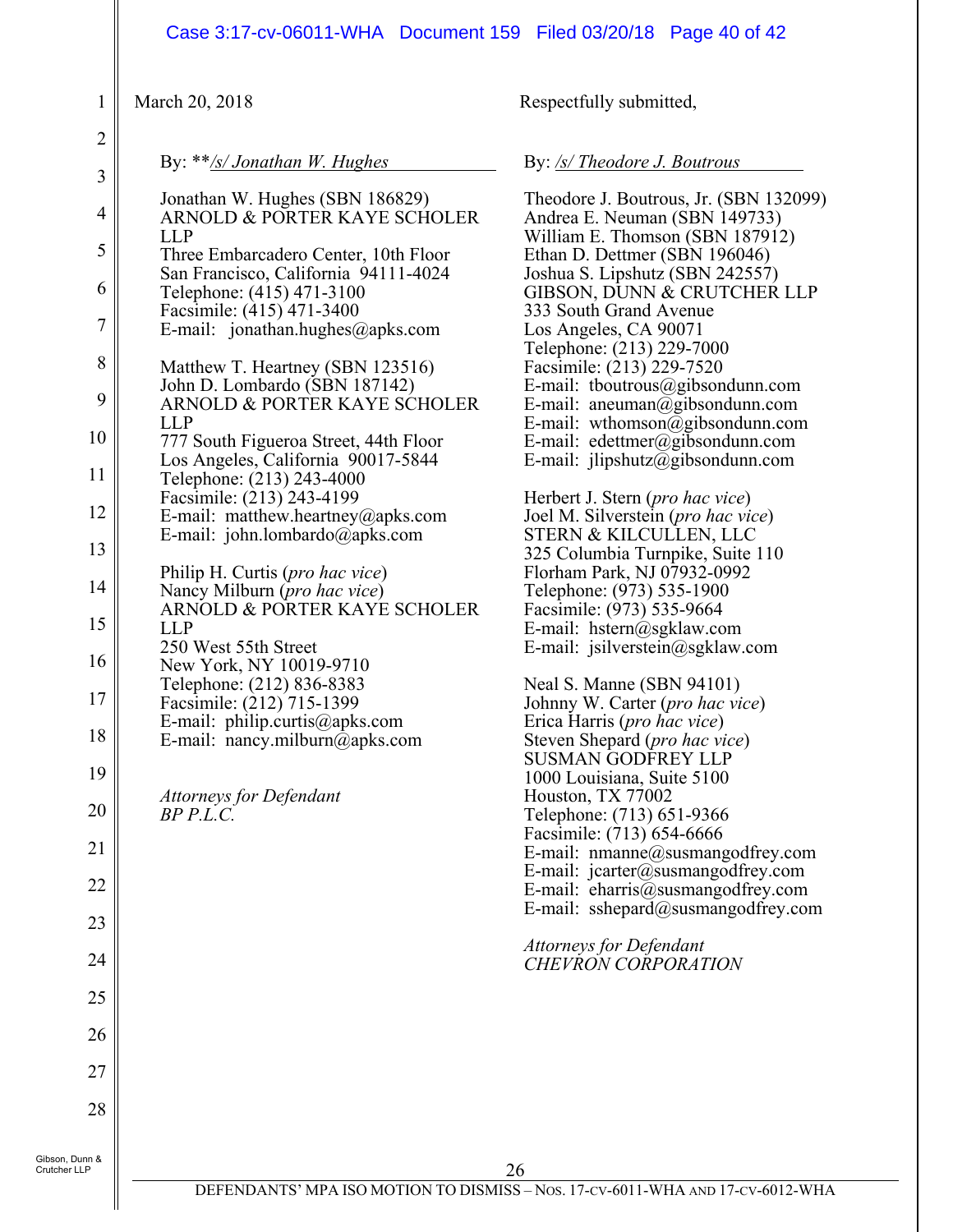#### Case 3:17-cv-06011-WHA Document 159 Filed 03/20/18 Page 41 of 42

By: \*\**/s/ Megan R. Nishikawa*

1

| $\overline{2}$ | Megan R. Nishikawa (SBN 271670)<br>KING & SPALDING LLP       |
|----------------|--------------------------------------------------------------|
| 3              | 101 Second Street, Suite 2300                                |
| 4              | San Francisco, California 94105<br>Telephone: (415) 318-1200 |
| 5              | Facsimile: (415) 318-1300<br>Email: mnishikawa@kslaw.com     |
| 6              | George R. Morris (SBN 249930)                                |
| $\overline{7}$ | KING & SPALDING LLP<br>601 S. California Ave, Suite 100      |
| 8              | Palo Alto, CA 94304<br>Telephone: (650) 422-6718             |
| 9              | Facsimile: (650) 422-6800<br>Email: gmorris@kslaw.com        |
| 10             | Tracie J. Renfroe (pro hac vice)                             |
| 11             | Carol M. Wood (pro hac vice)<br>KING & SPALDING LLP          |
| 12             | 1100 Louisiana Street, Suite 4000<br>Houston, Texas 77002    |
| 13             | Telephone: (713) 751-3200<br>Facsimile: (713) 751-3290       |
| 14             | Email: trenfroe@kslaw.com<br>Email: cwood@kslaw.com          |
| 15             | Justin A. Torres (pro hac vice)                              |
| 16             | KING & SPALDING LLP<br>1700 Pennsylvania Avenue, NW          |
| 17             | Suite 200<br>Washington, DC 20006-4707                       |
| 18             | Telephone: (202) 737 0500<br>Facsimile: (202) 626 3737       |
| 19             | Email: jtorres@kslaw.com                                     |
| 20             | <b>Attorneys for Defendant</b><br>CONOCOPHILLIPS COMPANY     |
| 21             |                                                              |
| 22             |                                                              |
| 23             |                                                              |
| 24             |                                                              |
| 25             |                                                              |
| 26             |                                                              |
| 27             |                                                              |
| 28             |                                                              |
| Gibson, Dunn & |                                                              |

By: \*\**/s/ Dawn Sestito*

M. Randall Oppenheimer (SBN 77649) Dawn Sestito (SBN 214011) O'MELVENY & MYERS LLP 400 South Hope Street Los Angeles, California 90071-2899 Telephone: (213) 430-6000 Facsimile: (213) 430-6407 E-Mail: roppenheimer@omm.com E-Mail: dsestito@omm.com Theodore V. Wells, Jr. (*pro hac vice*) Daniel J. Toal (*pro hac vice*) Jaren E. Janghorbani (*pro hac vice*) PAUL, WEISS, RIFKIND, WHARTON & GARRISON LLP 1285 Avenue of the Americas New York, New York 10019-6064 Telephone: (212) 373-3000 Facsimile: (212) 757-3990 E-Mail: twells@paulweiss.com E-Mail: dtoal@paulweiss.com E-Mail: jjanghorbani@paulweiss.com *Attorneys for Defendant EXXON MOBIL CORPORATION*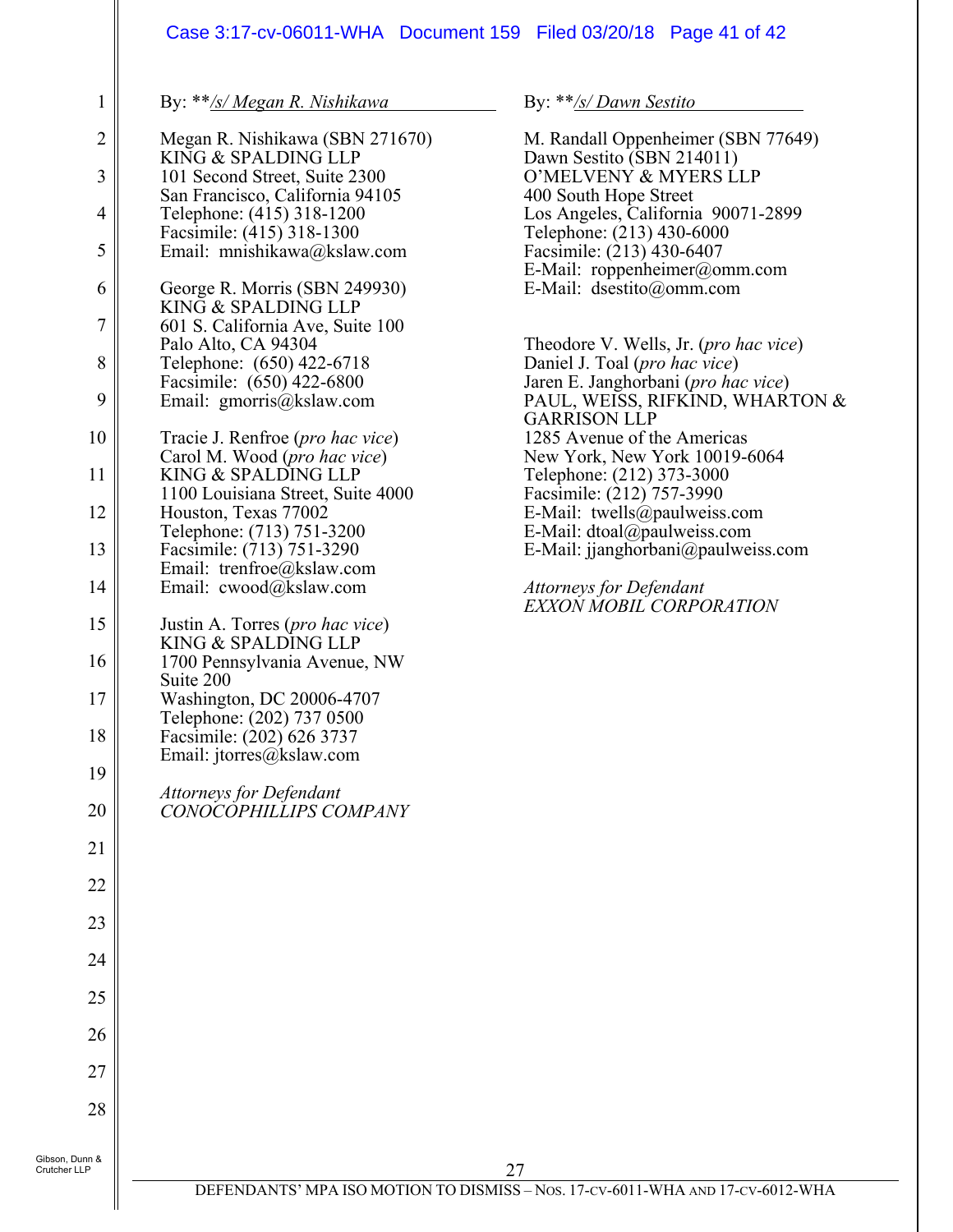|                                                                                                            | Case 3:17-cv-06011-WHA Document 159 Filed 03/20/18 Page 42 of 42                                                                                                                                                                                                                                                                                                                                                                                                                                                                                         |
|------------------------------------------------------------------------------------------------------------|----------------------------------------------------------------------------------------------------------------------------------------------------------------------------------------------------------------------------------------------------------------------------------------------------------------------------------------------------------------------------------------------------------------------------------------------------------------------------------------------------------------------------------------------------------|
| 1                                                                                                          | By: **/s/ Daniel P. Collins                                                                                                                                                                                                                                                                                                                                                                                                                                                                                                                              |
| $\overline{2}$<br>$\mathfrak{Z}$<br>$\overline{4}$<br>5<br>6<br>$\boldsymbol{7}$<br>$8\,$<br>9<br>10<br>11 | Daniel P. Collins (SBN 139164)<br>MUNGER, TOLLES & OLSON LLP<br>350 South Grand Avenue<br>Fiftieth Floor<br>Los Angeles, California 90071-3426<br>Telephone: (213) 683-9100<br>Facsimile: (213) 687-3702<br>E-mail: daniel.collins@mto.com<br>Jerome C. Roth (SBN 159483)<br>Elizabeth A. Kim (SBN 295277)<br>MUNGER, TOLLES & OLSON LLP<br>560 Mission Street<br>Twenty-Seventh Floor<br>San Francisco, California 94105-2907<br>Telephone: (415) 512-4000<br>Facsimile: (415) 512-4077<br>E-mail: jerome.roth@mto.com<br>E-mail: elizabeth.kim@mto.com |
| 12                                                                                                         |                                                                                                                                                                                                                                                                                                                                                                                                                                                                                                                                                          |
| 13                                                                                                         | Attorneys for Defendant<br>ROYAL DUTCH SHELL PLC                                                                                                                                                                                                                                                                                                                                                                                                                                                                                                         |
| 14                                                                                                         | ** Pursuant to Civ. L.R. $5-1(i)(3)$ , the elec-                                                                                                                                                                                                                                                                                                                                                                                                                                                                                                         |
| 15                                                                                                         | tronic signatory has obtained approval from<br>this signatory                                                                                                                                                                                                                                                                                                                                                                                                                                                                                            |
| 16                                                                                                         |                                                                                                                                                                                                                                                                                                                                                                                                                                                                                                                                                          |
| $17\,$                                                                                                     |                                                                                                                                                                                                                                                                                                                                                                                                                                                                                                                                                          |
| 18                                                                                                         |                                                                                                                                                                                                                                                                                                                                                                                                                                                                                                                                                          |
| 19                                                                                                         |                                                                                                                                                                                                                                                                                                                                                                                                                                                                                                                                                          |
| 20                                                                                                         |                                                                                                                                                                                                                                                                                                                                                                                                                                                                                                                                                          |
| 21                                                                                                         |                                                                                                                                                                                                                                                                                                                                                                                                                                                                                                                                                          |
| 22                                                                                                         |                                                                                                                                                                                                                                                                                                                                                                                                                                                                                                                                                          |
| 23                                                                                                         |                                                                                                                                                                                                                                                                                                                                                                                                                                                                                                                                                          |
| 24                                                                                                         |                                                                                                                                                                                                                                                                                                                                                                                                                                                                                                                                                          |
| 25                                                                                                         |                                                                                                                                                                                                                                                                                                                                                                                                                                                                                                                                                          |
| 26                                                                                                         |                                                                                                                                                                                                                                                                                                                                                                                                                                                                                                                                                          |
| 27                                                                                                         |                                                                                                                                                                                                                                                                                                                                                                                                                                                                                                                                                          |
| 28                                                                                                         |                                                                                                                                                                                                                                                                                                                                                                                                                                                                                                                                                          |
| Gibson, Dunn &<br>Crutcher LLP                                                                             | 28                                                                                                                                                                                                                                                                                                                                                                                                                                                                                                                                                       |
|                                                                                                            | DEFENDANTS' MPA ISO MOTION TO DISMISS - Nos. 17-CV-6011-WHA AND 17-CV-6012-WHA                                                                                                                                                                                                                                                                                                                                                                                                                                                                           |
|                                                                                                            |                                                                                                                                                                                                                                                                                                                                                                                                                                                                                                                                                          |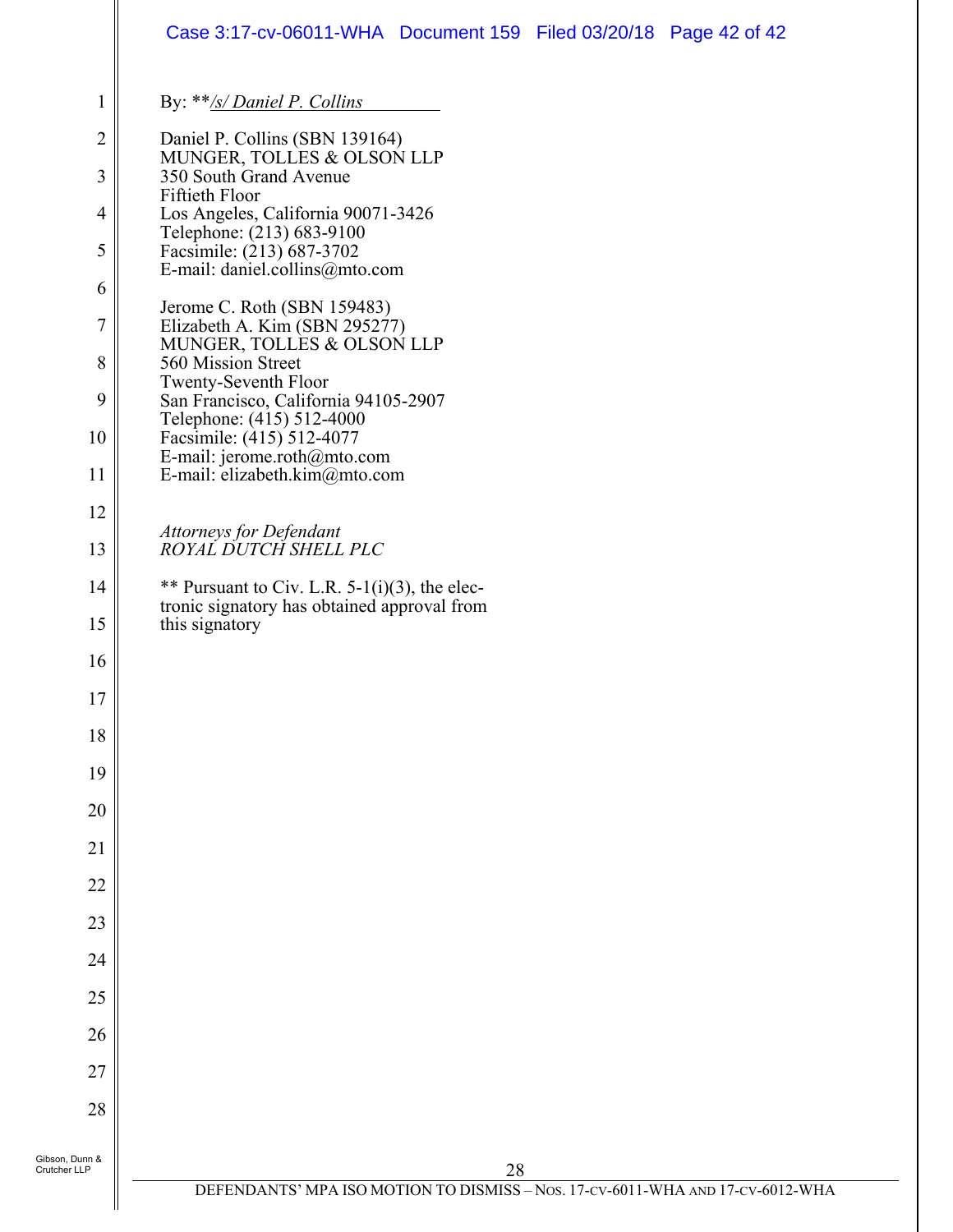# Case 3:17-cv-06011-WHA Document 159-1 Filed 03/20/18 Page 1 of 3

| $\mathbf{1}$<br>$\overline{c}$<br>3<br>4<br>5<br>6<br>7<br>8 | Theodore J. Boutrous, Jr. (SBN 132099)<br>tboutrous@gibsondunn.com<br>Andrea E. Neuman (SBN 149733)<br>aneuman@gibsondunn.com<br>William E. Thomson (SBN 187912)<br>wthomson@gibsondunn.com<br>Ethan D. Dettmer (SBN 196046)<br>edettmer@gibsondunn.com<br>Joshua S. Lipshutz (SBN 242557)<br>jlipshutz@gibsondunn.com<br>GIBSON, DUNN & CRUTCHER LLP<br>333 South Grand Avenue<br>Los Angeles, CA 90071<br>Telephone: 213.229.7000<br>Facsimile: 213.229.7520 | Neal S. Manne (SBN 94101)<br>nmanne@susmangodfrey.com<br>Johnny W. Carter (pro hac vice)<br>jcarter@susmangodfrey.com<br>Erica Harris ( <i>pro hac vice</i> pending)<br>charris@susmangodfrey.com<br>Steven Shepard ( <i>pro hac vice</i> )<br>sshepard@susmangodfrey.com<br>SUSMAN GODFREY LLP<br>1000 Louisiana, Suite 5100<br>Houston, TX 77002<br>Telephone: 713.651.9366<br>Facsimile: 713.654.6666 |
|--------------------------------------------------------------|----------------------------------------------------------------------------------------------------------------------------------------------------------------------------------------------------------------------------------------------------------------------------------------------------------------------------------------------------------------------------------------------------------------------------------------------------------------|----------------------------------------------------------------------------------------------------------------------------------------------------------------------------------------------------------------------------------------------------------------------------------------------------------------------------------------------------------------------------------------------------------|
| 9                                                            | Herbert J. Stern ( <i>pro hac vice</i> )<br>hstern@sgklaw.com                                                                                                                                                                                                                                                                                                                                                                                                  |                                                                                                                                                                                                                                                                                                                                                                                                          |
| 10                                                           | Joel M. Silverstein (pro hac vice)<br>jsilverstein@sgklaw.com                                                                                                                                                                                                                                                                                                                                                                                                  |                                                                                                                                                                                                                                                                                                                                                                                                          |
| 11                                                           | STERN & KILCULLEN, LLC<br>325 Columbia Turnpike, Suite 110                                                                                                                                                                                                                                                                                                                                                                                                     |                                                                                                                                                                                                                                                                                                                                                                                                          |
| 12                                                           | Florham Park, NJ 07932-0992<br>Telephone: 973.535.1900                                                                                                                                                                                                                                                                                                                                                                                                         |                                                                                                                                                                                                                                                                                                                                                                                                          |
| 13                                                           | Facsimile: 973.535.9664                                                                                                                                                                                                                                                                                                                                                                                                                                        |                                                                                                                                                                                                                                                                                                                                                                                                          |
| 14                                                           | <b>Attorneys for Defendant Chevron Corporation</b>                                                                                                                                                                                                                                                                                                                                                                                                             |                                                                                                                                                                                                                                                                                                                                                                                                          |
| 15                                                           |                                                                                                                                                                                                                                                                                                                                                                                                                                                                |                                                                                                                                                                                                                                                                                                                                                                                                          |
| 16                                                           | UNITED STATES DISTRICT COURT                                                                                                                                                                                                                                                                                                                                                                                                                                   |                                                                                                                                                                                                                                                                                                                                                                                                          |
|                                                              |                                                                                                                                                                                                                                                                                                                                                                                                                                                                |                                                                                                                                                                                                                                                                                                                                                                                                          |
| 17                                                           |                                                                                                                                                                                                                                                                                                                                                                                                                                                                | <b>NORTHERN DISTRICT OF CALIFORNIA</b><br><b>SAN FRANCISCO DIVISION</b>                                                                                                                                                                                                                                                                                                                                  |
| 18                                                           | THE PEOPLE OF THE STATE OF                                                                                                                                                                                                                                                                                                                                                                                                                                     | First Filed Case: No. 3:17-cv-6011-WHA                                                                                                                                                                                                                                                                                                                                                                   |
| 19                                                           | CALIFORNIA, acting by and through Oakland<br>City Attorney BARBARA J. PARKER,                                                                                                                                                                                                                                                                                                                                                                                  | <b>Related Case:</b><br>No. 3:17-cv-6012-WHA                                                                                                                                                                                                                                                                                                                                                             |
| 20                                                           | Plaintiff and Real Party in                                                                                                                                                                                                                                                                                                                                                                                                                                    | [PROPOSED] ORDER GRANTING                                                                                                                                                                                                                                                                                                                                                                                |
| 21                                                           | Interest,                                                                                                                                                                                                                                                                                                                                                                                                                                                      | DEFENDANTS' MOTION TO DISMISS                                                                                                                                                                                                                                                                                                                                                                            |
| 22                                                           | V.                                                                                                                                                                                                                                                                                                                                                                                                                                                             | Case No. 3:17-cv-6011-WHA                                                                                                                                                                                                                                                                                                                                                                                |
| 23                                                           | BP P.L.C., a public limited company of<br>England and Wales, CHEVRON                                                                                                                                                                                                                                                                                                                                                                                           | <b>HEARING</b>                                                                                                                                                                                                                                                                                                                                                                                           |
| 24                                                           | CORPORATION, a Delaware corporation,<br>CONOCOPHILLIPS COMPANY, a Delaware                                                                                                                                                                                                                                                                                                                                                                                     | TO BE SET BY COURT                                                                                                                                                                                                                                                                                                                                                                                       |
| 25                                                           | corporation, EXXONMOBIL<br>CORPORATION, a New Jersey corporation,                                                                                                                                                                                                                                                                                                                                                                                              | THE HONORABLE WILLIAM H. ALSUP                                                                                                                                                                                                                                                                                                                                                                           |
| 26                                                           | ROYAL DUTCH SHELL PLC, a public<br>limited company of England and Wales, and                                                                                                                                                                                                                                                                                                                                                                                   |                                                                                                                                                                                                                                                                                                                                                                                                          |
| 27                                                           | DOES 1 through 10,                                                                                                                                                                                                                                                                                                                                                                                                                                             |                                                                                                                                                                                                                                                                                                                                                                                                          |
| 28                                                           | Defendants.                                                                                                                                                                                                                                                                                                                                                                                                                                                    |                                                                                                                                                                                                                                                                                                                                                                                                          |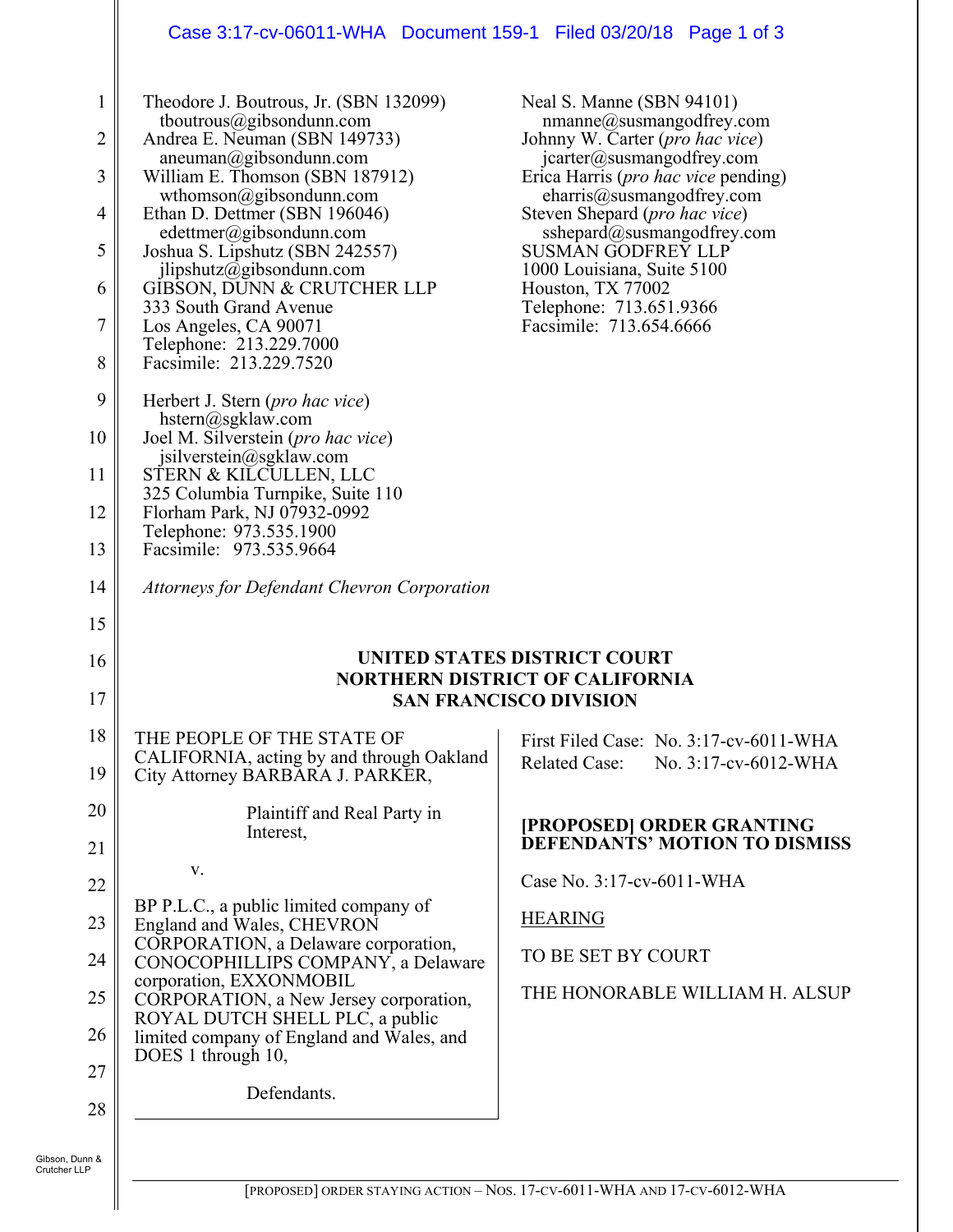|                                | Case 3:17-cv-06011-WHA Document 159-1 Filed 03/20/18 Page 2 of 3                                                         |                                                                                      |
|--------------------------------|--------------------------------------------------------------------------------------------------------------------------|--------------------------------------------------------------------------------------|
| 1<br>$\overline{2}$            | THE PEOPLE OF THE STATE OF<br>CALIFORNIA, acting by and through the San<br>Francisco City Attorney DENNIS J.<br>HERRERA, | Case No. 3:17-cv-6012-WHA                                                            |
| $\mathfrak{Z}$                 |                                                                                                                          |                                                                                      |
| $\overline{4}$                 | Plaintiff and Real Party in<br>Interest,                                                                                 |                                                                                      |
| 5                              | $\mathbf{V}$ .                                                                                                           |                                                                                      |
| 6                              | BP P.L.C., a public limited company of                                                                                   |                                                                                      |
| $\tau$                         | England and Wales, CHEVRON<br>CORPORATION, a Delaware corporation,                                                       |                                                                                      |
| $8\,$                          | CONOCOPHILLIPS COMPANY, a Delaware<br>corporation, EXXON MOBIL                                                           |                                                                                      |
| 9                              | CORPORATION, a New Jersey corporation,<br>ROYAL DUTCH SHELL PLC, a public<br>limited company of England and Wales, and   |                                                                                      |
| 10                             | DOES 1 through 10,                                                                                                       |                                                                                      |
| 11                             | Defendants.                                                                                                              |                                                                                      |
| 12                             |                                                                                                                          |                                                                                      |
| 13                             |                                                                                                                          |                                                                                      |
| 14                             |                                                                                                                          |                                                                                      |
| 15                             |                                                                                                                          |                                                                                      |
| 16                             |                                                                                                                          |                                                                                      |
| 17                             |                                                                                                                          |                                                                                      |
| 18                             |                                                                                                                          |                                                                                      |
| 19                             |                                                                                                                          |                                                                                      |
| 20                             |                                                                                                                          |                                                                                      |
| 21                             |                                                                                                                          |                                                                                      |
| 22                             |                                                                                                                          |                                                                                      |
| 23                             |                                                                                                                          |                                                                                      |
| 24                             |                                                                                                                          |                                                                                      |
| 25                             |                                                                                                                          |                                                                                      |
| 26                             |                                                                                                                          |                                                                                      |
| 27                             |                                                                                                                          |                                                                                      |
| 28                             |                                                                                                                          |                                                                                      |
| Gibson, Dunn &<br>Crutcher LLP |                                                                                                                          |                                                                                      |
|                                |                                                                                                                          | [PROPOSED] ORDER GRANTING MOTION TO DISMISS - NOS. 17-CV-6011-WHA AND 17-CV-6012-WHA |